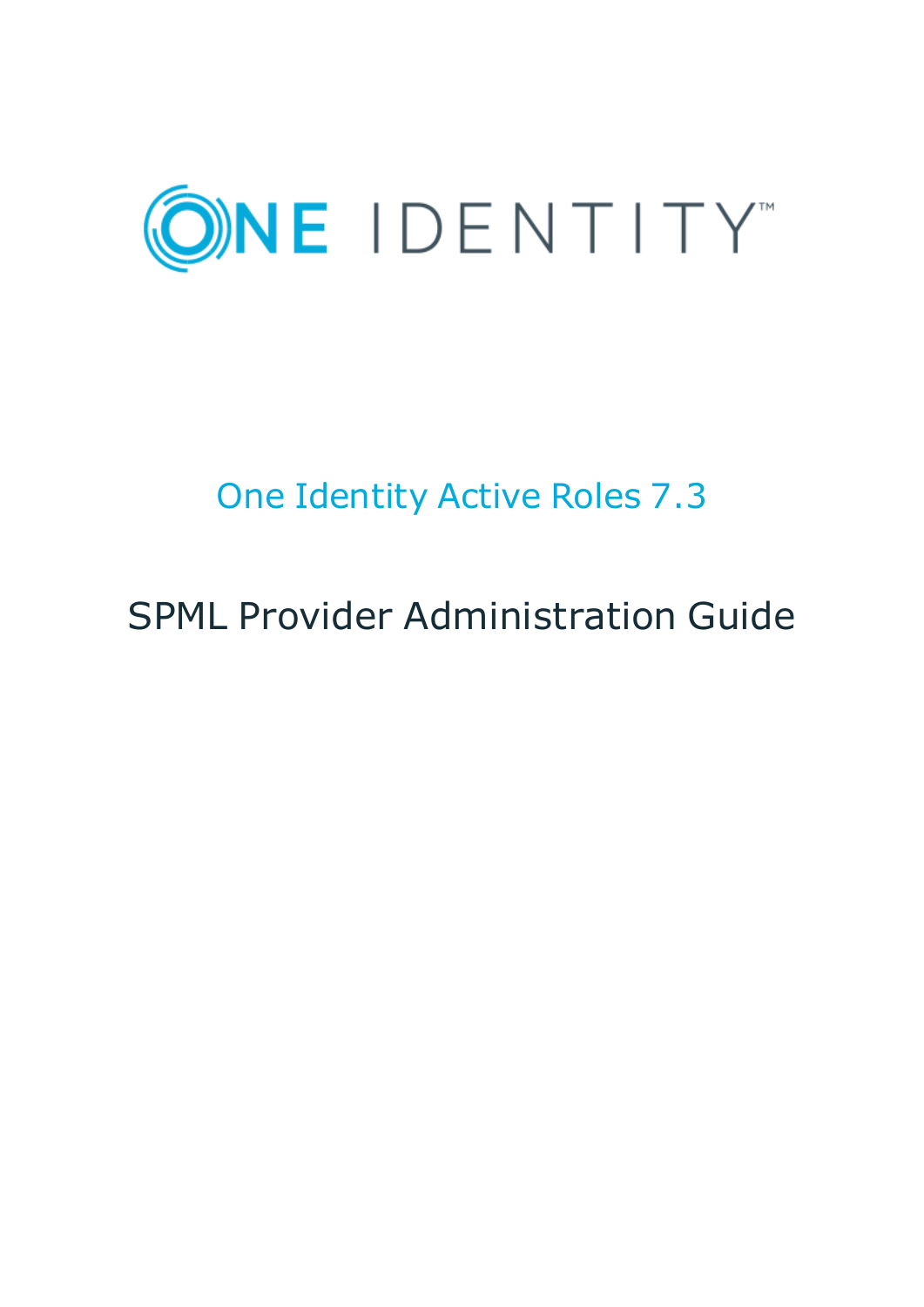#### **Copyright 2018 One Identity LLC.**

#### **ALL RIGHTS RESERVED.**

This guide contains proprietary information protected by copyright. The software described in this guide is furnished under a software license or nondisclosure agreement. This software may be used or copied only in accordance with the terms of the applicable agreement. No part of this guide may be reproduced or transmitted in any form or by any means, electronic or mechanical, including photocopying and recording for any purpose other than the purchaser's personal use without the written permission of One Identity LLC .

The information in this document is provided in connection with One Identity products. No license, express or implied, by estoppel or otherwise, to any intellectual property right is granted by this document or in connection with the sale of One Identity LLC products. EXCEPT AS SET FORTH IN THE TERMS AND CONDITIONS AS SPECIFIED IN THE LICENSE AGREEMENT FOR THIS PRODUCT, ONE IDENTITY ASSUMES NO LIABILITY WHATSOEVER AND DISCLAIMS ANY EXPRESS, IMPLIED OR STATUTORY WARRANTY RELATING TO ITS PRODUCTS INCLUDING, BUT NOT LIMITED TO, THE IMPLIED WARRANTY OF MERCHANTABILITY, FITNESS FOR A PARTICULAR PURPOSE, OR NON-INFRINGEMENT. IN NO EVENT SHALL ONE IDENTITY BE LIABLE FOR ANY DIRECT, INDIRECT, CONSEQUENTIAL, PUNITIVE, SPECIAL OR INCIDENTAL DAMAGES (INCLUDING, WITHOUT LIMITATION, DAMAGES FOR LOSS OF PROFITS, BUSINESS INTERRUPTION OR LOSS OF INFORMATION) ARISING OUT OF THE USE OR INABILITY TO USE THIS DOCUMENT, EVEN IF ONE IDENTITY HAVE BEEN ADVISED OF THE POSSIBILITY OF SUCH DAMAGES. One Identity make no representations or warranties with respect to the accuracy or completeness of the contents of this document and reserves the right to make changes to specifications and product descriptions at any time without notice. One Identity do not make any commitment to update the information contained in this document.

If you have any questions regarding your potential use of this material, contact:

One Identity LLC.

Attn: LEGAL Dept

4 Polaris Way

Aliso Viejo, CA 92656

Refer to our Web site ([http://www.OneIdentity.com](http://www.oneidentity.com/)) for regional and international office information.

#### **Patents**

One Identity is proud of our advanced technology. Patents and pending patents may apply to this product. For the most current information about applicable patents for this product, please visit our website at [http://www.OneIdentity.com/legal/patents.aspx](http://www.oneidentity.com/legal/patents.aspx).

#### **Trademarks**

One Identity and the One Identity logo are trademarks and registered trademarks of One Identity LLC. in the U.S.A. and other countries. For a complete list of One Identity trademarks, please visit our website at [www.OneIdentity.com/legal](http://www.oneidentity.com/legal). All other trademarks are the property of their respective owners.

#### **Legend**

- **WARNING: A WARNING icon indicates a potential for property damage, personal injury, or death.**
- **CAUTION: A CAUTION icon indicates potential damage to hardware or loss of data if instructions are not followed.**
- Œ IMPORTANT, NOTE, TIP, MOBILE, or VIDEO: An information icon indicates supporting information.

Active Roles SPML Provider Administration Guide Updated - June 2018 Version - 7.3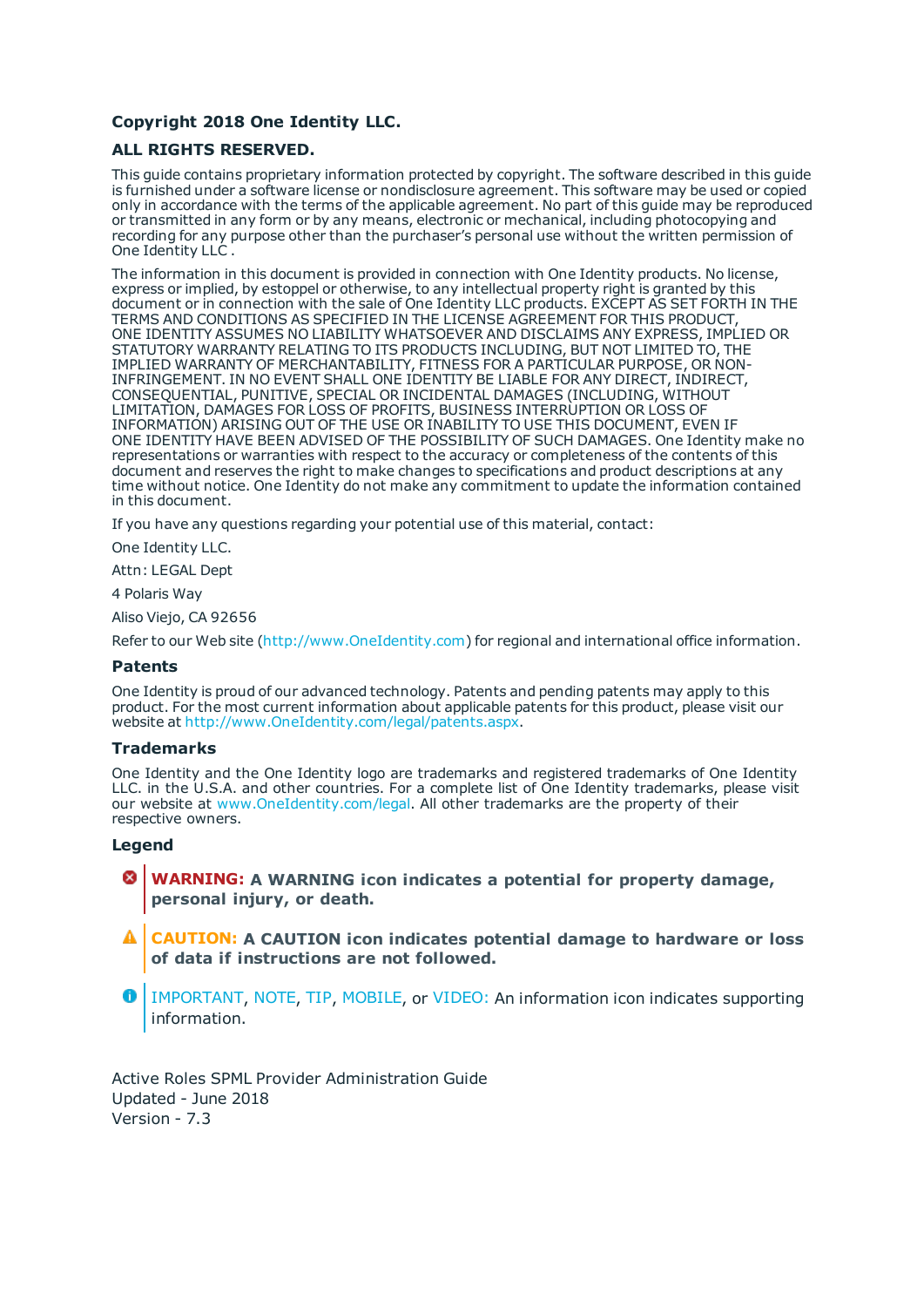## **Contents**

| Sending controls to the Active Roles Administration Service 21 |  |
|----------------------------------------------------------------|--|
|                                                                |  |
|                                                                |  |
|                                                                |  |
|                                                                |  |
|                                                                |  |
|                                                                |  |
|                                                                |  |
|                                                                |  |

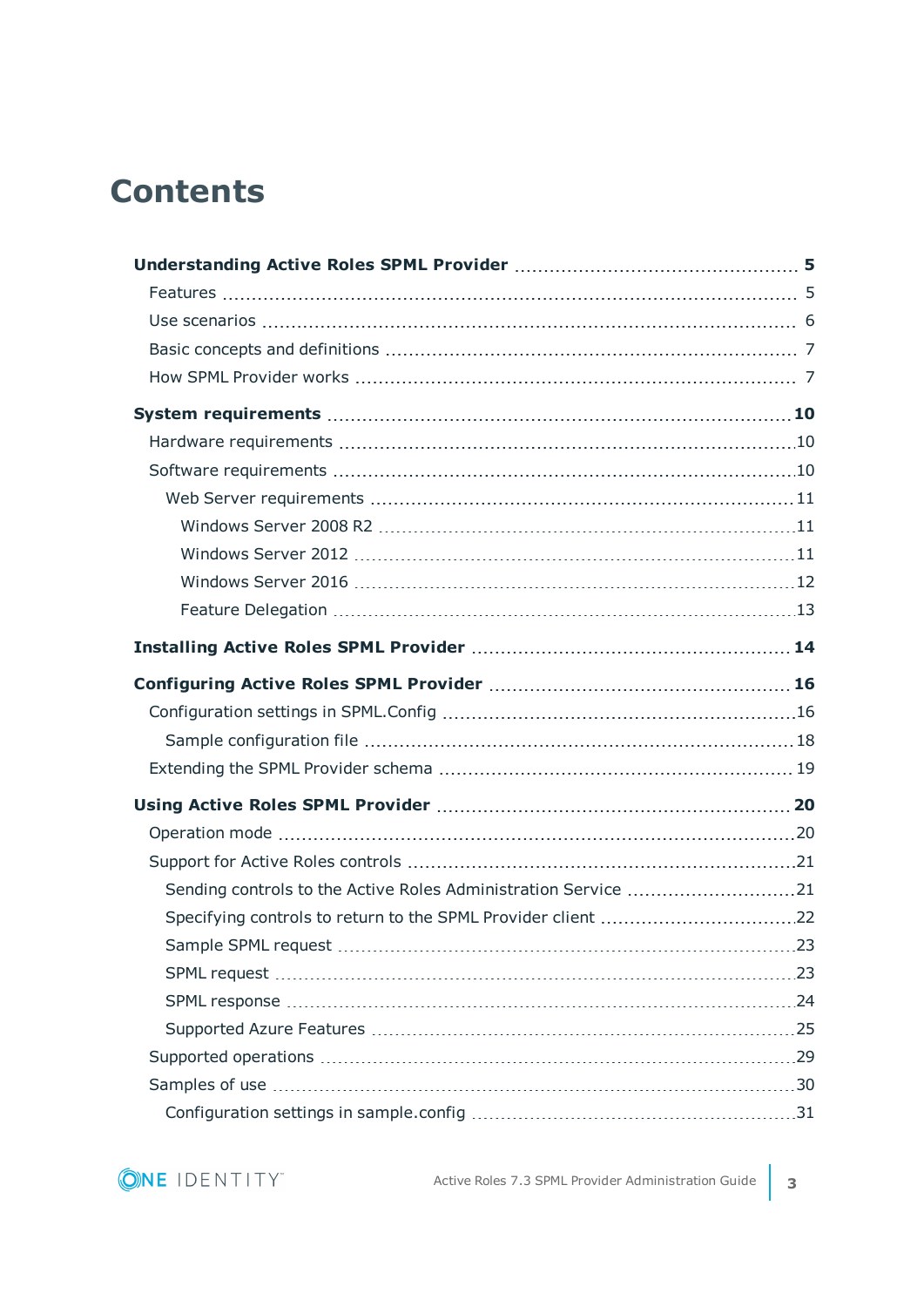| Sample request to modify Shared mailbox user permissions 37                                         |    |
|-----------------------------------------------------------------------------------------------------|----|
|                                                                                                     |    |
|                                                                                                     |    |
|                                                                                                     |    |
|                                                                                                     |    |
|                                                                                                     |    |
|                                                                                                     | 48 |
| Cannot remove the specified item because it was not found in the specified Collec-                  |    |
|                                                                                                     |    |
| Some of the specified attributes for the ' <object class="" name="">' object class are not</object> |    |
|                                                                                                     |    |
|                                                                                                     |    |
|                                                                                                     |    |
|                                                                                                     |    |
|                                                                                                     |    |

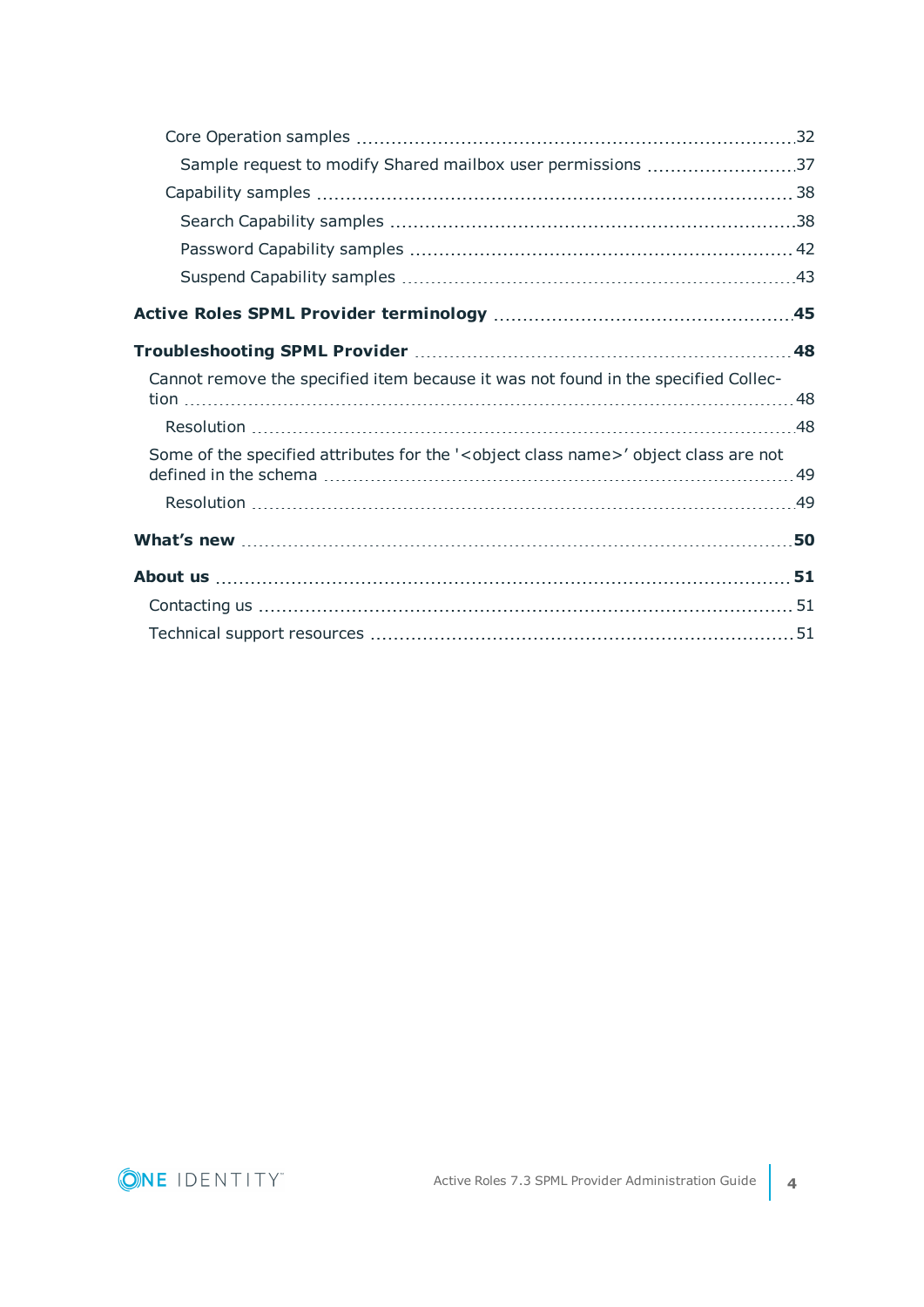# <span id="page-4-0"></span>**Understanding Active Roles SPML Provider**

Active Roles SPML Provider is designed to exchange the user, resource, and service provisioning information between SPML-enabled enterprise applications and Active Directory.

Active Roles SPML Provider supports the Service Provisioning Markup Language Version 2 (SPML v2), an open standard approved by the Organization for the Advancement of Structured Information Standards (OASIS). SPML - is an XML-based provisioning requestand-response protocol that provides a means of representing provisioning requests and responses as SPML documents. The use of open standards provides the enterprise architects and administrators with the flexibility they need when performing user management and user provisioning in heterogeneous environments.

## <span id="page-4-1"></span>**Features**

The key features of Active Roles SPML Provider are as follows:

- <sup>l</sup> **Support for two operation modes**: SPML Provider can be configured to operate in *proxy mode* or in *direct access mode*. In proxy mode, SPML Provider accesses Active Directory or Active Directory Lightweight Directory Services (AD LDS, formerly known as ADAM) through Active Roles used as a proxy service, while in direct access mode, SPML Provider directly accesses Active Directory or AD LDS.
- <sup>l</sup> **Support for equivalent LDAP operations:** SPML Provider can perform equivalent LDAP operations such as addRequest, modifyRequest, deleteRequest, and lookupRequest.
- <sup>l</sup> **Support for Azure AD, AD, and AD LDS data management:** SPML Provider enables SPML-conformant applications to read from and write to Azure AD, Active Directory (AD), and AD LDS.
- <sup>l</sup> **Search Capability support:** SPML Provider allows SPML-enabled applications to search for relevant directory objects based on various search criteria.

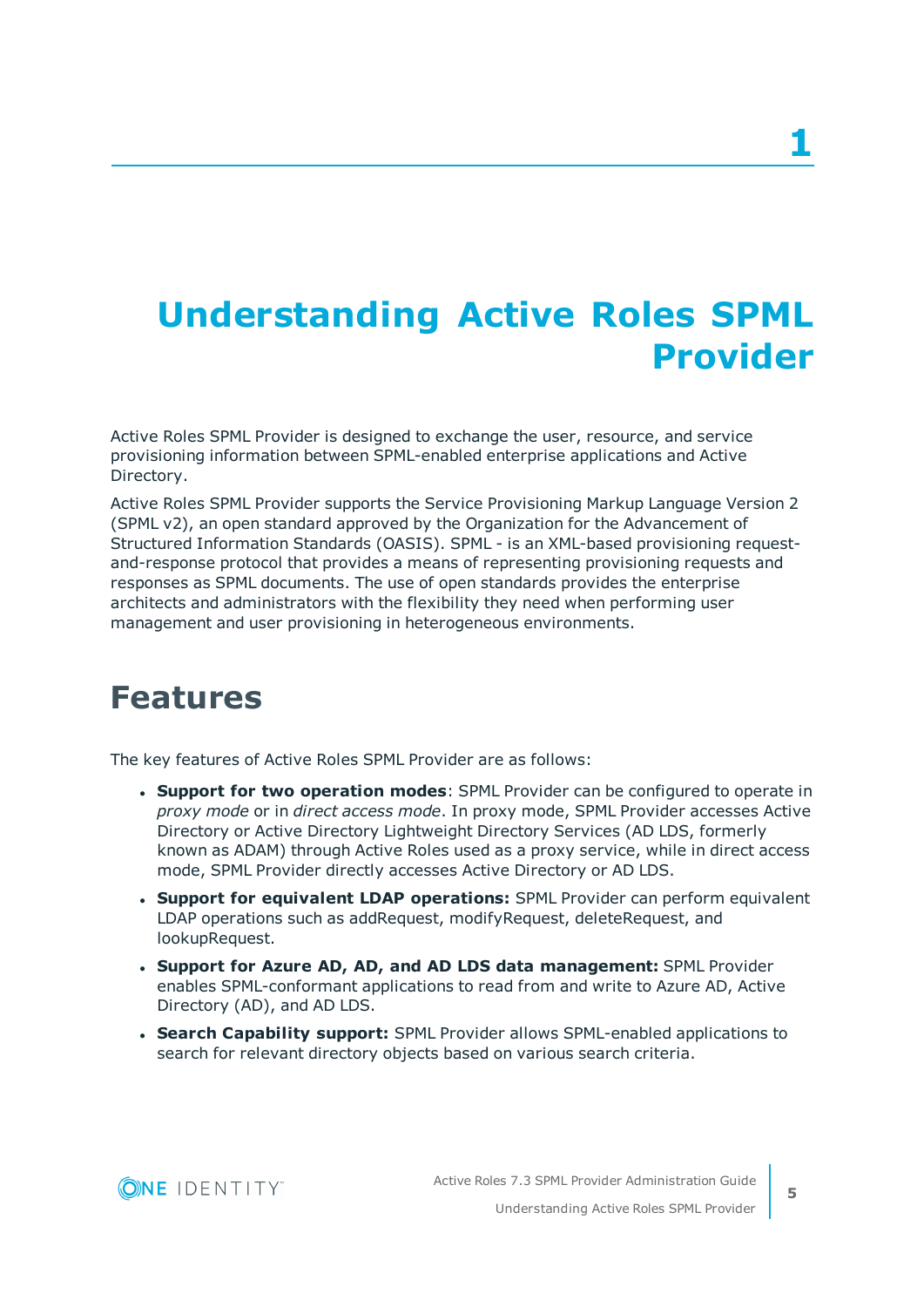- <sup>l</sup> **Password Capability support:** SPML Provider allows SPML-enabled applications to perform basic password management tasks such as setting and expiring user passwords.
- **. Suspend Capability support**: SPML Provider allows SPML-enabled applications to effectively enable, disable and deprovision user accounts in Active Directory.
- **Flexible Configuration options:** There is support for many different configuration options that enable the administrator to adjust the behavior and optimize the SPML Provider performance.
- <sup>l</sup> **IIS Security Support:** SPML Provider supports all IIS security configurations, including integrated Windows authentication, basic authentication, and basic authentication over Secure Sockets Layer (SSL).
- <sup>l</sup> **Support for using Active Roles controls**: In proxy mode, you can send Active Roles controls to the Active Roles Administration Service with an SPML request to perform an administrative operation. In your request, you can also define the Active Roles controls that the Administration Service must return in the SPML response.

## <span id="page-5-0"></span>**Use scenarios**

SPML Provider can be used for a variety of purposes. Some common scenarios for using SPML Provider are as follows:

- **Non-Windows applications:** The systems running non-Windows applications that need to communicate with Active Directory can do this through SPML Provider. For example, with SPML Provider, Unix applications can manage Unix-enabled user accounts in Active Directory. In proxy mode, SPML Provider allows existing SPMLcompatible provisioning systems, such as SUN Java System Identity Manager and IBM Tivoli Directory Integrator to take advantage of the functionality of Active Roles.
- **. Web services:** The use of directories in Web services is growing rapidly. Additionally, XML is becoming the default language for use with Web services. SPML Provider fills the gap between XML documents and Active Directory services, enabling applications that must provide or use Web services to communicate with Active Directory.
- <sup>l</sup> **Handheld and portable devices:** Data-enabled cell phones or PDAs that need an access to directory data may not contain a client for the ADSI LDAP Provider but might be able to use the SPML communication protocol to access Active Directory over the Internet.
- **Firewall access:** Certain firewalls cannot pass LDAP traffic because they cannot audit it, but these firewalls can pass XML. In such cases, applications can use SPML Provider to communicate with Active Directory across a firewall.

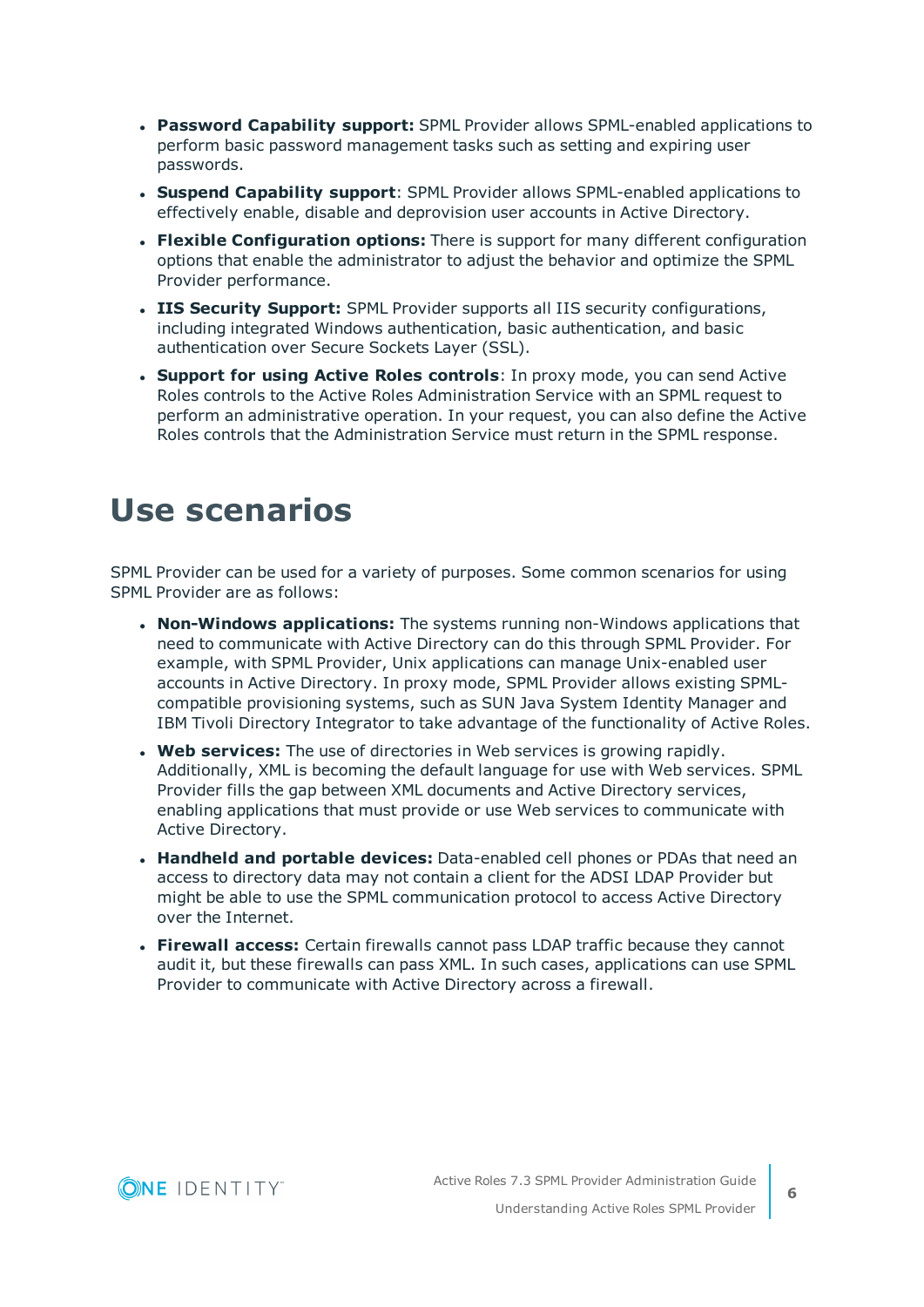## <span id="page-6-0"></span>**Basic concepts and definitions**

Active Roles SPML Provider operates based on the concepts defined in SPML v2. This section introduces and describes these key concepts and definitions as applied to SPML Provider.

A **Client** (Requesting Authority or Requestor) is any SPML-compliant application that sends well-formed SPML requests to the Active Roles SPML Provider and receives responses from it. Clients can include various business applications, such as human resources (HR) databases or Identity Management systems. There is no direct contact between a client and the target (Active Roles or an Active Directory server).

**Active Roles SPML Provider** (Provisioning Service Provider or PSP) is a Web service that uses the Simple Object Access Protocol (SOAP) over HTTP for communications. SPML Provider can directly access Active Directory data or communicate with Active Directory using the Active Roles proxy service. SPML Provider acts as an intermediary between a client and the target (Active Directory domain controller or Active Roles).

In proxy mode, **Active Roles** represents the Provisioning Service Target (or Target) that is available for provisioning actions through SPML Provider. The target has a unique identifier (targetID) that is maintained by SPML Provider and is used in a request or a response.

**AD Objects** (Provisioning Service Objects or PSO) represent directory objects that SPML Provider manages. A client can add, delete, modify, or look up a directory object. Each object has a unique identifier (PSO ID). In SPML Provider, an object DN is used as a PSO ID.

6 NOTE: A Requestor, Provisioning Service Provider, Provisioning Service Target, and Provisioning Service Objects are key notions described in the official SPML v2 specification.

For detailed information on the concepts defined in SPML v2, see Section 2 "Concepts" of the OASIS SPML v2 specification, available for download at [http://www.oasis](http://www.oasis-open.org/specs/index.php#spmlv2.0)[open.org/specs/index.php#spmlv2.0](http://www.oasis-open.org/specs/index.php#spmlv2.0).

## <span id="page-6-1"></span>**How SPML Provider works**

With SPML Provider, applications can use SPML documents to look up, retrieve and update directory data in Active Directory, Azure AD, and AD LDS. SPML Provider converts XML elements and attributes into commands used to make changes to Active Directory and retrieve data from Active Directory. SPML Provider can also convert the response received from Active Roles or Active Directory to XML format. These conversions are based on and are in compliance with the OASIS SPML v2 - DSML v2 Profile specification.

SPML Provider runs as a Web application on a Web server running Microsoft Internet Information Services (IIS), and uses SOAP over HTTP to transmit and receive directory requests from client computers.

The SPML Provider environment includes the following components:

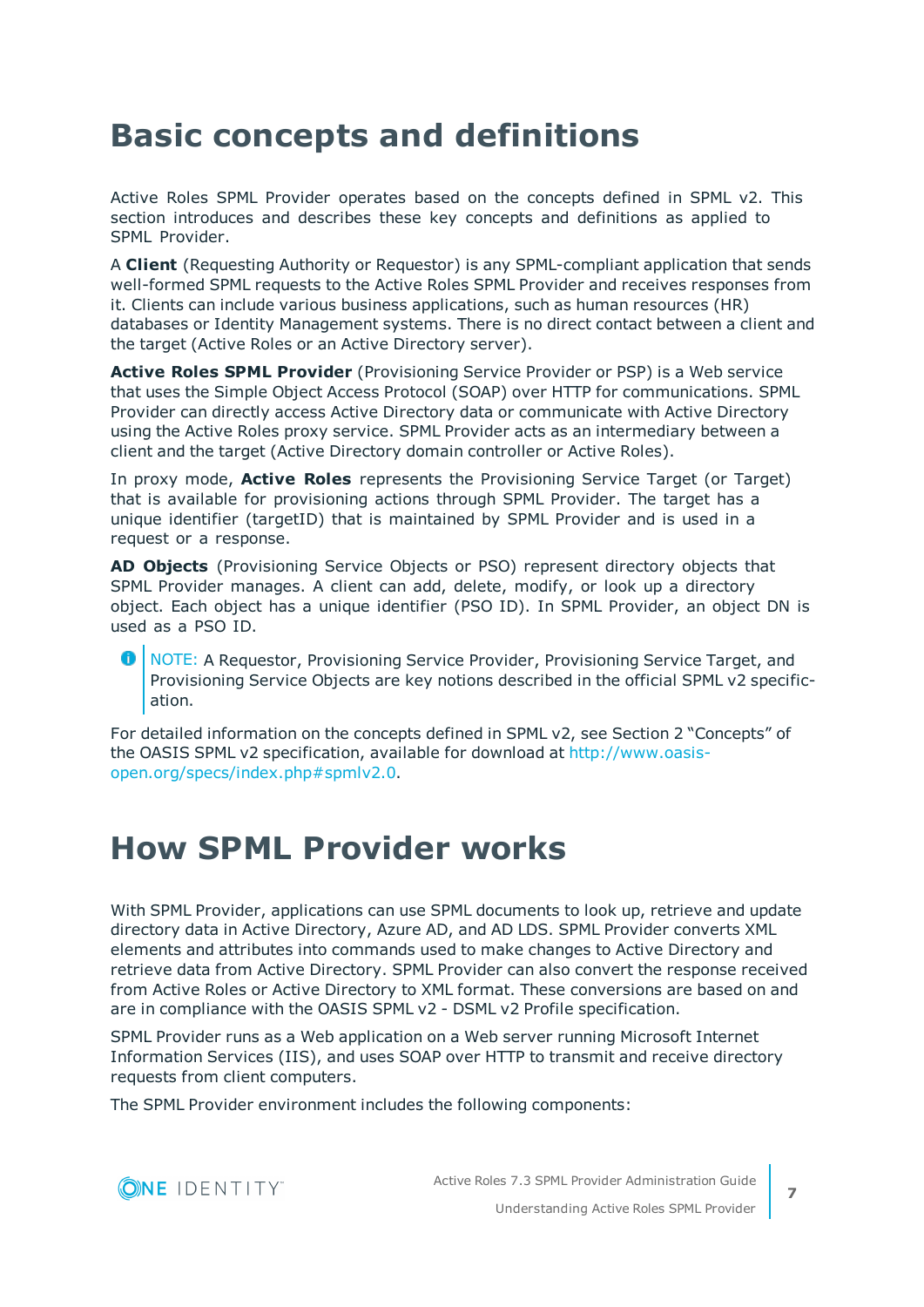- <sup>l</sup> **Clients that use SPML v2**: These clients are applications that manage directory objects (for example, user accounts). A client issues SPML requests that describe operations to be performed on the directory object and send these requests to SPML Provider.
- **. SPML Provider**: Receives and processes client requests, and returns a response to the client.
- **Active Roles:** In proxy mode, this is the endpoint for provisioning requests and the actual software that manages directory objects.
- <sup>l</sup> **Active Directory, Azure AD, or AD LDS**: In proxy mode, SPML Provider can access Active Directory or Azure AD domains and AD LDS instances that are registered with Active Roles as managed domains, Azure AD tenants, and managed AD LDS instances, respectively. In direct access mode, SPML Provider can access the domain controller or the AD LDS instance defined in the SPML.Config file. For more information, see "Configuring SPML Provider" later in this document.

The following diagram illustrates the flow of requests and responses through the SPML Provider environment components:





As shown in the diagram, the client/SPML Provider communications are based on the simple request/response protocol.

In proxy mode, SPML Provider works in the following way:

- 1. A client issues a well-formed SPML request using the SOAP over HTTP protocol. This request goes to a server running IIS, where it is routed to SPML Provider.
- 2. SPML Provider examines the request for conformance to the SPML format.
- 3. If the request complies with the SPML format, the SPML Provider submits the request to Active Roles. Based on the client request, Active Roles retrieves or modifies data in Active Directory, Azure AD, or in AD LDS.

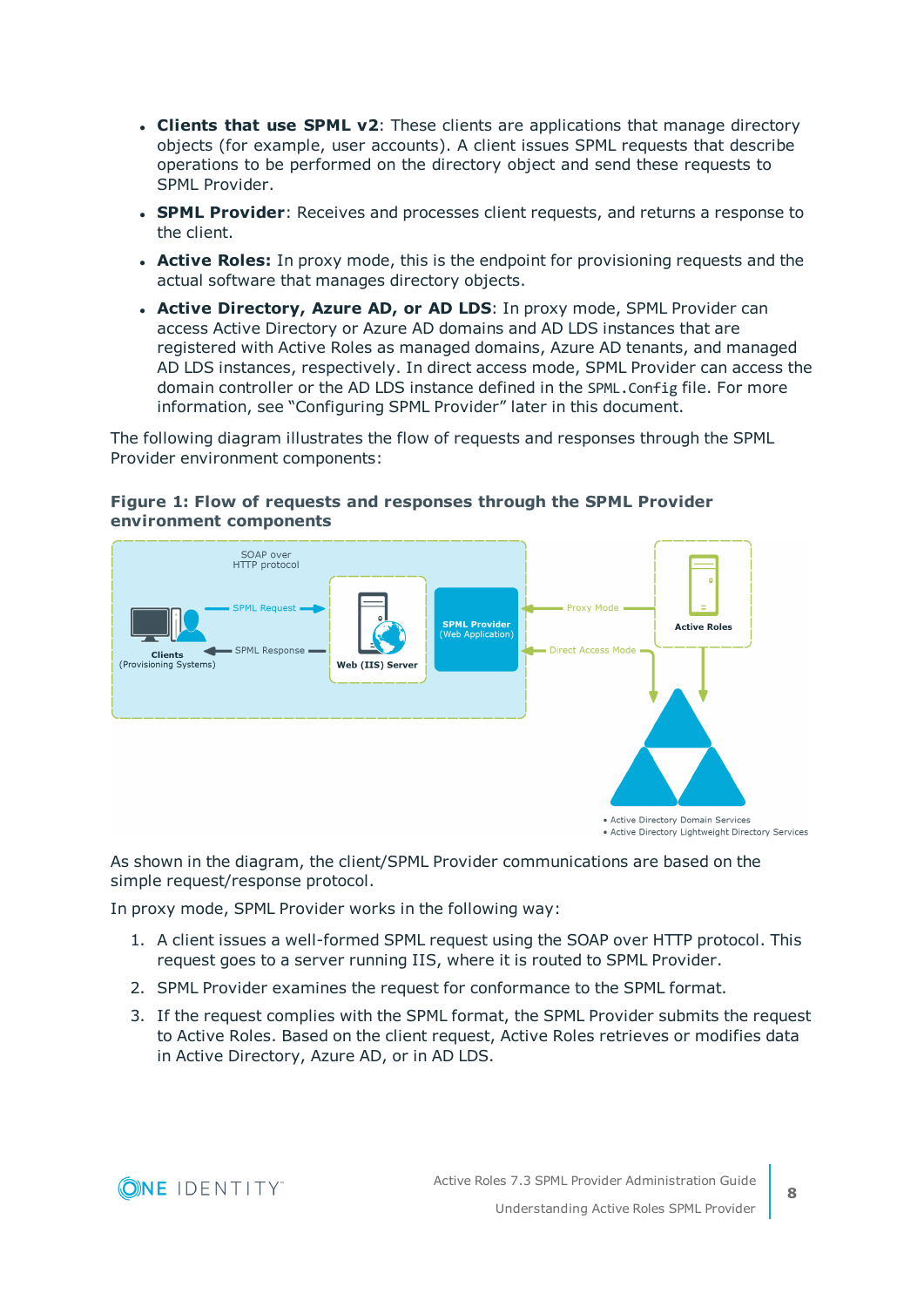- 4. After performing the requested operation, Active Roles sends the result of the operation back to SPML Provider.
- 5. SPML Provider then processes this result data and sends the result of the performed operation back to the client in the form of an SPML response.

In direct access mode, SPML Provider works in the following way:

- 1. A client issues a well-formed SPML request using the SOAP over HTTP protocol. This request goes to a server running IIS, where it is routed to SPML Provider.
- 2. SPML Provider examines the request for conformance to the SPML format.
- 3. If the request conforms to the SPML format, SPML Provider retrieves or modifies the relevant data in Active Directory or in AD LDS (ADAM).
- 4. SPML Provider sends the result of the performed operation back to the client in the form of an SPML response.

If the client request does not conform to the SPML format, the client receives an SPML response that describes the encountered error.

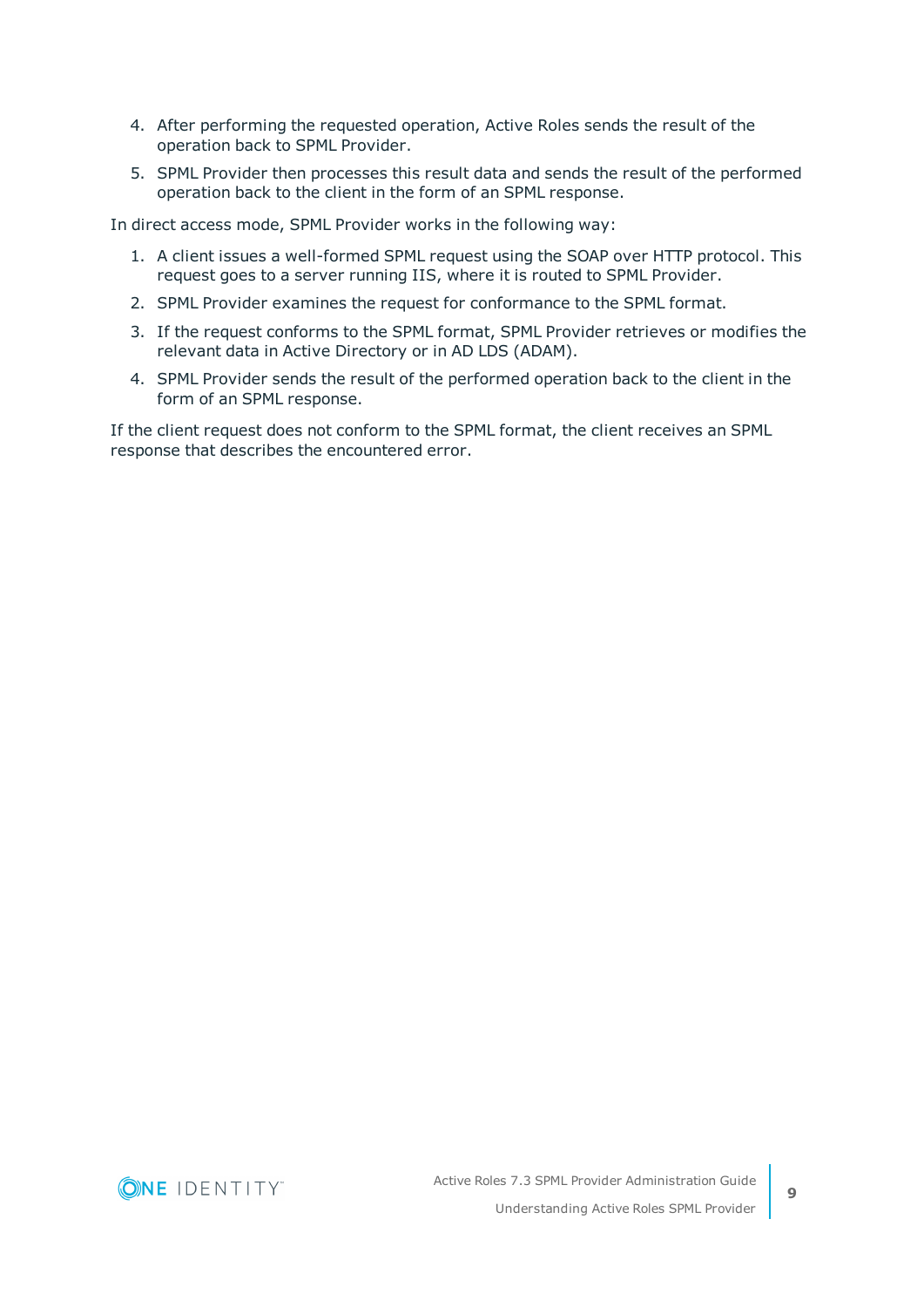# **System requirements**

<span id="page-9-0"></span>Before installing the Active Roles SPML Provider, ensure your system meets the following minimum hardware and software requirements.

## <span id="page-9-1"></span>**Hardware requirements**

Ensure that the following hardware requirements are met:

- <sup>l</sup> 1 GHz or higher Intel Pentium-compatible CPU.
- At least 1 GB of RAM.
- <span id="page-9-2"></span>• At least 100 MB of free disk space.

## **Software requirements**

Ensure that the following software requirements are met:

- Microsoft Windows Server 2008 R2 SP 1, Microsoft Windows Server 2012, Microsoft Windows Server 2012 R2, or Microsoft Windows Server 2016 operating system.
- Microsoft .NET Framework 4.6.2.
- Microsoft Internet Information Services (IIS). For proxy mode, the IIS server must be part of an Active Directory forest where Active Roles is deployed.
- For proxy mode, Active Roles Administration Service 7.3 is required.
- **O** TIP: If you choose the proxy mode, for performance reasons, we recommend that you install the Active Roles SPML Provider on the computer running the Active Roles Administration Service.



**10**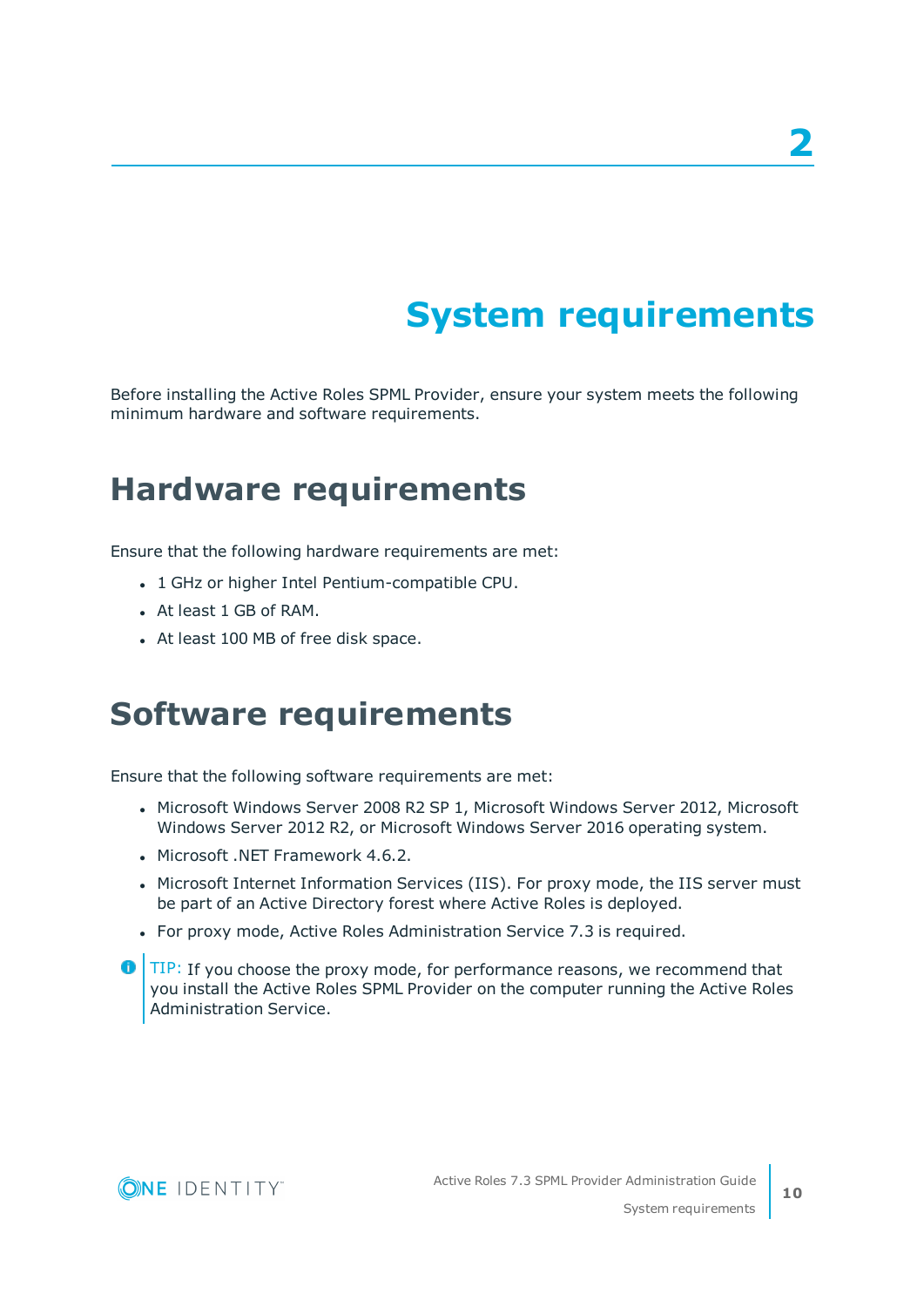## <span id="page-10-0"></span>**Web Server requirements**

### <span id="page-10-1"></span>**Windows Server 2008 R2**

On a Windows Server 2008 R2 based computer, ensure that the **Web Server (IIS)** server role with the following role services is installed:

- Web Server/Common HTTP Features/
	- Static Content
	- Default Document
	- HTTP Errors
	- **.** HTTP Redirection
- Web Server/Application Development/
	- ASP.NET
	- . .NET Extensibility
	- $-$  ASP
	- **.** ISAPI Extensions
	- ISAPI Filters
- Web Server/Security/
	- Basic Authentication
	- Windows Authentication
	- Request Filtering
- Management Tools/IIS 6 Management Compatibility/
	- IIS 6 Metabase Compatibility

<span id="page-10-2"></span>Use Server Manager to add the required role, role services, and features.

### **Windows Server 2012**

On a Windows Server 2012 or Windows Server 2012 R2 based computer, ensure that the **Web Server (IIS)** sever role is installed, including:

- Web Server/Common HTTP Features/
	- Default Document
	- HTTP Errors
	- Static Content
	- **.** HTTP Redirection

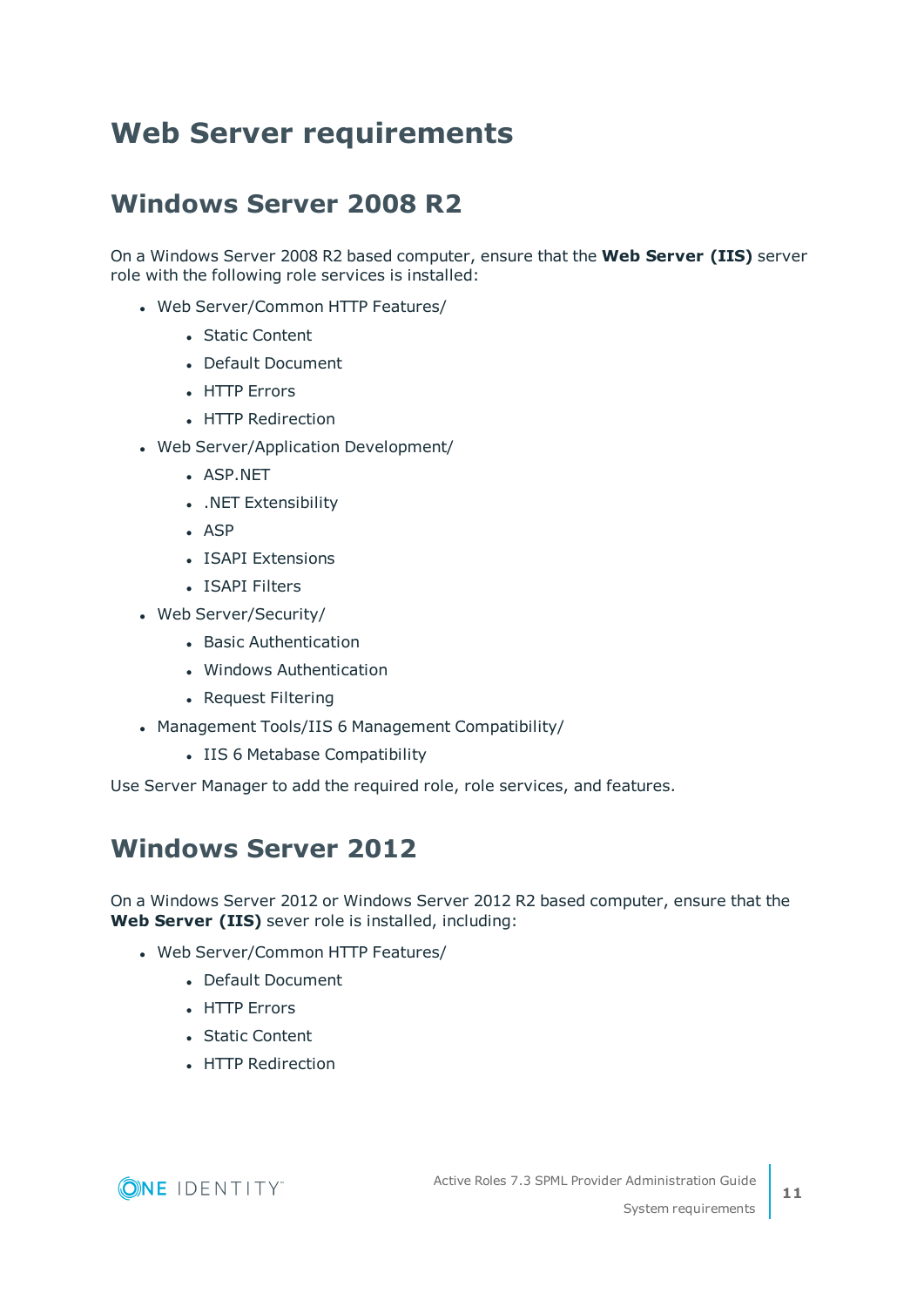- Web Server/Security/
	- Request Filtering
	- Basic Authentication
	- Windows Authentication
- Web Server/Application Development/
	- . NET Extensibility 4.6
	- $-$  ASP
	- $-$  ASP.NET 4.6
	- ISAPI Extensions
	- ISAPI Filters
- Management Tools/IIS 6 Management Compatibility/
	- IIS 6 Metabase Compatibility

### <span id="page-11-0"></span>**Windows Server 2016**

On a Windows Server 2016 based computer, ensure that the **Web Server (IIS)** sever role is installed, including:

- Web Server/Common HTTP Features/
	- Default Document
	- HTTP Errors
	- Static Content
	- HTTP Redirection
- Web Server/Security/
	- Request Filtering
	- Basic Authentication
	- Windows Authentication
- Web Server/Application Development/
	- . NET Extensibility 4.6
	- $-$  ASP
	- $\bullet$  ASP.NET 4.6
	- ISAPI Extensions
	- ISAPI Filters
- Management Tools/IIS 6 Management Compatibility/
	- IIS 6 Metabase Compatibility

Use Server Manager to add the required role, role services, and features.

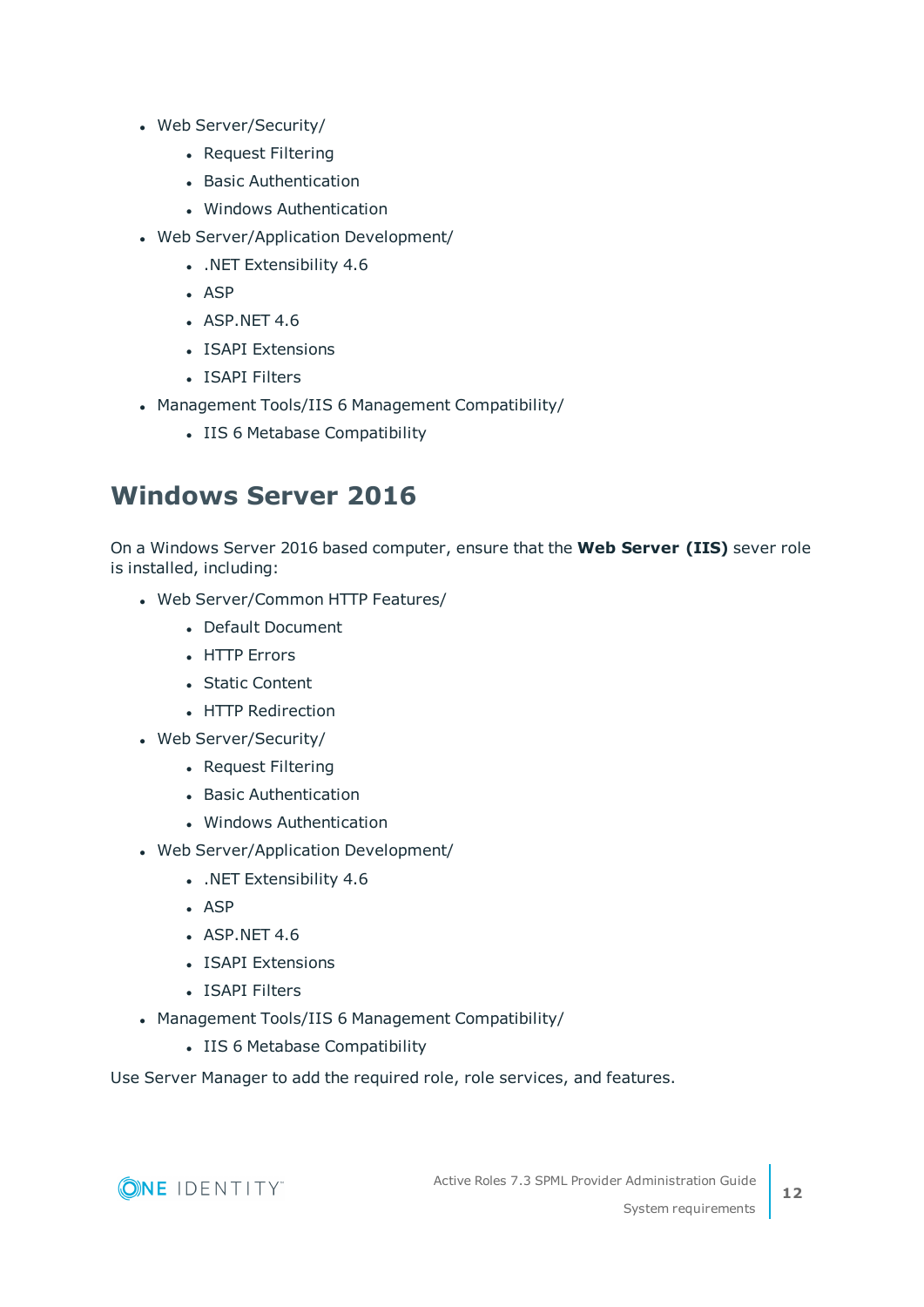### <span id="page-12-0"></span>**Feature Delegation**

Configure Internet Information Services (IIS) to provide **Read/Write** delegation for the following features:

- Handler Mappings
- Modules

Use **Feature Delegation** in Internet Information Services (IIS) Manager to verify that these features have delegation set to **Read/Write**.

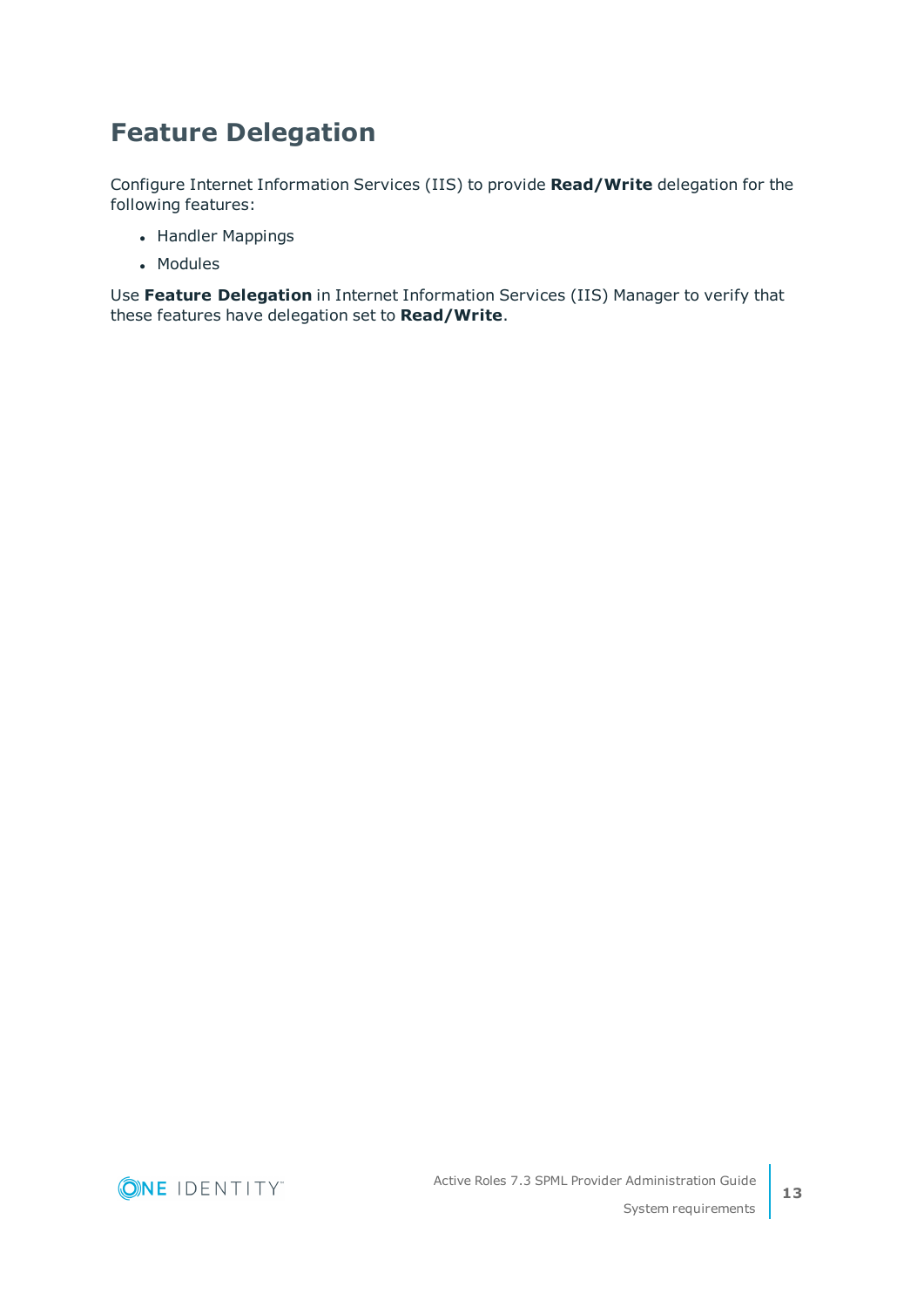# <span id="page-13-0"></span>**Installing Active Roles SPML Provider**

#### *To install Active Roles SPML Provider*

- 1. Log on to the computer on which you want to install Active Roles SPML Provider.
- 2. Navigate to the network location of the Active Roles SPML Provider installation files.
- 3. Start the Active Roles SPML Provider Installation Wizard by double-clicking Setup.exe.
- 4. On the **Welcome** page, click **Next**.
- 5. On the **License Agreement** page, click **I accept the license agreement,** and then click **Next.**
- 6. On the **User Information** page, enter the required user information, and then click **Next.**
- 7. On the **Select Features** page, optionally, click **Browse** to specify a new installation folder. Click **Next**.
- 8. On the **Access to Active Directory** page, specify how you want SPML Provider to access Active Directory. The following options are available:
	- <sup>l</sup> **Access through Active Roles (local Administration Service)** SPML Provider accesses Active Directory through the Active Roles Administration Service running on the computer where you install SPML Provider.
	- <sup>l</sup> **Access through Active Roles (specified Administration Service)** SPML Provider accesses Active Directory through the Active Roles Administration Service on a different network computer. Type the fully qualified domain name of that computer in the **Administration Service on** text box.
	- <sup>l</sup> **Direct access (local domain controller)** SPML Provider directly accesses Active Directory using domain controller running on the computer where you install SPML Provider.
	- <sup>l</sup> **Direct access (specified domain controller)** SPML Provider directly accesses Active Directory using domain controller running on a different network computer. Type the name of that domain controller in the **Domain controller name** text box.

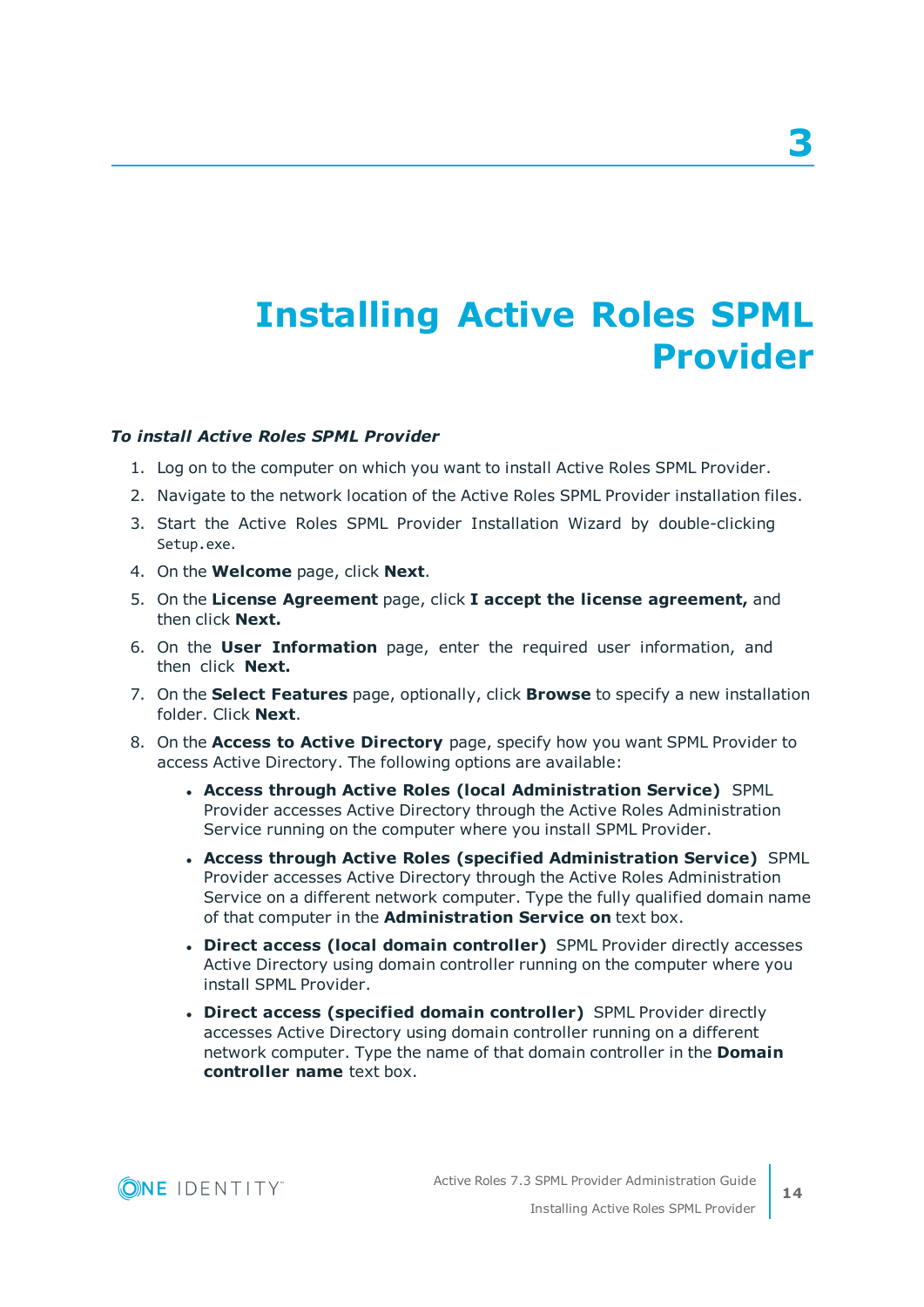- 9. On the **Ready to Install the Application** page, click **Next** to begin installation.
- 10. Click **Finish** to complete the installation.

The SPML Provider Installation Wizard creates a virtual directory under Default Web Site, with the name of the virtual directory set to ARServerSPML. This enables clients to access SPML Provider by using the following URL:

http://<HostName>/ARServerSPML/SPMLProvider.asmx.

O | NOTE: The Installation Wizard installs SPML Provider and several sample HTML pages that demonstrate various SPML v2 operations.

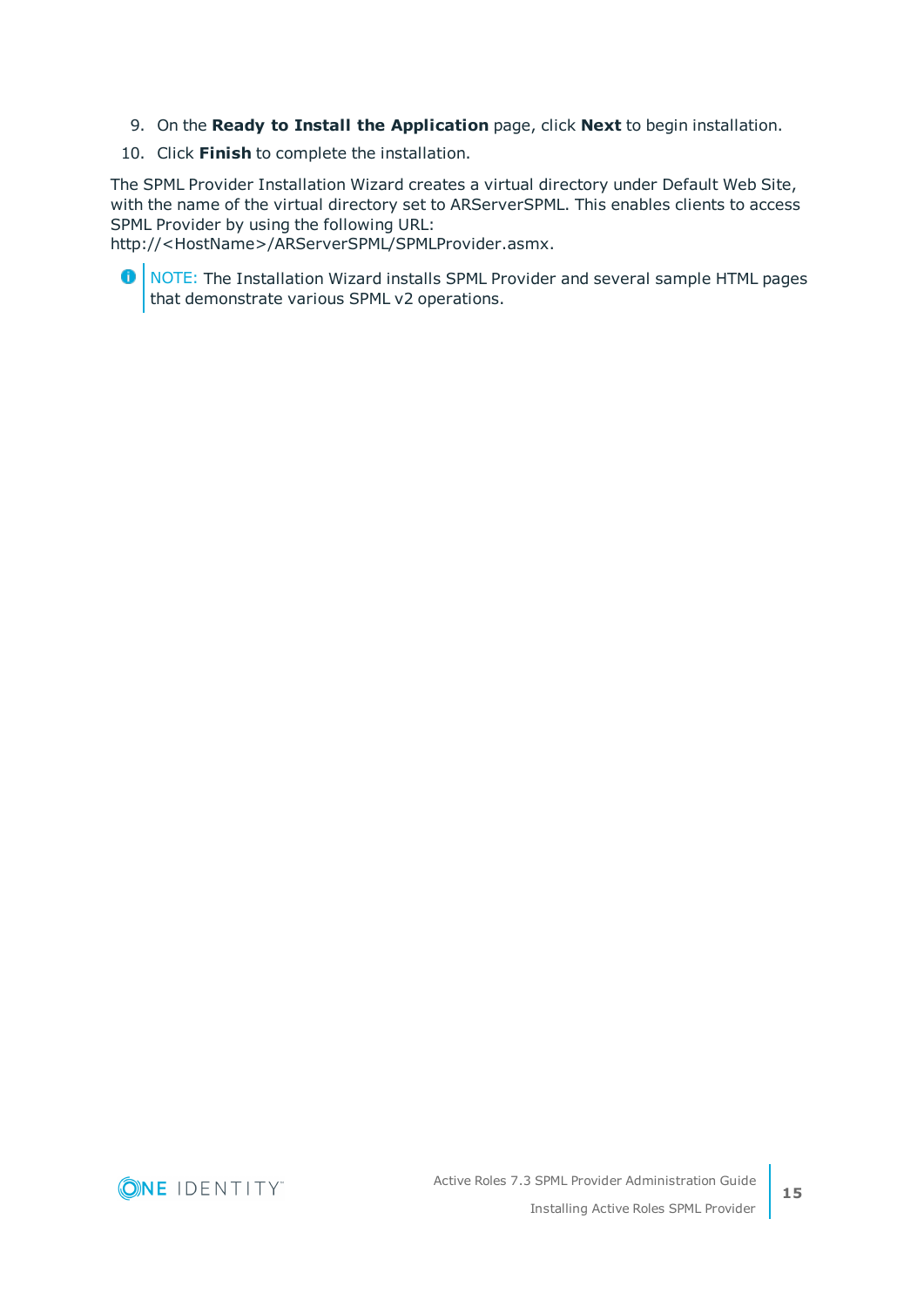# <span id="page-15-0"></span>**Configuring Active Roles SPML Provider**

Configuration settings allow the administrator to configure SPML Provider and its schema in order to adjust the SPML Provider behavior. Administrators can, for example, specify the required managed objects and attributes in the schema, or choose the type of execution (disabling or deprovisioning objects) for the Suspend operation.

## <span id="page-15-1"></span>**Configuration settings in SPML.Config**

The SPML Provider configuration settings can be found in the SPML.Config file located in the **Web** sub-folder of the SPML Provider installation folder. The SPML.Config file contains data in the XML format. You can open and edit the configuration file with a common text editor such as Notepad.

**O** NOTE: After you modify configuration settings, the IIS application pool for the SPML Provider Web site must be restarted in order for the changes to take effect.

The following table describes the XML elements used in the SPML Provider configuration file.

| <b>Element</b> | <b>Parent</b><br>element | <b>Description</b>                                                                                                                                                                                                                                                                                           |
|----------------|--------------------------|--------------------------------------------------------------------------------------------------------------------------------------------------------------------------------------------------------------------------------------------------------------------------------------------------------------|
| service        | configuration            | In proxy mode, specifies the name of the computer<br>running the Active Roles Administration Service. In<br>direct access mode, specifies the name of the AD<br>domain controller or AD LDS server. The name of the<br>AD LDS server must be in the form<br><servername:portnumber>.</servername:portnumber> |
| adsiProvider   |                          | configuration Specifies the progID of the ADSI Provider. In proxy                                                                                                                                                                                                                                            |

#### **Table 1: XML elements used in the SPML Provider configuration file**

**Description of the contract of the contract of the contract of the contract of the contract of the contract of the contract of the contract of the contract of the contract of the contract of the contract of the contract o** 

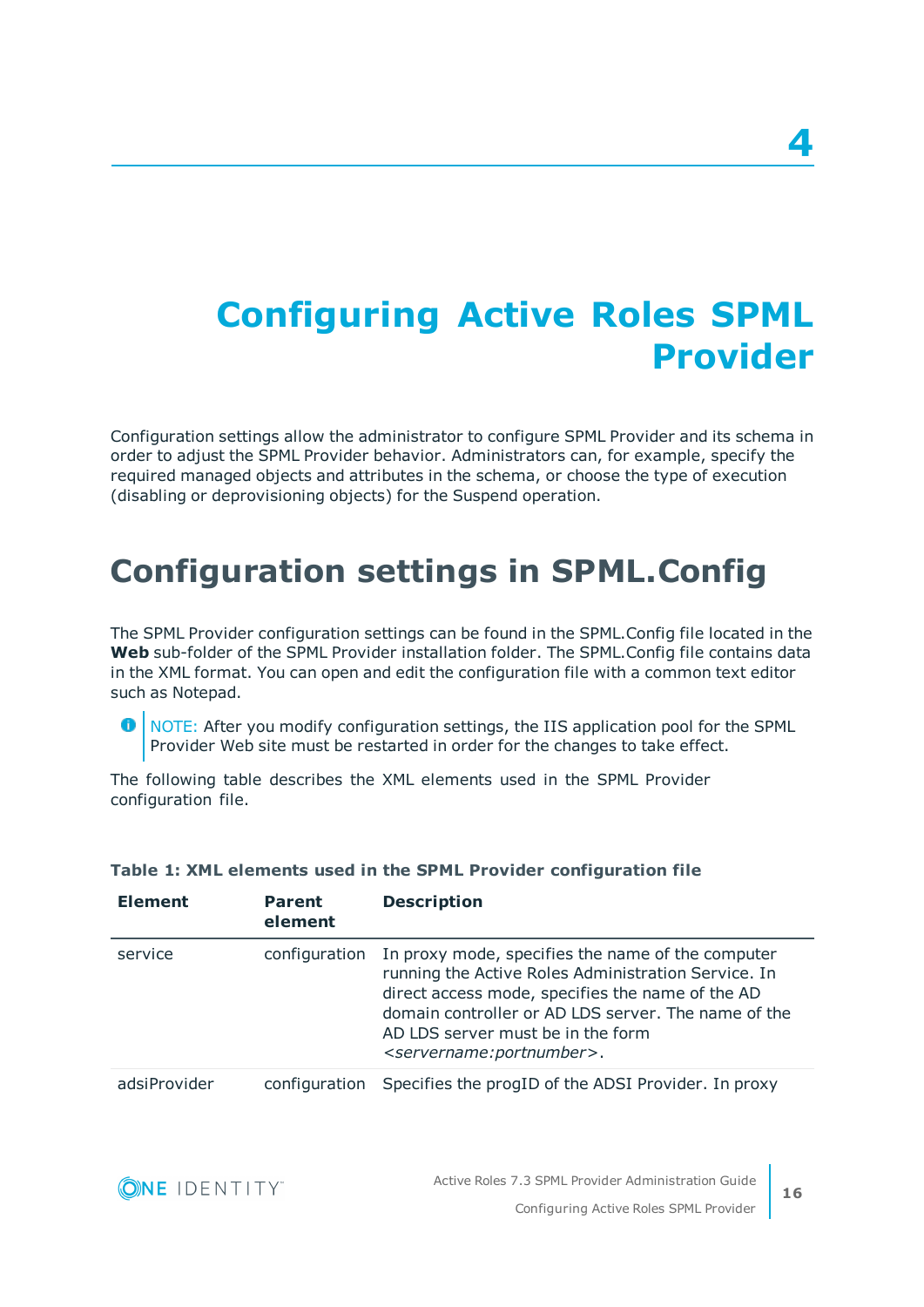| <b>Element</b>          | <b>Parent</b><br>element | <b>Description</b>                                                                                                                                                                                                                                                                                                                                                                   |
|-------------------------|--------------------------|--------------------------------------------------------------------------------------------------------------------------------------------------------------------------------------------------------------------------------------------------------------------------------------------------------------------------------------------------------------------------------------|
|                         |                          | mode, the progID is EDMS. In direct access mode, the<br>progID is LDAP.                                                                                                                                                                                                                                                                                                              |
| schemaFile              | configuration            | Contains the name of the file that defines the DSML<br>Profile schema for SPML Provider. By default, the file<br>name is SPMLSchema.Config. The schema file must be<br>located in the same folder as the SPML.Config file.                                                                                                                                                           |
| defaultMaxSelect search |                          | Specifies the maximum number of search results that<br>SPML Provider can return without page splitting. The<br>default value is 1000.                                                                                                                                                                                                                                                |
| pageSize                | search                   | Specifies the maximum number of search results per<br>page. The default value is 25.                                                                                                                                                                                                                                                                                                 |
|                         |                          | NOTE: If pageSize is set to 0, SPML Provider<br>returns search results without page splitting.                                                                                                                                                                                                                                                                                       |
| class                   | password                 | Contains the LDAP display name of the schema class of<br>objects on which SPML Provider is expected to perform<br>the Password Capability-related operations such as<br>setPassword and expirePassword.                                                                                                                                                                              |
| class                   | suspend                  | Contains the LDAP display name of the schema class of<br>objects on which SPML Provider is expected to perform<br>the Suspend Capability-related operations such as<br>suspend, resume, and active.                                                                                                                                                                                  |
| suspendAction           | suspend                  | Possible values: disable or deprovision. The default<br>value is disable.                                                                                                                                                                                                                                                                                                            |
|                         |                          | If suspendAction is set to disable, SPML Provider<br>disables the specified user account on the target.                                                                                                                                                                                                                                                                              |
|                         |                          | If suspendAction is set to deprovision, SPML<br>Provider deprovisions the specified user account in<br>accordance with the deprovisioning policies defined by<br>Active Roles.                                                                                                                                                                                                       |
| checkOutput             | configuration            | Possible values: true or false. The default value is<br>false.                                                                                                                                                                                                                                                                                                                       |
|                         |                          | true causes SPML Provider to check the string<br>attribute values retrieved from the underlying<br>directory before adding them to a response. If an<br>attribute value contains illegal characters that could<br>break the XML parser on the client side, SPML Provider<br>converts the attribute value to the base64binary<br>format and then adds the result of the conversion to |

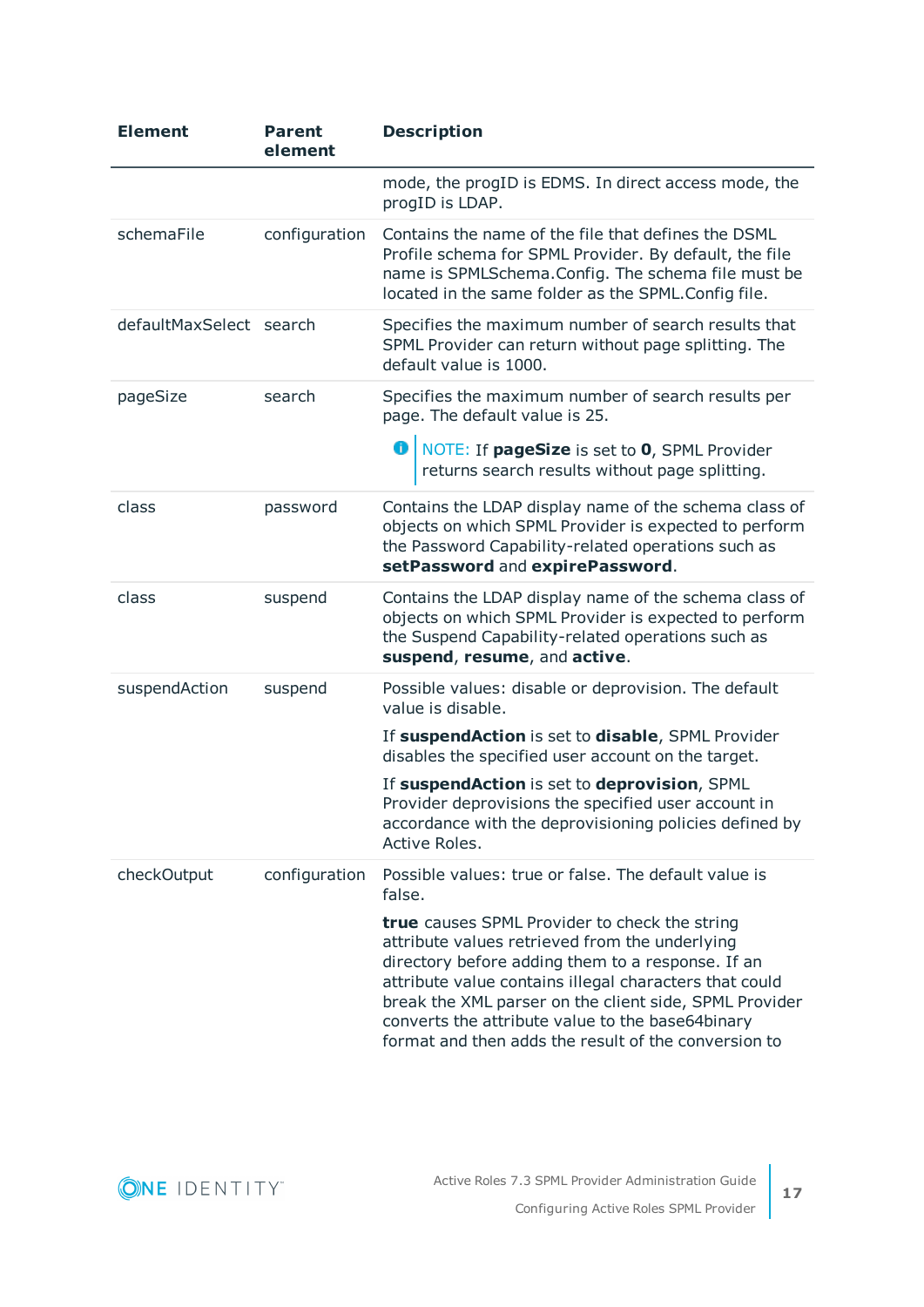| <b>Element</b> | <b>Parent</b><br>element | <b>Description</b>                                                                                                                                                                                                                                                                                                                                                                                                                                                                                                                                                                                                 |
|----------------|--------------------------|--------------------------------------------------------------------------------------------------------------------------------------------------------------------------------------------------------------------------------------------------------------------------------------------------------------------------------------------------------------------------------------------------------------------------------------------------------------------------------------------------------------------------------------------------------------------------------------------------------------------|
|                |                          | the response. Note that this option may result in<br>performance degradation of SPML Provider as checking<br>every attribute value is a resource-intensive<br>operation.                                                                                                                                                                                                                                                                                                                                                                                                                                           |
|                |                          | false causes SPML Provider not to check the string<br>attribute values retrieved from the underlying<br>directory. An attribute value is added to the response<br>without any conversion even if the value contains<br>illegal characters.                                                                                                                                                                                                                                                                                                                                                                         |
|                |                          | NOTE: In accordance with the XML specification,<br>the legal character range is as follows: $#x9$  <br>#xA   #xD   [#x20-#xD7FF]   [#xE000-#xFFFD]<br>$\int$ $\frac{1}{2}$ $\frac{1}{2}$ $\frac{1}{2}$ $\frac{1}{2}$ $\frac{1}{2}$ $\frac{1}{2}$ $\frac{1}{2}$ $\frac{1}{2}$ $\frac{1}{2}$ $\frac{1}{2}$ $\frac{1}{2}$ $\frac{1}{2}$ $\frac{1}{2}$ $\frac{1}{2}$ $\frac{1}{2}$ $\frac{1}{2}$ $\frac{1}{2}$ $\frac{1}{2}$ $\frac{1}{2}$ $\frac{1}{2}$ $\frac{1}{2}$ $\frac{1}{$<br>to true, SPML Provider ensures that attribute<br>values in a response contain only characters<br>from the legal character range. |

### <span id="page-17-0"></span>**Sample configuration file**

The following is an example of the configuration file for SPML Provider configured to operate in proxy mode. If SPML Provider and the Active Roles Administration service are installed on the same computer, the default configuration settings look as follows:

```
<?xml version="1.0"?>
<configuration xmlns:xsi="http://www.w3.org/2001/XMLSchema-instance"
xmlns:xsd="http://www.w3.org/2001/XMLSchema" xmlns="urn:quest:names:SPMLProvider">
<service>localhost</service>
<adsiProvider>EDMS</adsiProvider>
<schemaFile>SPMLSchema.Config</schemaFile>
<capabilities>
<search>
<defaultMaxSelect>1000</defaultMaxSelect>
<pageSize>25</pageSize>
</search>
<password>
<appliesTo>
<class>user</class>
```
</appliesTo>



**18**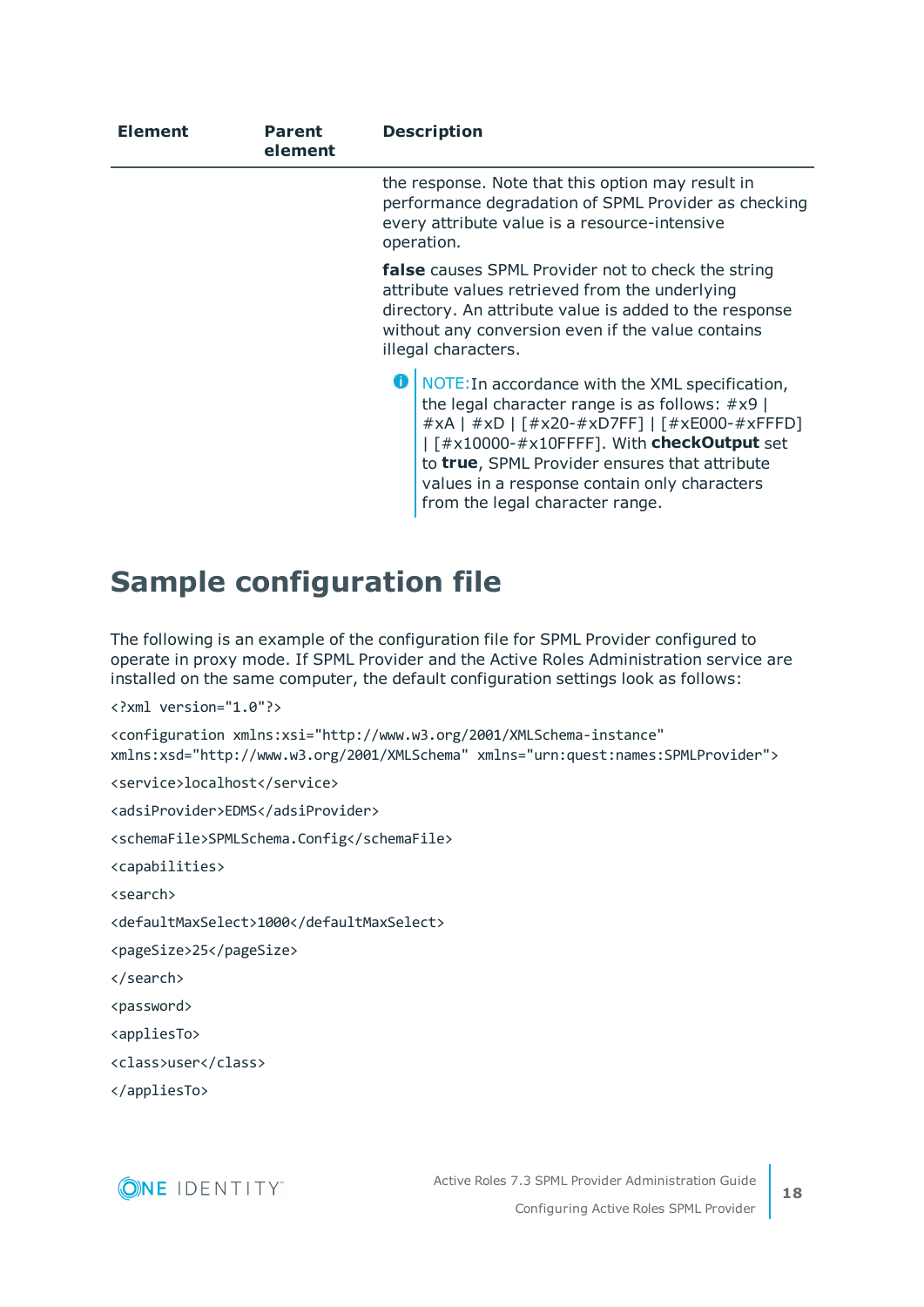| <suspend></suspend>                    |
|----------------------------------------|
| <appliesto></appliesto>                |
| <class>user</class>                    |
|                                        |
| <suspendaction>disable</suspendaction> |
|                                        |
|                                        |
| <checkoutput>false</checkoutput>       |
|                                        |
|                                        |

## <span id="page-18-0"></span>**Extending the SPML Provider schema**

The SPML Provider schema defines the XML structure of the objects and attributes that SPML Provider manages. You can modify the schema to manage new types of objects or object properties. Thus, you can add the class and attribute definitions to the schema in order to meet the needs of your organization.

 $\bullet$  NOTE: In proxy mode, you can add only those object classes and attributes that are valid according to the Active Roles schema.

The SPML Provider schema is stored in the SPMLSchema.Config file. The SPMLSchema.Config file is located in the **Web** sub-folder of the SPML Provider installation folder.

The schema format corresponds to the DSML Version 2 profile (DSMLv2). For detailed information on the DSML v2 profile, refer to the OASIS SPML v2 - DSML v2 Profile specification. The specification describes the use of the DSML protocol as a data model for SPML- based provisioning and can be accessed from the OASIS Web site at <http://www.oasis-open.org/specs/index.php#spmlv2.0>.

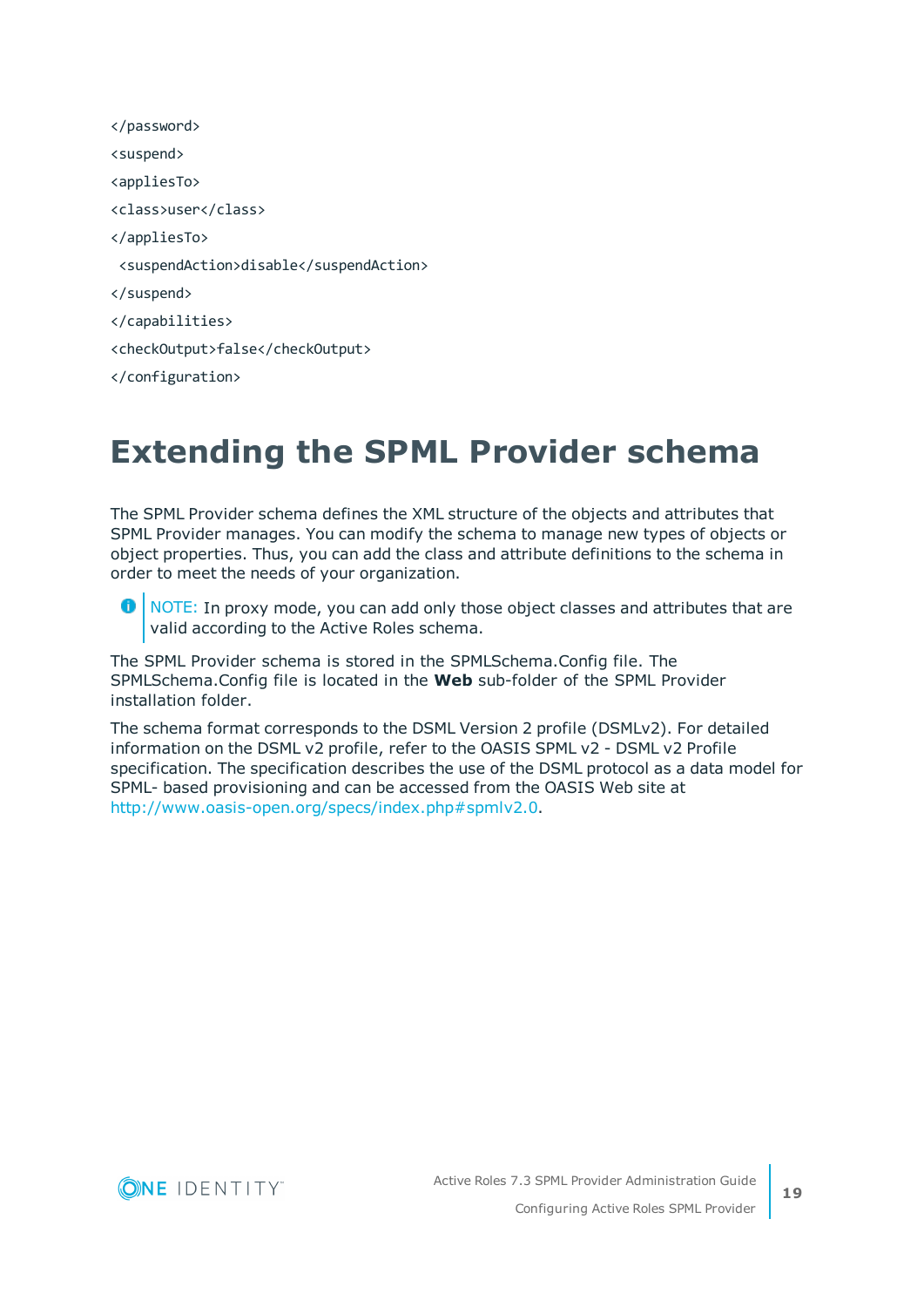# <span id="page-19-0"></span>**Using Active Roles SPML Provider**

To access SPML Provider, use the following URL:

http://*<HostName>*/ARServerSPML/SPMLProvider.asmx

where the *<HostName>* stands for the name of the computer where SPML Provider is installed.

**O** NOTE: The SPML Provider Web service is described by a Web Services Description Language (WSDL) file. To obtain a WSDL description of SPML Provider, navigate to http://*<HostName>*/ARServerSPML/SPMLProvider.asmx?WSDL.

## <span id="page-19-1"></span>**Operation mode**

SPML Provider can be configured to operate in:

- <sup>l</sup> **Proxy mode** In this mode, SPML Provider accesses Active Directory, Azure AD, or AD LDS using the Active Roles proxy service. In proxy mode, SPML Provider extends Active Roles. Because SPML Provider uses open standards such as HTTP, XML, and SOAP, a greater level of interoperability with Active Roles is possible than is available with the Active Roles ADSI Provider.
- <sup>l</sup> **Direct access mode** In this mode, SPML Provider directly accesses Active Directory, Azure AD, or AD LDS.

In proxy mode, SPML Provider can manage objects in Active Directory domains and AD LDS instances that are registered with Active Roles as managed domains and managed AD LDS instances, respectively. In direct access mode, SPML Provider can manage only objects in the domain or AD LDS instance to which SPML Provider is connected using the configuration setting such as the domain controller or AD LDS server.



TIP: To take advantages of the powerful functionality of Active Roles, we recommend Œ that you use proxy mode whenever possible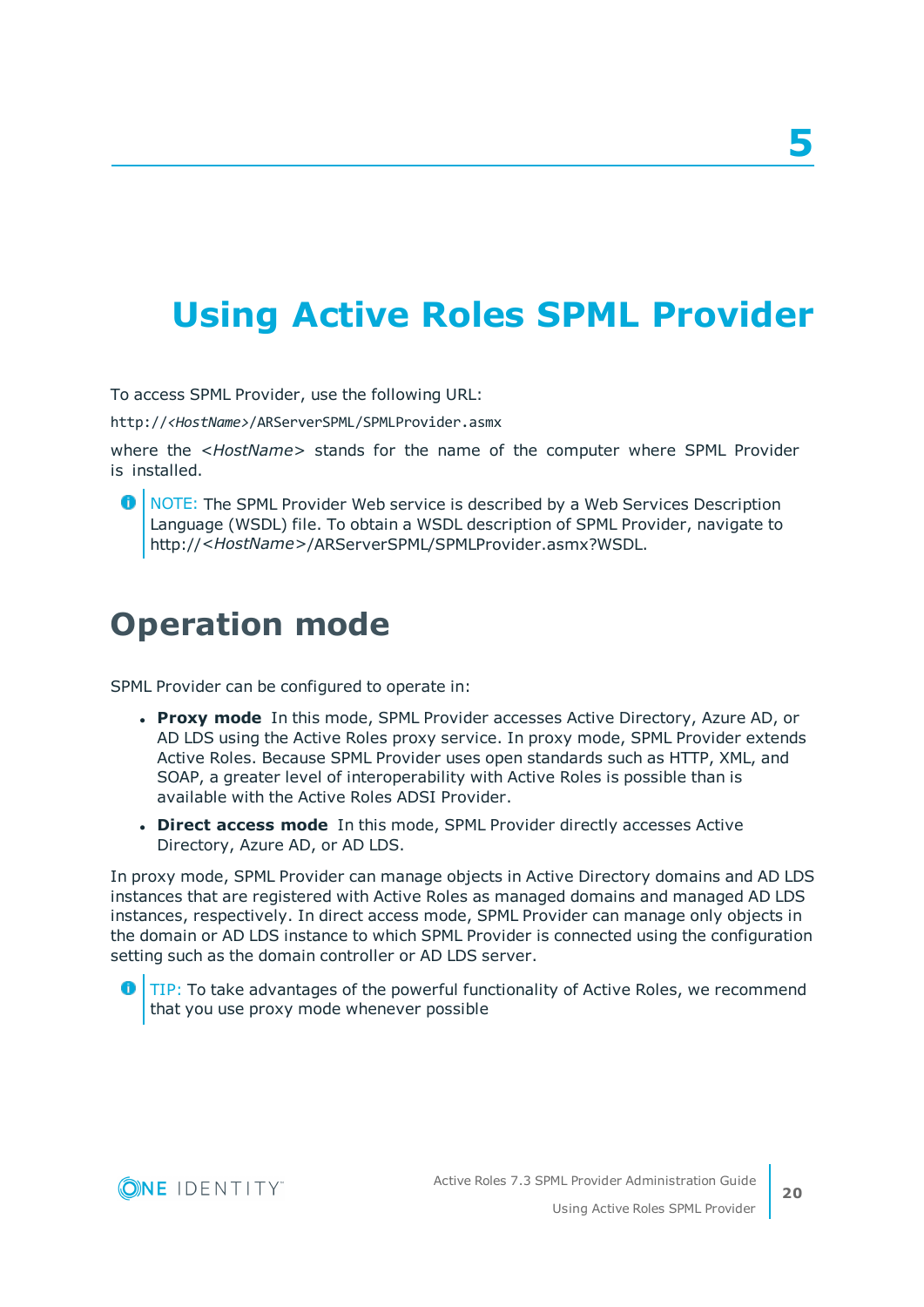# <span id="page-20-0"></span>**Support for Active Roles controls**

Active Roles implements special parameters called Active Roles controls (hereafter *controls*). The controls allow you to customize request processing.

In proxy mode, SPML Provider clients can send controls to the Active Roles Administration Service with an SPML request to perform an administrative operation. The Administration Service can process the controls. On the other hand, the Administration Service can return its own control to the SPML Provider client, and then the client can process that control. The controls a client sends to the Administration Service are referred to as *InControls* whereas the controls the Administration Service returns to the client are referred to as *OutControls*.

This section covers the following subjects:

- Sending the InControl-type controls to the Active Roles Administration Service with an SPML request.
- Specifying a set of the OutControl-type controls that the Active Roles Administration Service will return with an SPML response.

For more information about Active Roles controls and for the list of available built-in controls, see Active Roles SDK.

**O** | IMPORTANT: All elements described in this section must be defined at the beginning of your SPML request. For a sample of use, see later in this document.

## <span id="page-20-1"></span>**Sending controls to the Active Roles Administration Service**

This section covers the controls and control XML elements that your SPML request must include to send controls to the Active Roles Administration Service.

Element name: controls

Element description: Specifies a collection of InControl-type controls to send to Administration Service.

Child elements: control

Attributes:

#### **Table 2: Controls attributes**

| attribute name | attribute description                                                                                                          |
|----------------|--------------------------------------------------------------------------------------------------------------------------------|
| xmlns          | Declares the namespase for all child elements of the controls<br>element. This attribute must be set to quest: ars: SPML: 2: 0 |

Element name: control

Element description: Describes a control to send to the Administration Service.

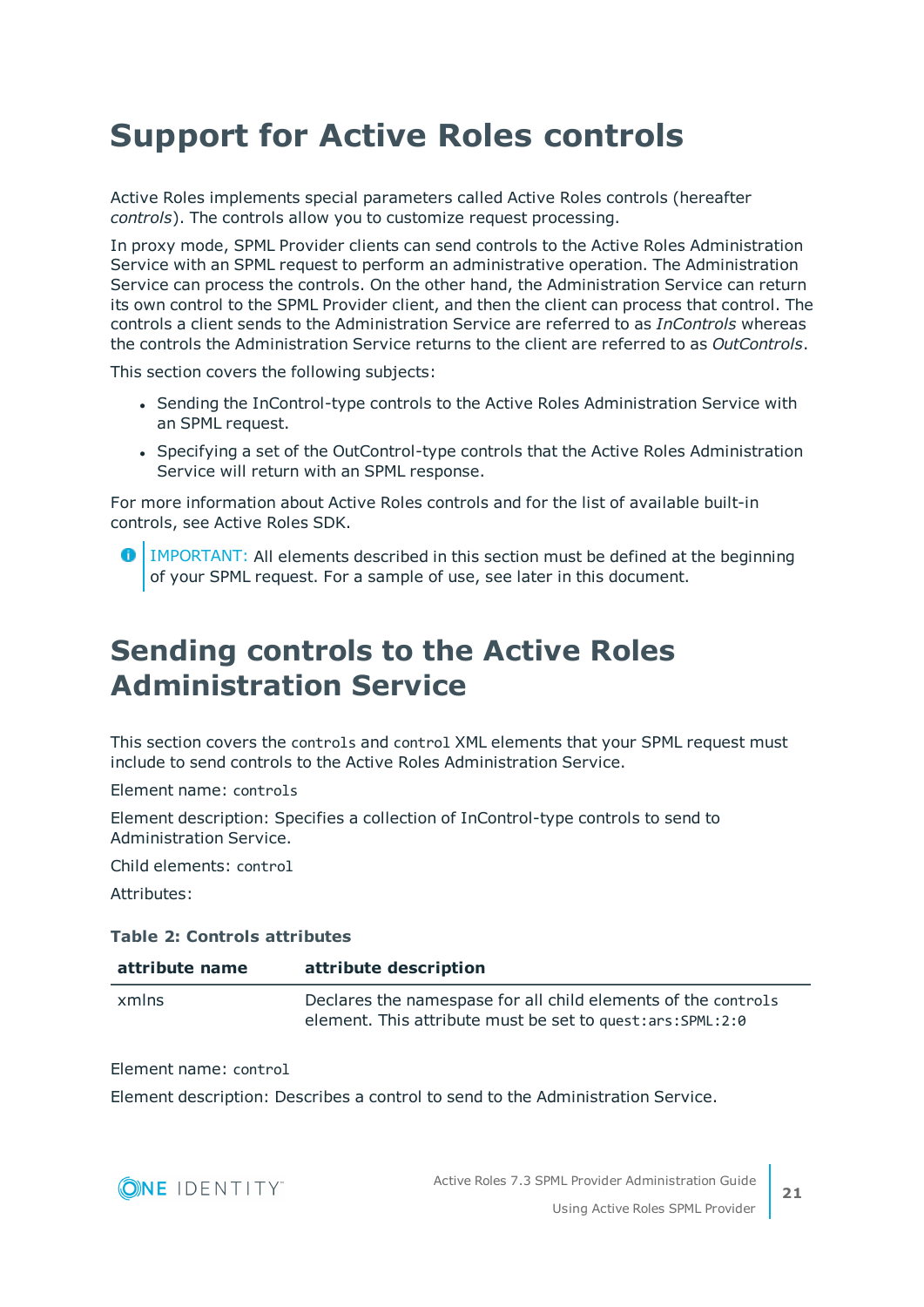Parent elements: controls Child elements: None Attributes:

#### **Table 3: Control attributes**

| attribute name | attribute description              |
|----------------|------------------------------------|
| name           | Specifies the name of the control. |

The control value in the control element body must be specified as follows:

<control name=*%control name%*>*%control value%*</control>

To send an empty control, use the following syntax:

<span id="page-21-0"></span><control name=*%control name%* />

## **Specifying controls to return to the SPML Provider client**

This section covers the controlsForOutput and control XML elements that your SPML request must include to specify a set of controls to return to the SPML Provider client.

Element name: controlsForOutput

Element description: Specifies a collection of OutControl-type controls to return to SPML client.

Child clements: control

Attributes:

#### **Table 4: Attributes for controlsForOutput**

| attribute name | attribute description                                                                                                          |
|----------------|--------------------------------------------------------------------------------------------------------------------------------|
| xmlns          | Declares the namespase for all child elements of the controls<br>element. This attribute must be set to quest: ars: SPML: 2: 0 |

Element name: control

Element description: Describes a control to return to SPML Provider client with an SPML response.

Parent elements: controlsForOutput

Child elements: None

Attributes:

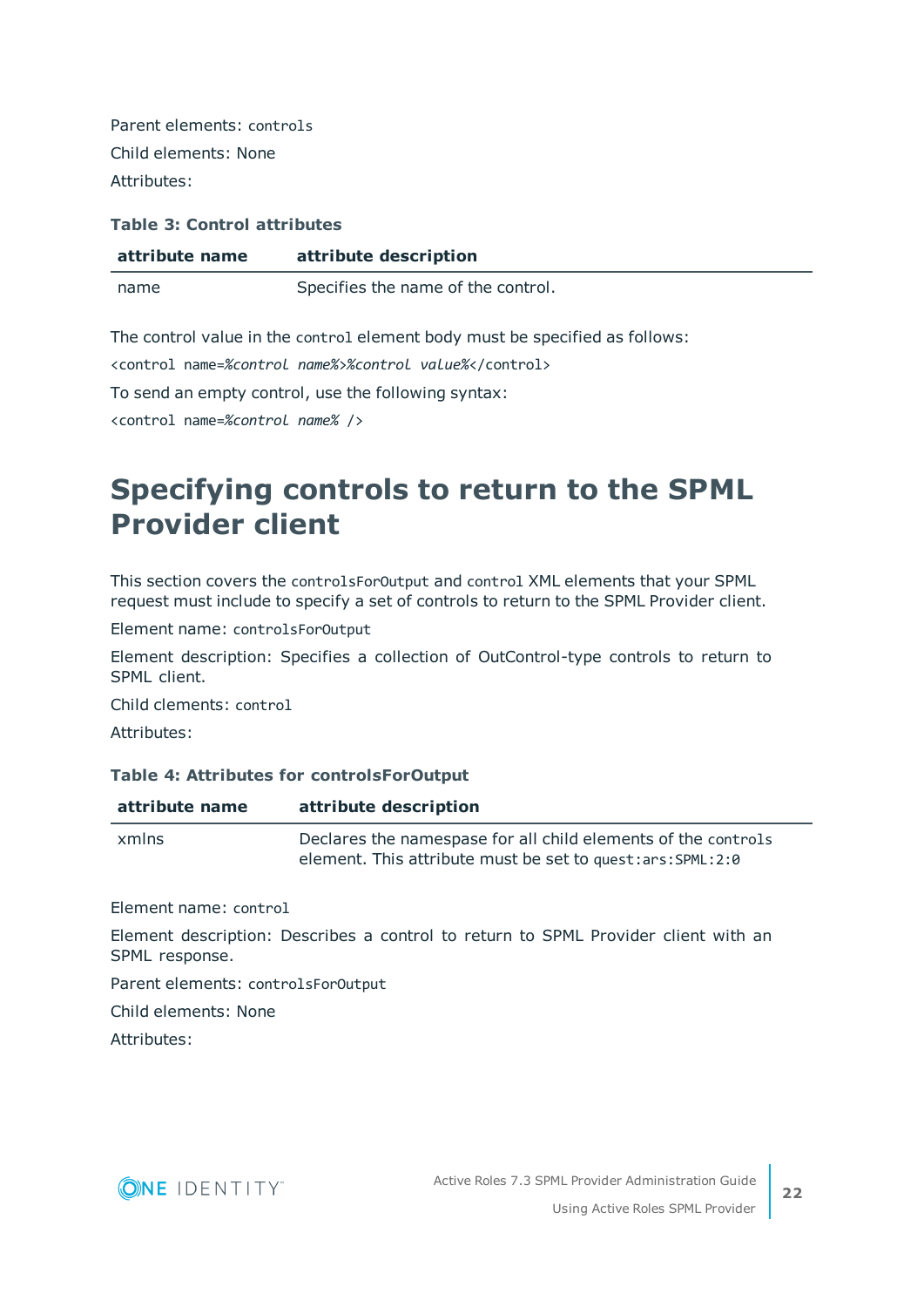#### **Table 5: Attributes for control**

| attribute name | attribute description              |  |
|----------------|------------------------------------|--|
| name           | Specifies the name of the control. |  |

The control elements used to specify controls to return with SPML response must be defined as follows:

<span id="page-22-0"></span><control name=*%control name%* />

### **Sample SPML request**

This section provides a sample SPML request and the SPML response that illustrate how to use Active Roles controls in your SPML requests.

This sample shows how an SPML Provider client can send a request to modify the specified user object. With this request, the client sends the AllowApproval built-in control set to Confirm, and the CustomControl control set to MyCustomValue. The request also contains the controlsForOutput element, which specifies that Active Roles Administration service will return values of the OperationStatus and CustomControl controls in the SPML response.

- 6 TIP: For more information about the use of the AllowApproval and OperationStatus controls, refer to the Active Roles SDK.
- **O** NOTE: You need to modify the sample SPML request in order to adjust it to your environment. Before using this sample, set the ID attribute of the psoID element to the distinguished name of the user account you want to modify.

### <span id="page-22-1"></span>**SPML request**

```
<?xml version="1.0"?>
```

```
<soap:Envelope xmlns:xsi="http://www.w3.org/2001/XMLSchema-instance"
xmlns:xsd="http://www.w3.org/2001/XMLSchema"
xmlns:soap="http://schemas.xmlsoap.org/soap/envelope/">
```
<soap:Body>

<spml:modifyRequest xmlns:spml="urn:oasis:names:tc:SPML:2:0">

<controls xmlns="quest:ars:SPML:2:0">

<control name="AllowApproval">Confirm</control>

<control name="CustomControl">MyCustomValue</control>

</controls>

<controlsForOutput xmlns="quest:ars:SPML:2:0">

<control name="OperationStatus"/>

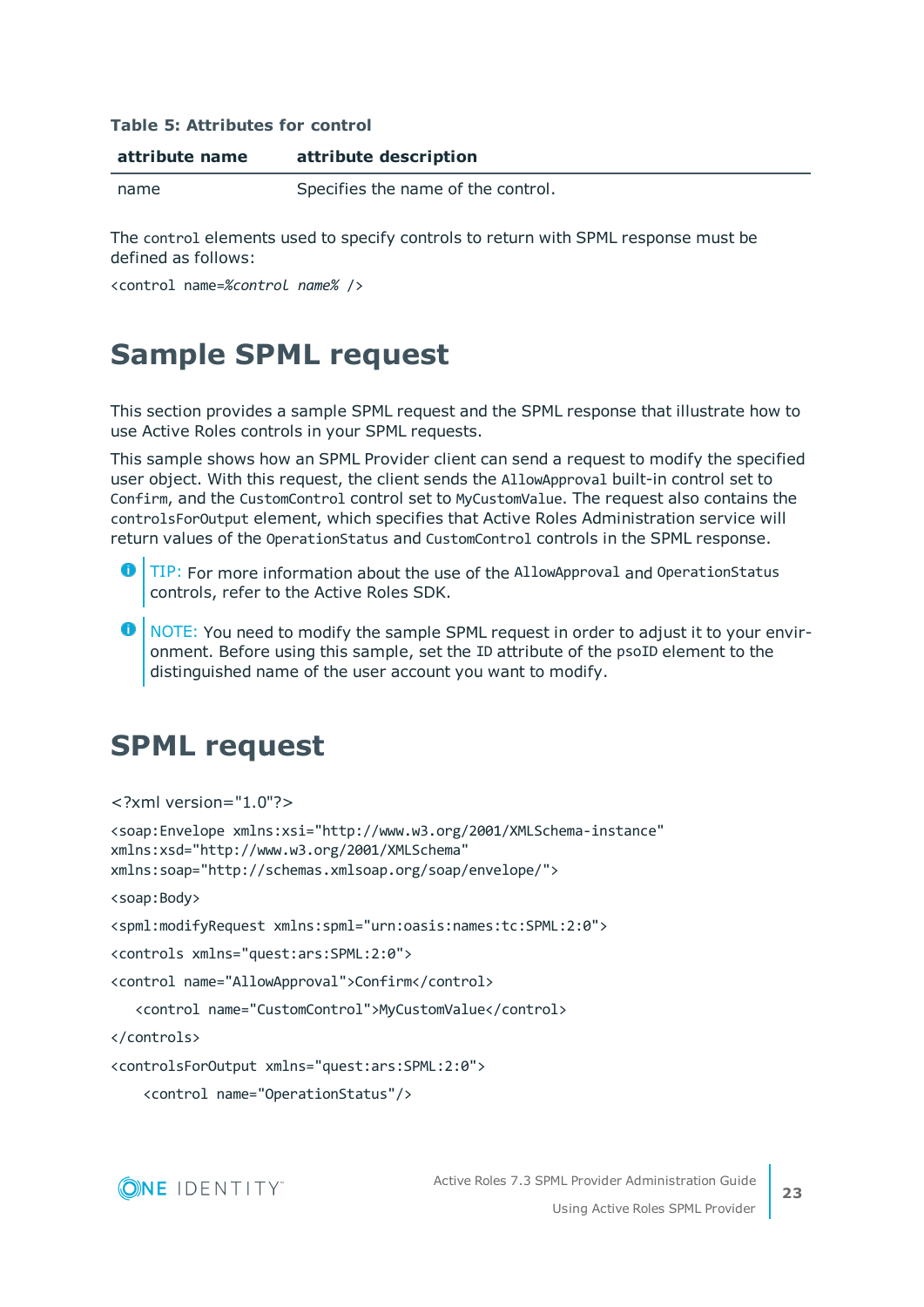```
<control name="CustomControl"/>
</controlsForOutput>
   <spml:psoID ID="CN=JDOE,OU=Users,DC=mycompany,DC=com"/>
<spml:modification>
  <modification name="description" operation="replace" 
xmlns="urn:oasis:names:tc:DSML:2:0:core">
<value>New description</value>
</modification>
</spml:modification>
</spml:modifyRequest>
```

```
</soap:Body>
```

```
</soap:Envelope>
```
## **SPML response**

```
<?xml version="1.0" encoding="UTF-16"?>
<soap:Envelope xmlns:soap="http://schemas.xmlsoap.org/soap/envelope/"
xmlns:xsi="http://www.w3.org/2001/XMLSchema-instance"
xmlns:xsd="http://www.w3.org/2001/XMLSchema">
<soap:Body>
<modifyResponse status="success" xmlns="urn:oasis:names:tc:SPML:2:0">
<controls xmlns="quest:ars:SPML:2:0">
<control name="OperationStatus">Completed</control>
<control name="CustomControl">ReturnedValue</control>
</controls>
<pso>
<psoID ID="CN=JDOE,OU=Users,DC=mycompany,DC=com"/>
<data>
<attr name="cn" xmlns="urn:oasis:names:tc:DSML:2:0:core">
<value xsi:type="xsd:string">Admin1</value>
</attr>
<attr name="objectClass" xmlns="urn:oasis:names:tc:DSML:2:0:core">
<value xsi:type="xsd:string">top</value>
<value xsi:type="xsd:string">person</value>
<value xsi:type="xsd:string">organizationalPerson</value>
<value xsi:type="xsd:string">user</value>
</attr>
```
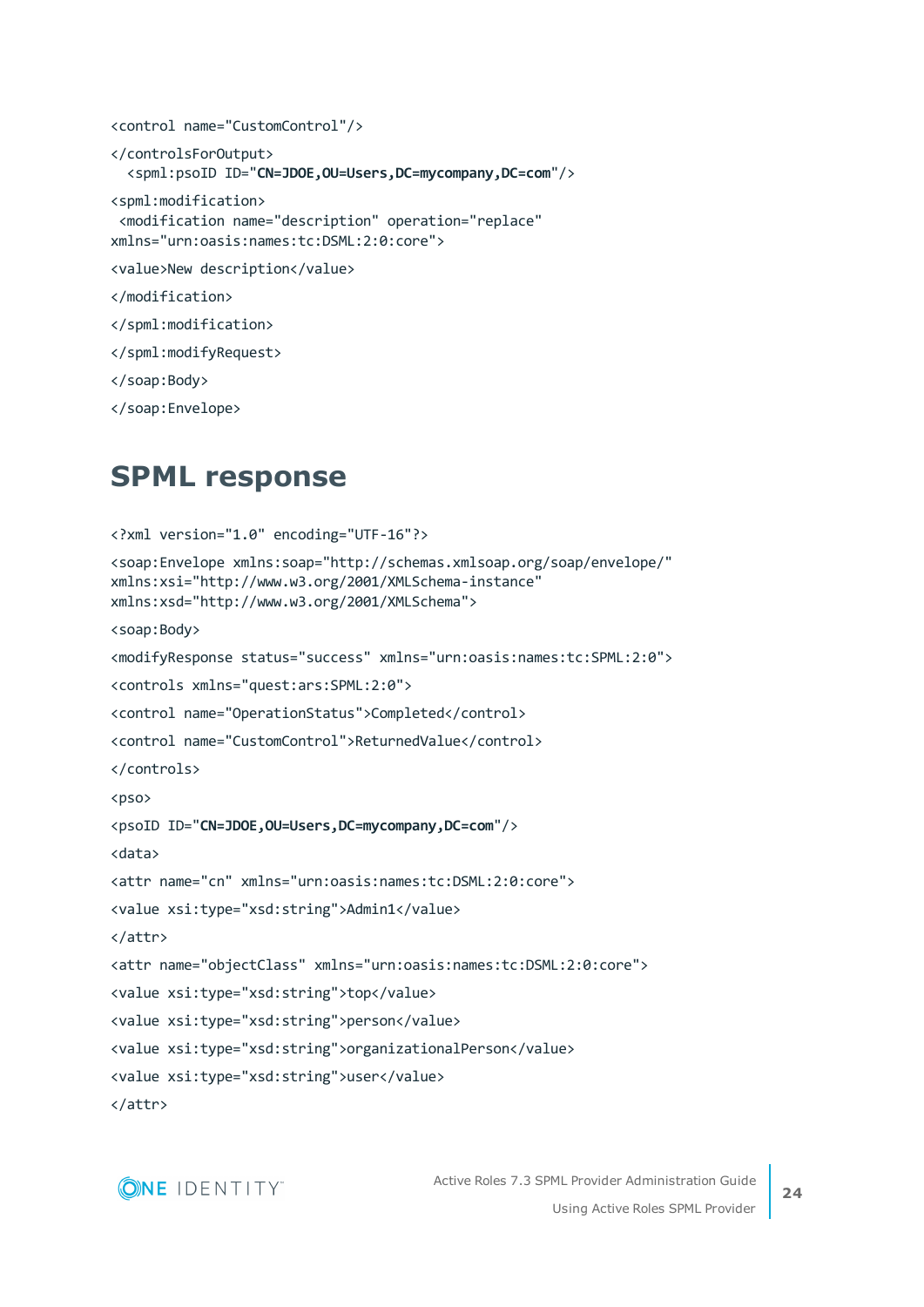```
<attr name="objectCategory" xmlns="urn:oasis:names:tc:DSML:2:0:core">
<value
xsi:type="xsd:string">CN=Person,CN=Schema,CN=Configuration,DC=dom,DC=lab,DC=local</val
IIB</attr>
<attr name="objectGUID" xmlns="urn:oasis:names:tc:DSML:2:0:core">
<value xsi:type="xsd:base64Binary">Aodvua6TAE+Ja9O3vnRntg==</value>
</attr>
<attr name="description" xmlns="urn:oasis:names:tc:DSML:2:0:core">
<value xsi:type="xsd:string">New description</value>
</attr>
</data>
\langle/pso\rangle</modifyResponse>
</soap:Body>
</soap:Envelope>
```
### <span id="page-24-0"></span>**Supported Azure Features**

- Active Roles 7.3 SPML Provider supports Azure user, group, and contact creation.
- **O** NOTE: You must complete Azure AD configuration, before using SPML for user, group, and contact creation in Azure AD. For more information, see *Azure AD and Office 365 Management Administrator Guide*.

### **Sample SPML request for Azure user, group, and contact creation**

#### **Sample SPML request for Azure User Creation**

```
<?xml version="1.0"?>
```

```
<soap:Envelope xmlns:xsi="http://www.w3.org/2001/XMLSchema-instance"
xmlns:xsd="http://www.w3.org/2001/XMLSchema"
xmlns:soap="http://schemas.xmlsoap.org/soap/envelope/">
<soap:Body>
<addRequest xmlns="urn:oasis:names:tc:SPML:2:0" returnData="everything">
<containerID ID="OU=AzureOU, DC=Sample,DC=local,DC=com"/>
<data>
```
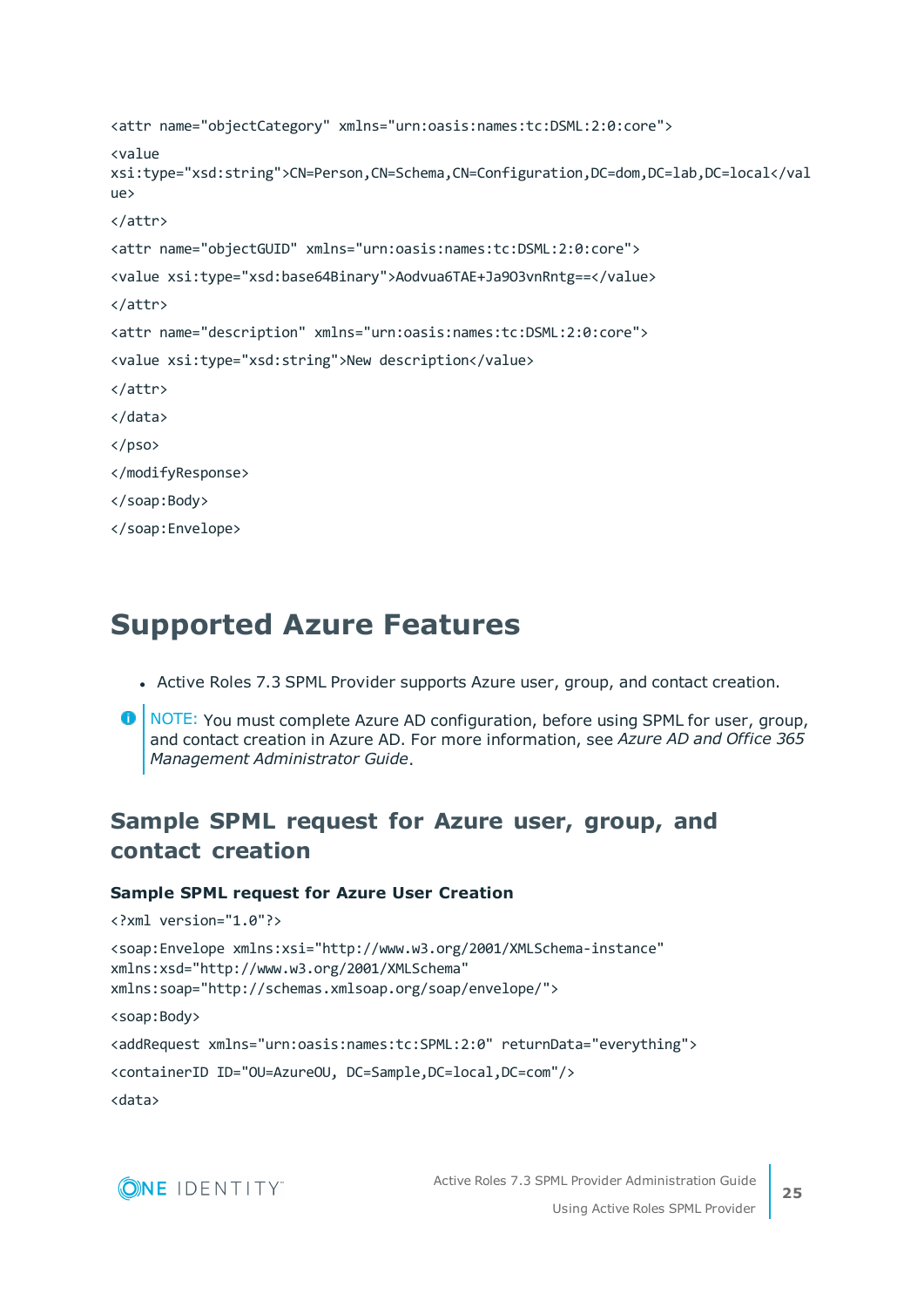```
<attr name="cn" xmlns="urn:oasis:names:tc:DSML:2:0:core">
<value>AzureUser</value>
</attr>
<attr name="description" xmlns="urn:oasis:names:tc:DSML:2:0:core">
<value>Azure test user</value>
</attr>
<attr name="sAMAccountName" xmlns="urn:oasis:names:tc:DSML:2:0:core">
<value>AzureUser</value>
</attr>
<attr name="objectClass" xmlns="urn:oasis:names:tc:DSML:2:0:core">
<value>user</value>
</attr>
<attr name="mail" xmlns="urn:oasis:names:tc:DSML:2:0:core">
<value>AzureUser@ARStestdev.onmicrosoft.com</value>
</attr>
<attr name="otherHomePhone" xmlns="urn:oasis:names:tc:DSML:2:0:core">
<value>12135555555</value>
<value>12134444444</value>
</attr>
<attr name="edsaPassword" xmlns="urn:oasis:names:tc:DSML:2:0:core">
<value>P@ssw0rd123</value>
</attr>
<attr name="edsaAccountIsDisabled" xmlns="urn:oasis:names:tc:DSML:2:0:core">
<value>FALSE</value>
</attr>
<attr name="userPrincipalName" xmlns="urn:oasis:names:tc:DSML:2:0:core">
<value>AzureUser@ARStestdev.onmicrosoft.com</value>
</attr>
<attr name="edsvaAzureOffice365Enabled" xmlns="urn:oasis:names:tc:DSML:2:0:core">
<value>TRUE</value>
</attr>
<attr name="edsaAzureUserPrincipalName" xmlns="urn:oasis:names:tc:DSML:2:0:core">
<value>AzureUser@ARStestdev.onmicrosoft.com</value>
</attr>
<attr name="edsaAzureUserAccountEnabled" xmlns="urn:oasis:names:tc:DSML:2:0:core">
```
<value>TRUE</value>

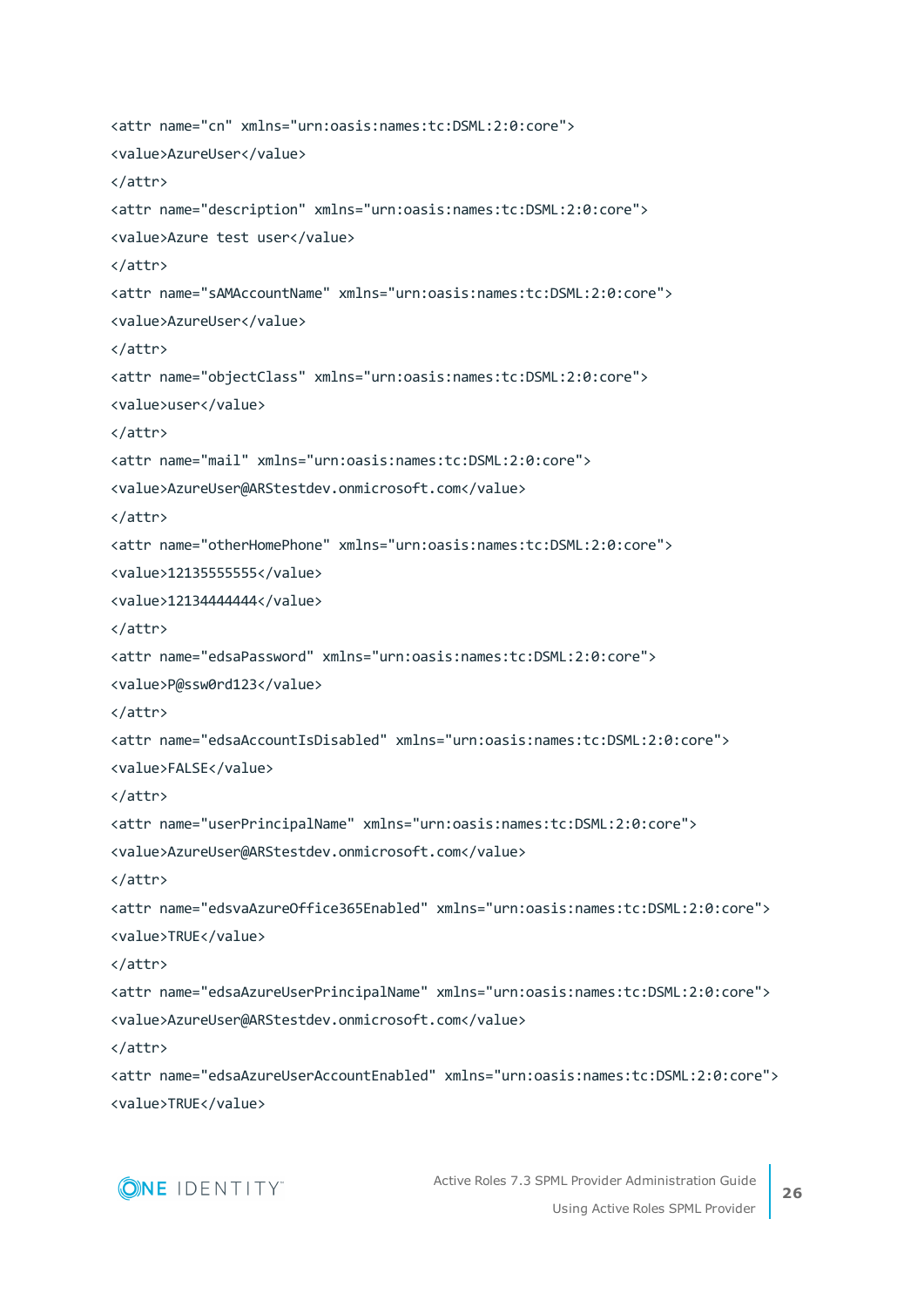```
</attr>
<attr name="edsaAzureUserDisplayName" xmlns="urn:oasis:names:tc:DSML:2:0:core">
<value>AzureUser</value>
</attr>
</data>
</addRequest>
</soap:Body>
</soap:Envelope>
Sample SPML request for Azure Group Creation.
<?xml version="1.0"?>
<soap:Envelope xmlns:xsi="http://www.w3.org/2001/XMLSchema-instance"
xmlns:xsd="http://www.w3.org/2001/XMLSchema"
xmlns:soap="http://schemas.xmlsoap.org/soap/envelope/">
<soap:Body>
<addRequest xmlns="urn:oasis:names:tc:SPML:2:0" returnData="everything">
<psoID ID="CN=GroupName,OU=AzureOU,DC=Sample,DC=local,DC=com"/>
<data>
<attr name="objectClass" xmlns="urn:oasis:names:tc:DSML:2:0:core">
<value>group</value>
</attr>
<attr name="description" xmlns="urn:oasis:names:tc:DSML:2:0:core">
<value>My test group</value>
</attr>
<attr name="mailEnabled" xmlns="urn:oasis:names:tc:DSML:2:0:core">
<value>false</value>
</attr>
<attr name="mail" xmlns="urn:oasis:names:tc:DSML:2:0:core">
<value> GroupName@company.com</value>
</attr>
<attr name="mailNickName" xmlns="urn:oasis:names:tc:DSML:2:0:core">
<value> GroupName</value>
</attr>
<attr name="edsvaAzureOffice365Enabled" xmlns="urn:oasis:names:tc:DSML:2:0:core">
<value>TRUE</value>
```
</attr>

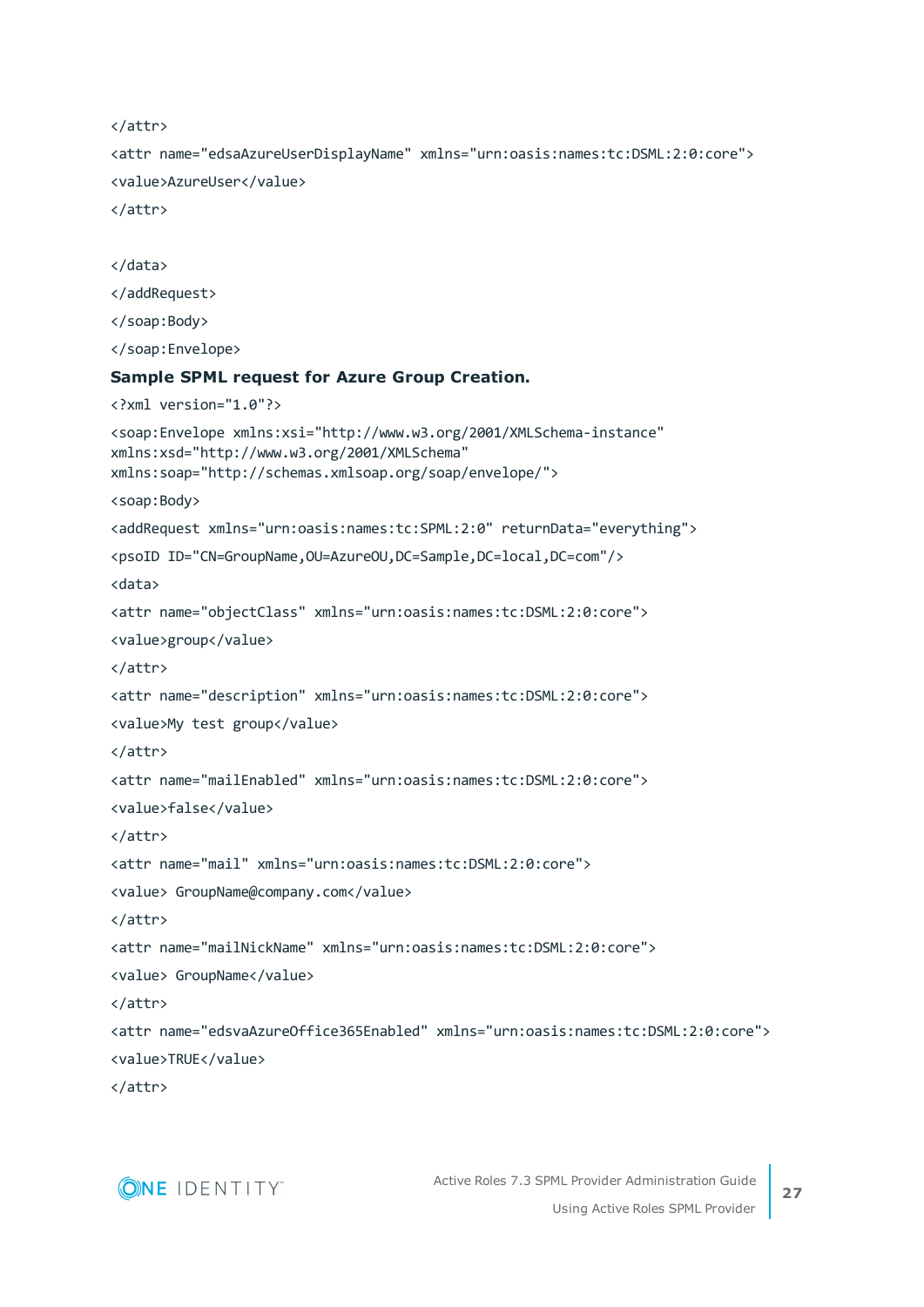```
<attr name="edsaAzureGroupDisplayName" xmlns="urn:oasis:names:tc:DSML:2:0:core">
<value> GroupName</value>
</attr>
<attr name="edsaEstablishGroupEmail" xmlns="urn:oasis:names:tc:DSML:2:0:core">
<value>false</value>
</attr>
<attr name="edsaAzureGroupType" xmlns="urn:oasis:names:tc:DSML:2:0:core">
<value>-2147483646</value>
</attr>
</data>
</addRequest>
</soap:Body>
</soap:Envelope>
Sample SPML request for Azure Contact Creation
<?xml version="1.0"?>
<soap:Envelope xmlns:xsi="http://www.w3.org/2001/XMLSchema-instance"
xmlns:xsd="http://www.w3.org/2001/XMLSchema"
xmlns:soap="http://schemas.xmlsoap.org/soap/envelope/">
<soap:Body>
<addRequest xmlns="urn:oasis:names:tc:SPML:2:0" returnData="everything">
<containerID ID="OU=AzureOU,DC=Sample,DC=local,DC=com"/>
<data>
<attr name="cn" xmlns="urn:oasis:names:tc:DSML:2:0:core">
<value>AzureContact</value>
</attr>
<attr name="description" xmlns="urn:oasis:names:tc:DSML:2:0:core">
<value>AzureContact</value>
</attr>
<attr name="objectClass" xmlns="urn:oasis:names:tc:DSML:2:0:core">
<value>Contact</value>
</attr>
<attr name="edsvaAzureOffice365Enabled" xmlns="urn:oasis:names:tc:DSML:2:0:core">
<value>TRUE</value>
</attr>
<attr name="edsaAzureContactEmail" xmlns="urn:oasis:names:tc:DSML:2:0:core">
```
<value>AzureContact@test.com</value>

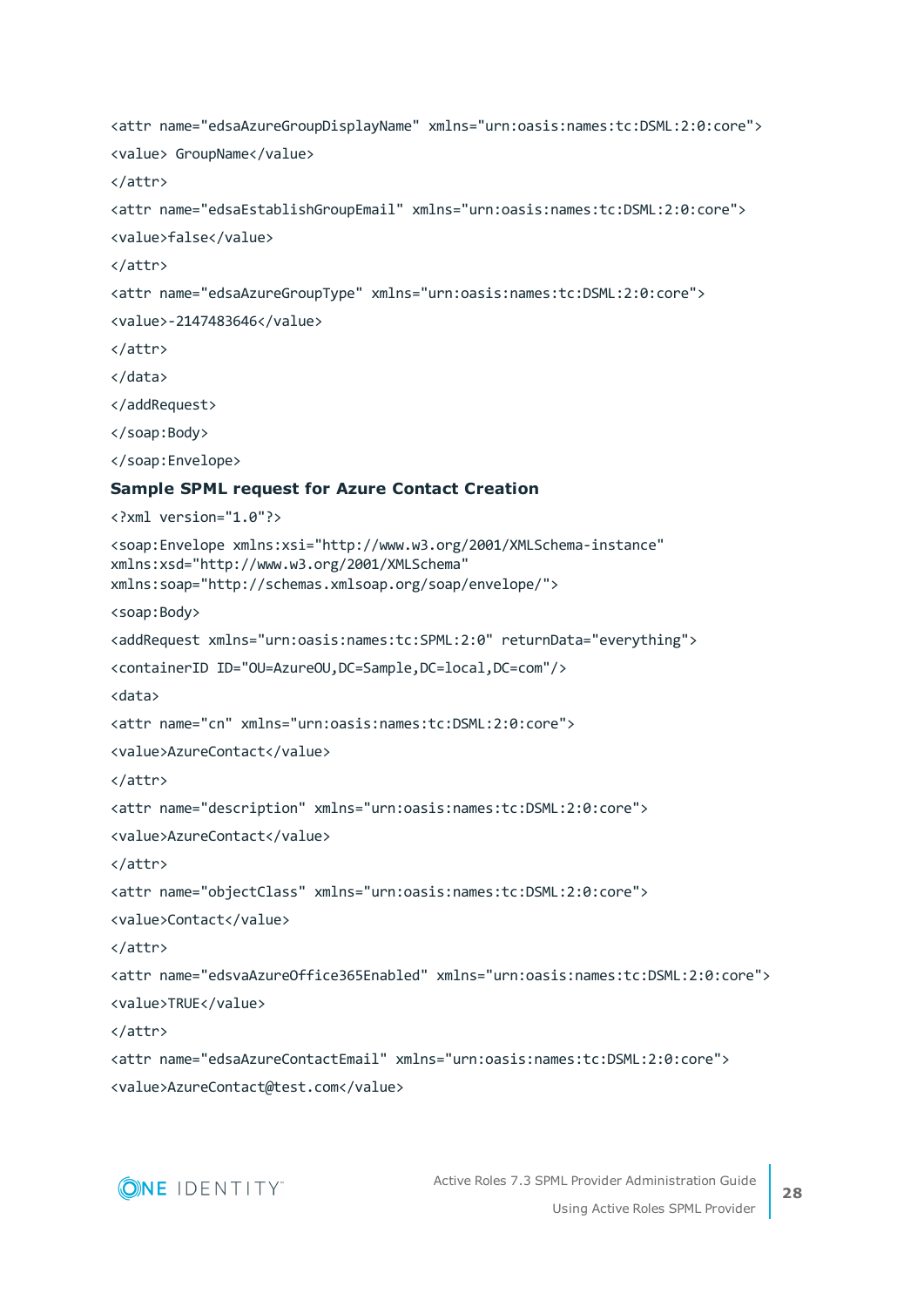# <span id="page-28-0"></span>**Supported operations**

SPML Provider implements the SPML v2 core protocol and supports core operations that are required for conformance to the official SPML v2 specification. The following table lists the core operations supported by SPML Provider.

| <b>Operation</b> | <b>Description</b>                                                                                                                   |
|------------------|--------------------------------------------------------------------------------------------------------------------------------------|
| listTargets      | Lists targets available for provisioning through SPML Provider and<br>the SPML Provider's supported set of capabilities for targets. |
| add              | Creates a new object on the target.                                                                                                  |
| modify           | Changes the specified object on the target.                                                                                          |
| lookup           | Obtains the XML that represents the specified object on the target.                                                                  |
| delete           | Removes the specified object from the target.                                                                                        |

#### **Table 6: Core operations supported by SPML Provider**

In addition to core operations required for conformance to the SPML v2 specification, SPML Provider supports a set of optional operations (Capabilities) that are functionally related. The following tables list the Capabilities supported by SPML Provider.

#### **Search capability**

#### **Table 7: Capabilities supported by SPML Provider**

| <b>Operation</b> | <b>Description</b>                                                                       |
|------------------|------------------------------------------------------------------------------------------|
| search           | Obtains every object that matches the specified query.                                   |
| iterate          | Obtains the next set of objects from the result set selected for a<br>search operation.  |
| closeIterator    | Informs SPML Provider that the client no longer intends to iterate<br>the search result. |

#### **Suspend capability**

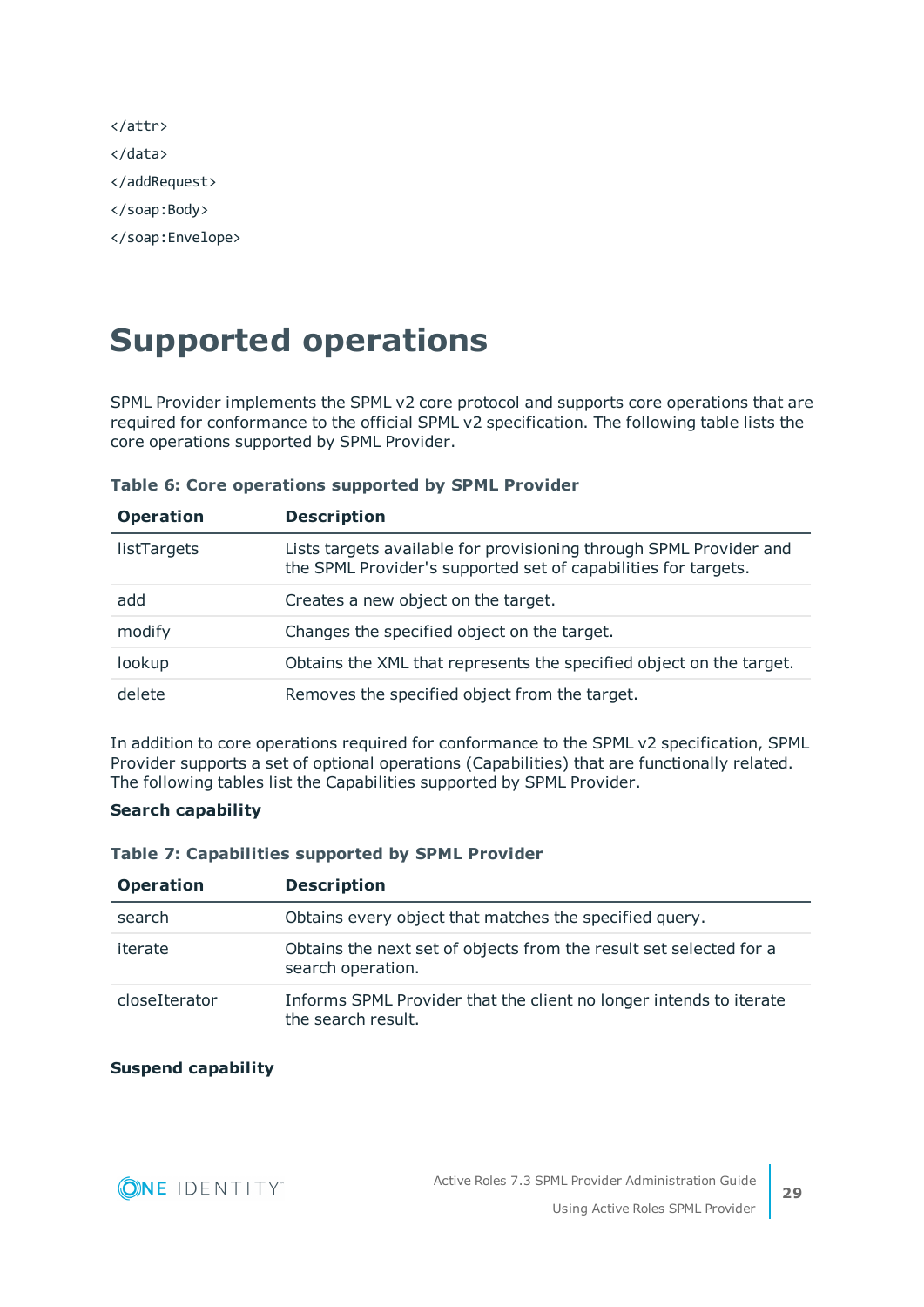| <b>Operation</b> | <b>Description</b>                                                       |
|------------------|--------------------------------------------------------------------------|
| suspend          | Disables/deprovisions the specified object on the target.                |
| resume           | Re-enables the specified object on the target.                           |
| active           | Checks whether the specified object on the target has been<br>suspended. |

#### **Table 8: Suspend capability**

#### **Password Capability**

#### **Table 9: Password capability**

| <b>Operation</b> | <b>Description</b>                                        |
|------------------|-----------------------------------------------------------|
| setPassword      | Specifies a new password for a user account.              |
| expirePassword   | Marks as invalid the current password for a user account. |

For detailed information on the SPML v2 operations, refer to the "Operations" section in the official SPML v2 specification, available for download at [http://www.oasis](http://www.oasis-open.org/specs/index.php#spmlv2.0)[open.org/specs/index.php#spmlv2.0](http://www.oasis-open.org/specs/index.php#spmlv2.0).

## <span id="page-29-0"></span>**Samples of use**

SPML Provider implements the SPML v2 core protocol and supports the DSML v2 Profile for SPML operations. SPML Provider comes with a sample client that includes examples illustrating how to construct SOAP messages that contain SPML payloads to perform common directory operations.

#### *To work with the examples in the SPML Provider sample client*

- 1. From the **Start** menu on the computer on which SPML Provider is installed, select **Active Roles SPML Provider** to open the home page of the sample client in your Web browser.
- 2. On the **Samples of Use** home page, under **How do I**, click the example you want to examine.

For instance, you might click **Create new user** to view, modify, and perform the SPML v2 request that creates a user object.

3. On the page that opens, in the **SPMLv2 request** box, view the SOAP message that will be sent to SPML Provider.

You may need to modify the SOAP message in order to adjust it to your environment. Thus, with the **Create new user** example, you have to set the ID attribute of the <ContainerID> element to the distinguished name (DN) of the container where you want to create a new user.

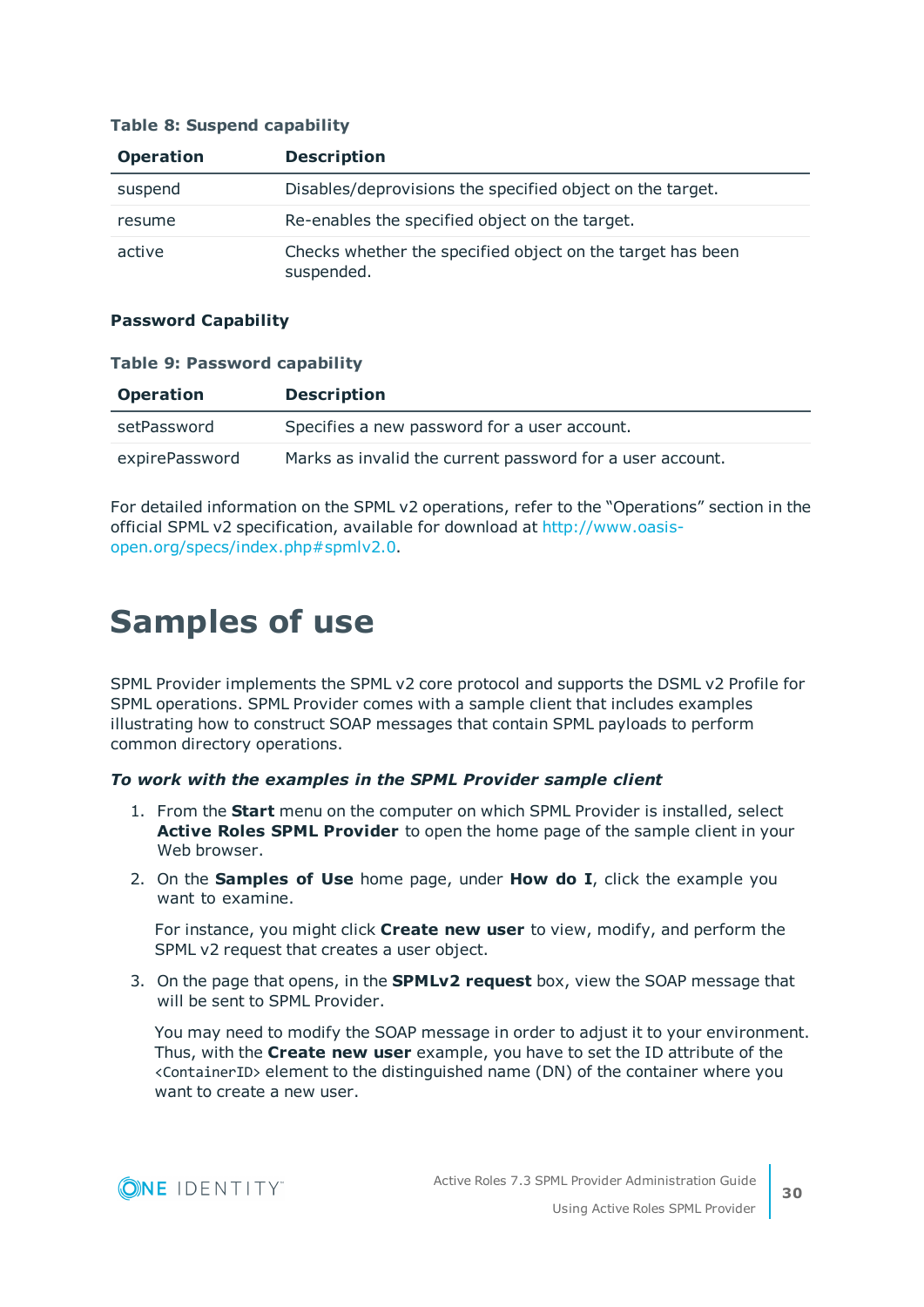- 4. Click the **Send Request** button to send the SOAP message to SPML Provider.
- 5. In the **SPMLv2 response** box, view the SOAP message returned by SPML Provider in response to your request.
- 6. To examine another example, return to the home page, and then click the desired example.

## <span id="page-30-0"></span>**Configuration settings in sample.config**

Support for configuration options enables administrators to set the SPML Provider sample client configuration in order to test the SPML Provider functionality under actual conditions. Administrators can, for example, specify the desired settings for the sample container object (OU) that will be used in sample SPML v.2 operations.

The configuration settings of the SPML Provider sample client can be found in the sample.config file located in the **Samples** sub-folder of the SPML Provider installation folder.

The sample.config file contains data in the XML format. You can open and edit the configuration file with a common text editor such as Notepad. The default configuration settings in the sample.config file look as follows:

#### <samples>

<server>localhost</server>

<url>ARServerSPML/spmlprovider.asmx</url>

<sampleContainerName>OU=MyOU,DC=Company,DC=com</sampleContainerName>

#### </samples>

The following table provides reference information for XML elements used in the sample.config. file.

| <b>Element</b>              | <b>Parent</b><br>element | <b>Description</b>                                                                                   |
|-----------------------------|--------------------------|------------------------------------------------------------------------------------------------------|
| server                      | samples                  | Specifies the name of the computer running<br>SPML Provider.                                         |
| url                         | samples                  | Specifies Web address of SPML Provider. The<br>default address is<br>ARServerSPML/spmlprovider.asmx. |
| sampleContainerName samples |                          | Specifies the distinguished name of the container<br>(OU) used in the sample SPML v.2 requests.      |

#### **Table 10: XML elements used in the sample.config. file**

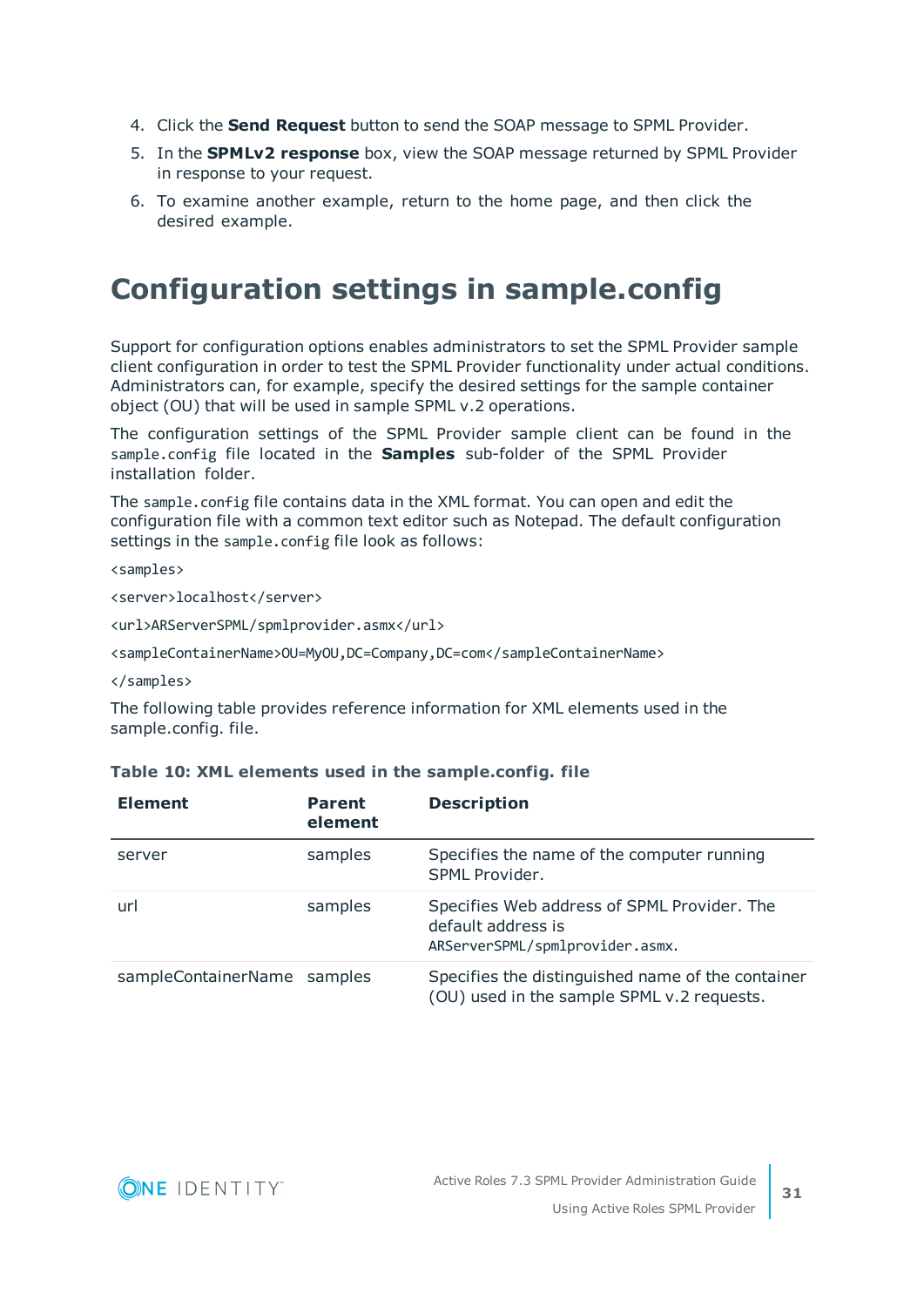## <span id="page-31-0"></span>**Core Operation samples**

The following table lists all examples included in the Core Operation samples.

| <b>Operation</b>                                     | <b>Description</b>                                                                                                                                                                                                                                                                                   |
|------------------------------------------------------|------------------------------------------------------------------------------------------------------------------------------------------------------------------------------------------------------------------------------------------------------------------------------------------------------|
| List targets available for<br>provisioning with SPML | This example illustrates how to retrieve the targets<br>available for provisioning with SPML Provider.                                                                                                                                                                                               |
| Provider                                             | To do this, SPML Provider performs the listTargets<br>operation.                                                                                                                                                                                                                                     |
|                                                      | The request message includes the following XML elements:                                                                                                                                                                                                                                             |
|                                                      | • The <soap: envelope=""> and <soap: body=""> SOAP elements<br/>enclose the SPML payload.</soap:></soap:>                                                                                                                                                                                            |
|                                                      | • The <listtargetsrequest> element asks SPML<br/>Provider to declare the set of targets that SPML<br/>Provider exposes for provisioning operations.</listtargetsrequest>                                                                                                                             |
|                                                      | The response lists the supported targets, including the<br>schema definitions for each target and the set of<br>capabilities that SPML Provider supports for each target.<br>The contents of the <listtargetsresponse> element conform<br/>to the OASIS SPML v2 specification.</listtargetsresponse> |
| Create new user<br>Create new user (using            | These examples illustrate how to create a user account<br>object in two operation modes.                                                                                                                                                                                                             |
| direct access mode)                                  | To create a new object, SPML Provider performs the add<br>operation.                                                                                                                                                                                                                                 |
|                                                      | The request message includes the following XML elements:                                                                                                                                                                                                                                             |
|                                                      | • The <soap: envelope=""> and <soap: body=""> SOAP elements<br/>enclose the SPML payload.</soap:></soap:>                                                                                                                                                                                            |
|                                                      | • The <addrequest> element asks SPML Provider to<br/>create a new object.</addrequest>                                                                                                                                                                                                               |
|                                                      | • The <containerid> element specifies the distinguished<br/>name of the container in which to create the new<br/>object.</containerid>                                                                                                                                                               |
|                                                      | The <data> element encloses the elements that<br/>specify attribute values on the new object. Thus, in<br/>accordance with the objectClass attribute value,<br/>SPML Provider is requested to create a user account.</data>                                                                          |
|                                                      | The operation response indicates whether the user account<br>is successfully created.                                                                                                                                                                                                                |

**Table 11: Core operation samples**

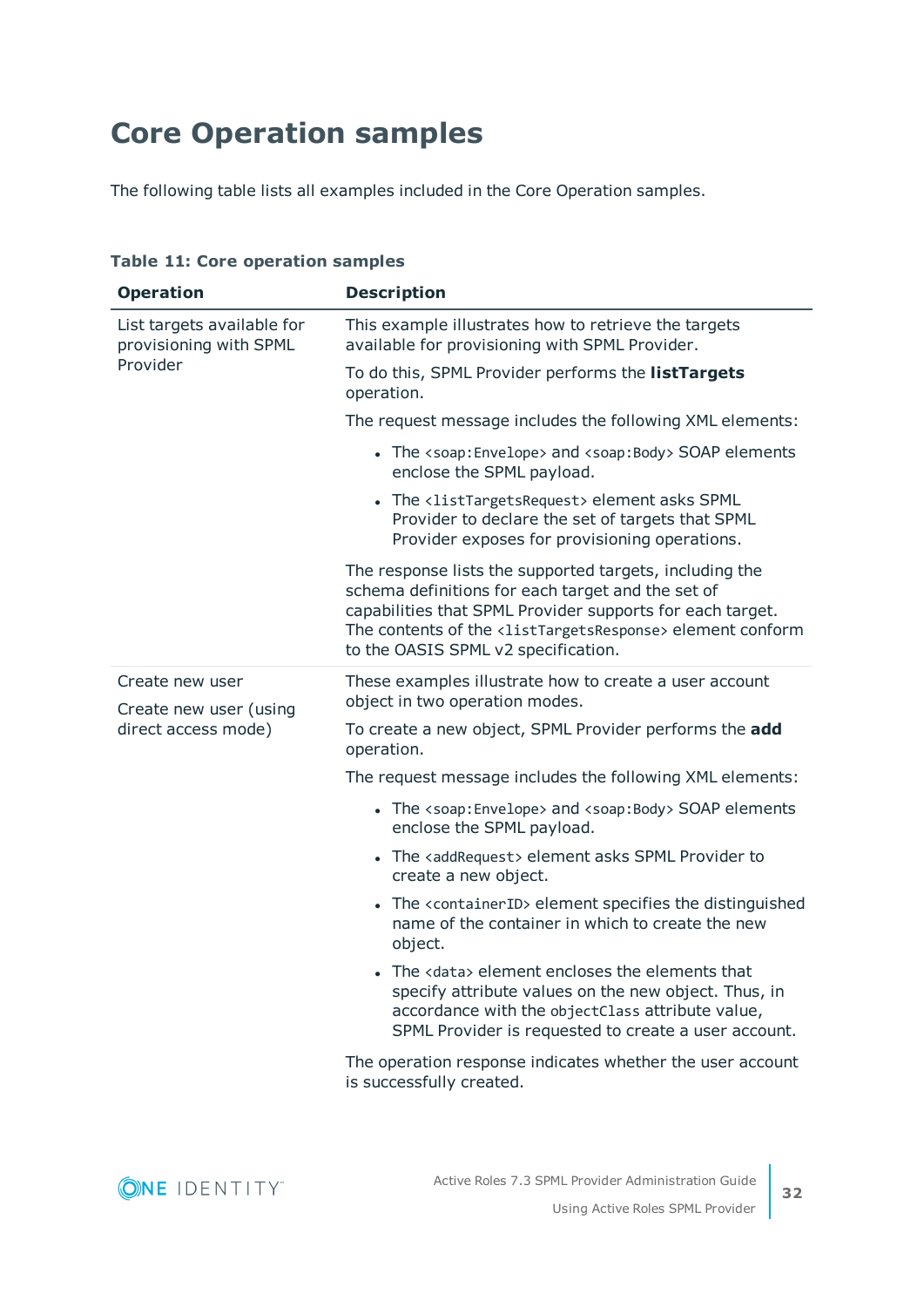| <b>Operation</b>                    | <b>Description</b>                                                                                                                                                                                                                                                                   |
|-------------------------------------|--------------------------------------------------------------------------------------------------------------------------------------------------------------------------------------------------------------------------------------------------------------------------------------|
|                                     | Note that in direct access mode, to provision a user<br>account, you should complete the following steps:                                                                                                                                                                            |
|                                     | • Issue a request to create a new user account (see<br>above).                                                                                                                                                                                                                       |
|                                     | • Issue a request to set the user password (see "Set"<br>user password" in "Password capability samples,"<br>later in this document).                                                                                                                                                |
|                                     | • Issue a request to enable the user account (see<br>"Resume user account" in "Suspend capability<br>samples," later in this document).                                                                                                                                              |
| Create new user (approval<br>aware) | This example illustrates how to create a user account if this<br>operation is subject to approval by designated approvers.<br>For more information about approval activities and<br>workflows, refer to Active Roles Help and Active Roles<br>SDK.                                   |
|                                     | If the creation of user is subject to approval, to perform the<br>operation, your SPML request must contain the<br>AllowApproval built-in control. For information about how to<br>use controls in SPML requests, see Support for Active Roles<br>controls earlier in this document. |
|                                     | To create a new object, SPML Provider performs the add<br>operation.                                                                                                                                                                                                                 |
|                                     | The request message includes the following XML elements:                                                                                                                                                                                                                             |
|                                     | • The <soap: envelope=""> and <soap: body=""> SOAP elements<br/>enclose the SPML payload.</soap:></soap:>                                                                                                                                                                            |
|                                     | • The <addrequest> element asks SPML Provider to<br/>create a new object.</addrequest>                                                                                                                                                                                               |
|                                     | • The <controls> element includes the child element<br/><control> that sets the AllowApproval control to the<br/>Confirm value.</control></controls>                                                                                                                                 |
|                                     | • The <controlsfor0utput> element includes the child<br/>element <control>, which specifies that the Opera-<br/>tionStatus control will be returned with the SPML<br/>response.</control></controlsfor0utput>                                                                        |
|                                     | • The <containerid> element specifies the distinguished<br/>name of the container in which to create the new<br/>object.</containerid>                                                                                                                                               |
|                                     | • The <data> element encloses the elements that<br/>specify attribute values on the new object. Thus, in<br/>accordance with the objectClass attribute value,</data>                                                                                                                 |

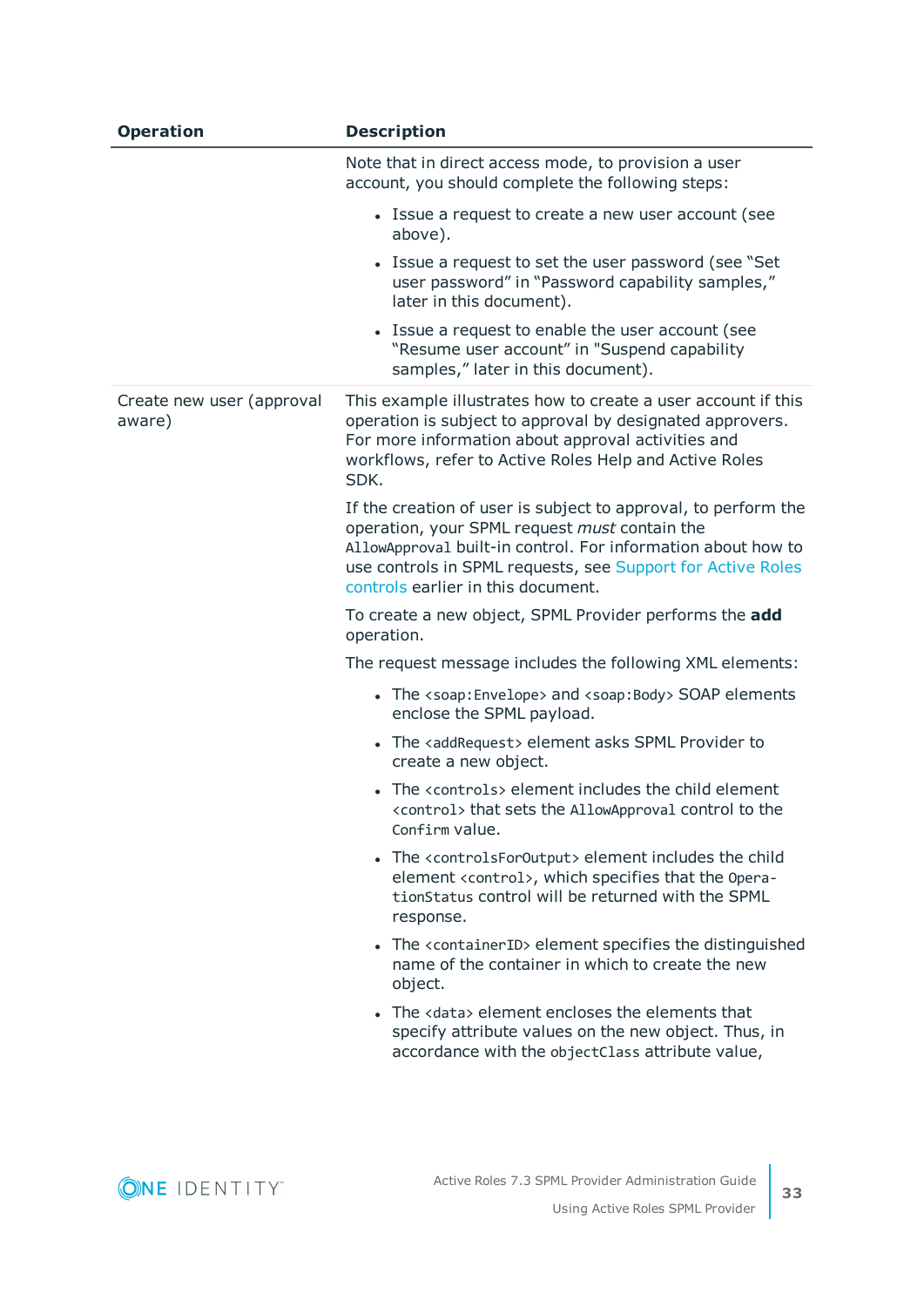| <b>Operation</b>                                                                     | <b>Description</b>                                                                                                                                                                                                                                                                                                                                                                                                                                   |
|--------------------------------------------------------------------------------------|------------------------------------------------------------------------------------------------------------------------------------------------------------------------------------------------------------------------------------------------------------------------------------------------------------------------------------------------------------------------------------------------------------------------------------------------------|
|                                                                                      | SPML Provider is requested to create a user account.                                                                                                                                                                                                                                                                                                                                                                                                 |
|                                                                                      | The operation response contains the OperationStatus<br>control value that indicates the creation operation status.<br>For example, if the user creation operation is subject to<br>approval, the OperationStatus control returns the Pending<br>value. In this case, the operation is waiting for approval by<br>designated approvers. For more information about possible<br>values of the OperationStatus control, see Active Roles<br>SDK.        |
| Create a user whose logon<br>name is not in compliance<br>with Active Roles policies | This example illustrates an attempt to create a new user<br>account whose logon name does not conform to the Active<br>Roles policies.                                                                                                                                                                                                                                                                                                               |
|                                                                                      | Because the user logon name does not conform to the<br>Active Roles policies, the creation operation fails and the<br>operation response includes an error message returned by<br>Active Roles. For example, an attempt to set the<br>sAMAccountName attribute to a string of more than 20<br>characters causes the user creation operation to fail, with<br>the response containing a message that provides some<br>details on the error condition. |
| Create new group                                                                     | This example illustrates how to create the group object<br>SPMLGroup in the mycompany.com domain.                                                                                                                                                                                                                                                                                                                                                    |
|                                                                                      | To create a new object, SPML Provider performs the add<br>operation.                                                                                                                                                                                                                                                                                                                                                                                 |
|                                                                                      | The request message includes the following XML elements:                                                                                                                                                                                                                                                                                                                                                                                             |
|                                                                                      | • The <soap: envelope=""> and <soap: body=""> SOAP elements<br/>enclose the SPML payload.</soap:></soap:>                                                                                                                                                                                                                                                                                                                                            |
|                                                                                      | The <addrequest> element asks SPML Provider to<br/>create a new object.</addrequest>                                                                                                                                                                                                                                                                                                                                                                 |
|                                                                                      | • The <psoid> element specifies the distinguished name<br/>of the object to be created.</psoid>                                                                                                                                                                                                                                                                                                                                                      |
|                                                                                      | • The <data> element encloses the elements that<br/>specify attribute values on the new object. Thus, in<br/>accordance with the objectClass attribute value,<br/>SPML Provider is requested to create a group object.</data>                                                                                                                                                                                                                        |
| Modify user attributes                                                               | This example illustrates how to modify the description<br>attribute of the John Smith user object in the<br>mycompany.com domain.                                                                                                                                                                                                                                                                                                                    |
|                                                                                      | To modify the object attribute, SPML Provider performs the<br>modify operation.                                                                                                                                                                                                                                                                                                                                                                      |

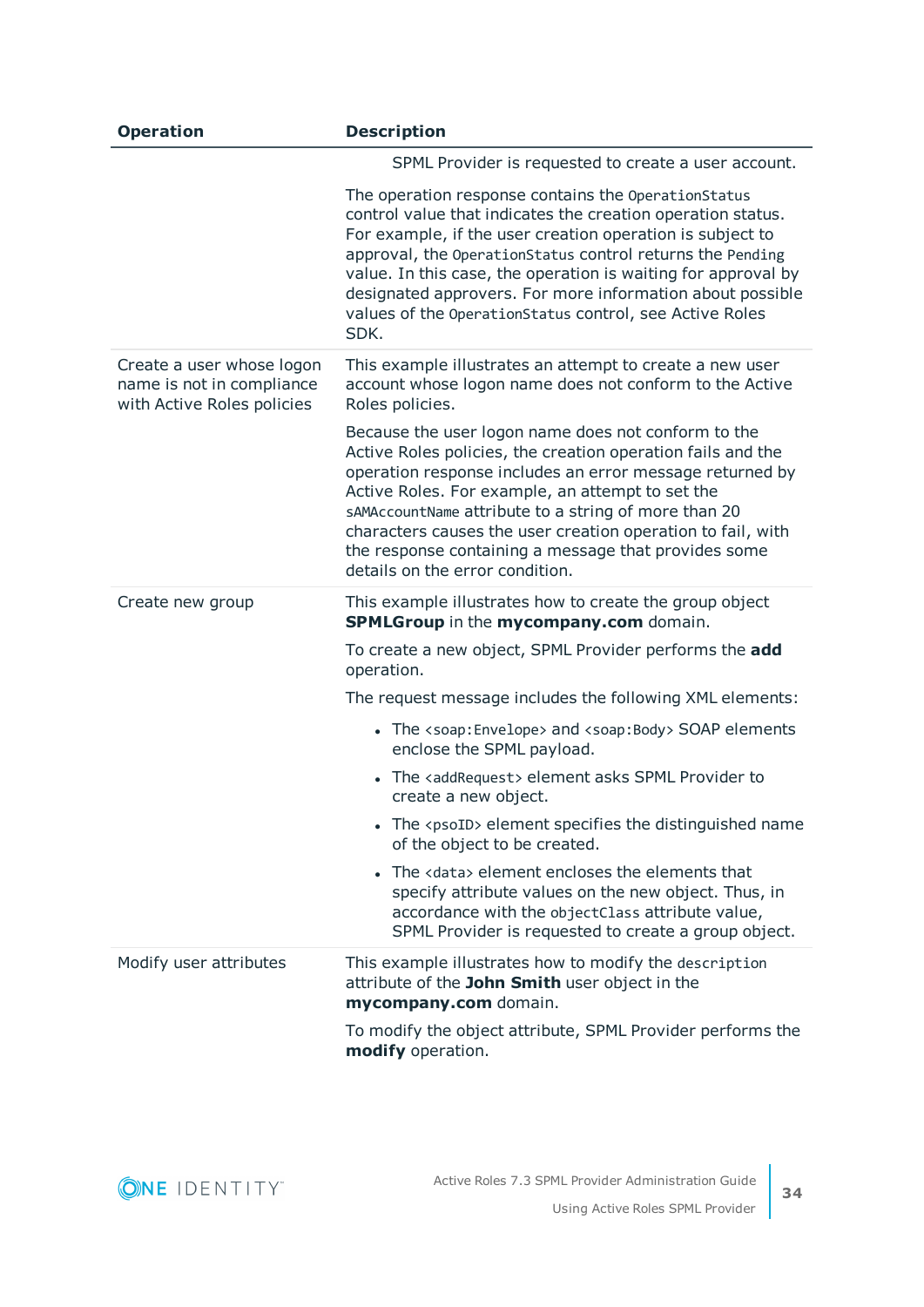| <b>Operation</b>                          | <b>Description</b>                                                                                                                                            |
|-------------------------------------------|---------------------------------------------------------------------------------------------------------------------------------------------------------------|
|                                           | The request message includes the following XML elements:                                                                                                      |
|                                           | • The <soap: envelope=""> and <soap: body=""> SOAP elements<br/>enclose the SPML payload.</soap:></soap:>                                                     |
|                                           | • The <modifyrequest> element asks SPML Provider to<br/>make changes to a specified object.</modifyrequest>                                                   |
|                                           | • The <psoid> element specifies the distinguished name<br/>of the user account to be modified.</psoid>                                                        |
|                                           | • The <modification> element specifies the type of<br/>change as replace, causing the new values to replace<br/>the existing attribute values.</modification> |
|                                           | • The <data> element encloses the elements that<br/>specify the new attribute values.</data>                                                                  |
| Modify Shared mailbox<br>user permissions | Modify or replace the<br>edsaUserMailboxSecurityDescriptorSddl attribute of<br>the Shared mailbox object.                                                     |
|                                           | To modify the object attribute, SPML Provider performs the<br>modify operation.                                                                               |
|                                           | The request message includes the following XML elements:                                                                                                      |
|                                           | • The <soap: envelope=""> and <soap: body=""> SOAP elements<br/>enclose the SPML payload.</soap:></soap:>                                                     |
|                                           | • The <modifyrequest> element asks SPML Provider to<br/>make changes to a specified object.</modifyrequest>                                                   |
|                                           | • The <psoid> element specifies the distinguished name<br/>of the user account to be modified.</psoid>                                                        |
|                                           | • The <modification> element specifies the type of<br/>change as replace, causing the new values to replace<br/>the existing attribute values.</modification> |
|                                           | The <data> element encloses the elements that<br/>specify the new attribute values, in SDDL format<br/>along with the SID of the user specified.</data>       |
|                                           | For example, see Sample request to modify Shared<br>mailbox user permissions.                                                                                 |
| Add user to group                         | This example illustrates how to add the John Smith user<br>account to the <b>SPMLGroup</b> group object in the<br>mycompany.com domain.                       |
|                                           | To do this, SPML Provider preforms the <b>modify</b> operation.                                                                                               |
|                                           | • The request message includes the following XML<br>elements:                                                                                                 |

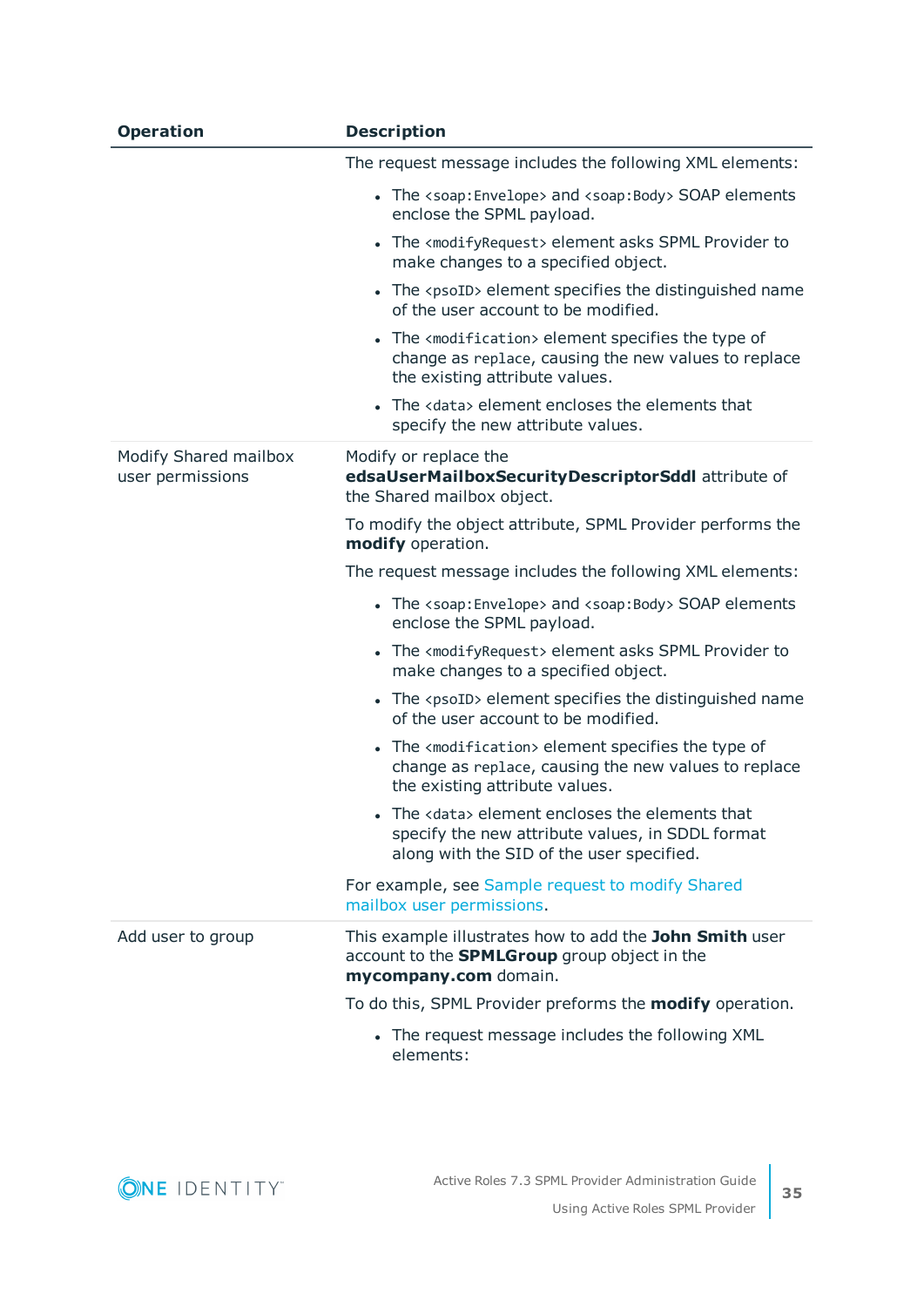| <b>Operation</b>        | <b>Description</b>                                                                                                                                                                                                                                                     |
|-------------------------|------------------------------------------------------------------------------------------------------------------------------------------------------------------------------------------------------------------------------------------------------------------------|
|                         | • The <soap: envelope=""> and <soap: body=""> SOAP elements<br/>enclose the SPML payload.</soap:></soap:>                                                                                                                                                              |
|                         | • The <modifyrequest> element asks SPML Provider to<br/>make changes to a specified object.</modifyrequest>                                                                                                                                                            |
|                         | • The <psoid> element specifies the distinguished name<br/>of the group object to be modified.</psoid>                                                                                                                                                                 |
|                         | • The <modification> element specifies the type of<br/>change as add, causing the new values to be<br/>appended to the existing attribute values.</modification>                                                                                                       |
|                         | • The <data> element encloses the elements that<br/>specify the distinguished name of the user account to<br/>be appended to the existing values of the member<br/>attribute.</data>                                                                                   |
| Look up user attributes | This example illustrates how to get the XML representation<br>of the John Smith user in the mycompany.com domain.                                                                                                                                                      |
|                         | To get the XML representation of an object, SPML Provider<br>performs the <b>lookup</b> operation.                                                                                                                                                                     |
|                         | The request message includes the following XML elements:                                                                                                                                                                                                               |
|                         | • The <soap: envelope=""> and <soap: body=""> SOAP elements<br/>enclose the SPML payload.</soap:></soap:>                                                                                                                                                              |
|                         | • The <lookuprequest> element asks SPML Provider to<br/>return the XML document that represents a specified<br/>object.</lookuprequest>                                                                                                                                |
|                         | • The <psoid> element specifies the distinguished name<br/>of the object.</psoid>                                                                                                                                                                                      |
|                         | The response contains the object identifier, the XML<br>representation of the object and its attributes, and<br>information about SPML Provider capabilities that are<br>supported on the object (the capability-specific data that is<br>associated with the object). |
| Delete user             | This example illustrates how to delete the John Smith<br>user account.                                                                                                                                                                                                 |
|                         | To do this, SPML Provider performs the <b>delete</b> operation.                                                                                                                                                                                                        |
|                         | The request message includes the following XML elements:                                                                                                                                                                                                               |
|                         | • The <soap: envelope=""> and <soap: body=""> SOAP elements<br/>enclose the SPML payload.</soap:></soap:>                                                                                                                                                              |
|                         | • The <deleterequest> element asks SPML Provider to<br/>delete a specified object.</deleterequest>                                                                                                                                                                     |

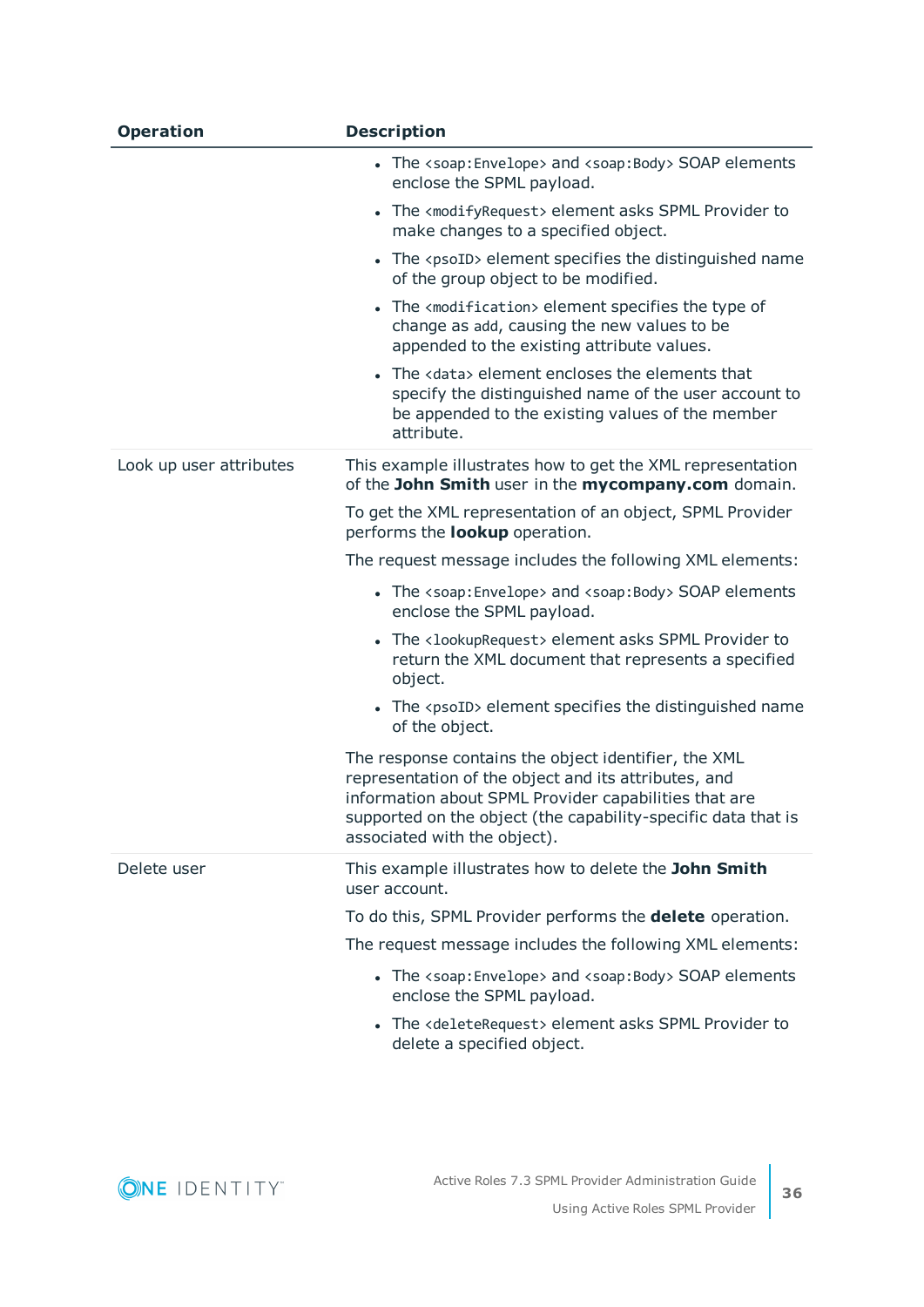| <b>Operation</b> | <b>Description</b>                                                                                              |  |
|------------------|-----------------------------------------------------------------------------------------------------------------|--|
|                  | • The <psoid> element specifies the distinguished name<br/>of the user account to delete.</psoid>               |  |
| Delete group     | This example illustrates how to delete the <b>SPMLGroup</b><br>group object in the <b>mycompany.com</b> domain. |  |
|                  | To do this, SPML Provider performs the <b>delete</b> operation.                                                 |  |
|                  | The request message includes the following XML elements:                                                        |  |
|                  | • The <soap: envelope=""> and <soap: body=""> SOAP elements<br/>enclose the SPML payload.</soap:></soap:>       |  |
|                  | • The <deleterequest> element asks SPML Provider to<br/>delete a specified object.</deleterequest>              |  |
|                  | • The <psoid> element specifies the distinguished name<br/>of the group object to delete.</psoid>               |  |

### <span id="page-36-0"></span>**Sample request to modify Shared mailbox user permissions**

This section provides a sample request that illustrate how to use Active Roles controls in your SPML requests to modify Shared mailbox user permissions.

#### **Sample request to modify Shared mailbox user permissions**

```
<?xml version="1.0"?>
<soap:Envelope xmlns:xsi="http://www.w3.org/2001/XMLSchema-instance"
xmlns:xsd="http://www.w3.org/2001/XMLSchema"
xmlns:soap="http://schemas.xmlsoap.org/soap/envelope/">
<soap:Body>
<spml:modifyRequest xmlns:spml="urn:oasis:names:tc:SPML:2:0">
<spml:psoID ID="CN=shmb1,OU=NOV_OU,DC=ars,DC=cork,DC=lab,DC=local"/>
<spml:modification>
<modification name="edsaUserMailboxSecurityDescriptorSddl" operation="replace"
xmlns="urn:oasis:names:tc:DSML:2:0:core">
<value>O:PSG:PSD:AI(A;CI;RC;;;S-1-5-21-2064067869-2662360268-1970296196-3772)
(A;CI;RC;;;S-1-5-21-2064067869-2662360268-1970296196-3773)
```
</value>

</modification>

</spml:modification>

</spml:modifyRequest>

</soap:Body>

</soap:Envelope>

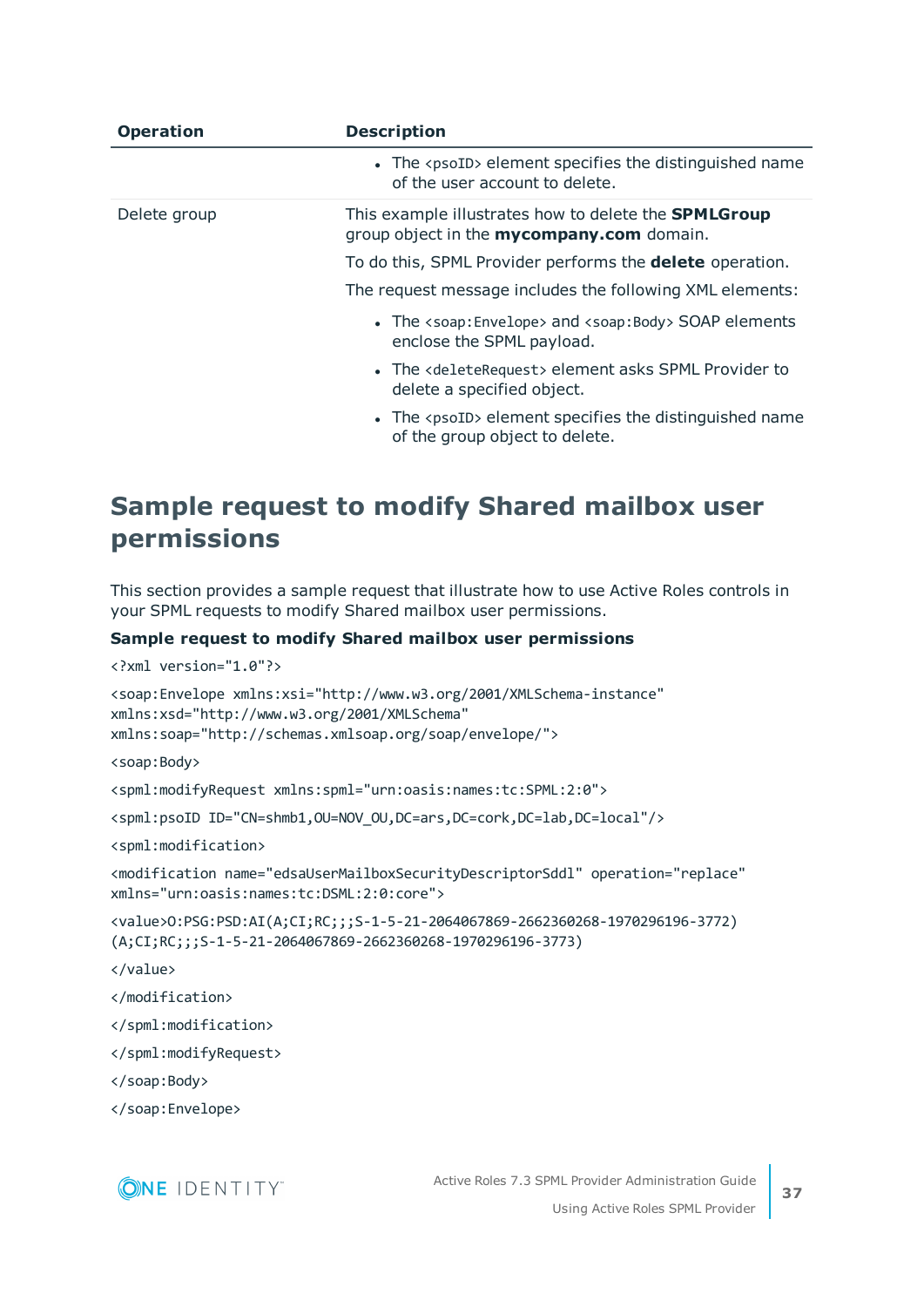## <span id="page-37-0"></span>**Capability samples**

The following tables list all examples included in the Capability samples, grouped by Capability.

### <span id="page-37-1"></span>**Search Capability samples**

| <b>Operation</b>         | <b>Description</b>                                                                                                                                                                                                                                                        |
|--------------------------|---------------------------------------------------------------------------------------------------------------------------------------------------------------------------------------------------------------------------------------------------------------------------|
| Perform one-level search | This example illustrates how to obtain a list of the child<br>objects (direct descendants) of the <b>Active Directory</b><br>container object. In proxy mode, you can use this example<br>to list the domains that are registered with Active Roles<br>(managed domains). |
|                          | To do this, SPML Provider performs the search operation.                                                                                                                                                                                                                  |
|                          | The request message includes the following XML elements:                                                                                                                                                                                                                  |
|                          | • The <soap: envelope=""> and <soap: body=""> SOAP elements<br/>enclose the SPML payload.</soap:></soap:>                                                                                                                                                                 |
|                          | • The <searchrequest> element asks SPML Provider to<br/>perform a search and return the identifiers of the<br/>objects found.</searchrequest>                                                                                                                             |
|                          | • The <query> element determines that SPML Provider is<br/>to perform a one-level search (that is, to search only<br/>direct descendants of the object specified by<br/><basepsoid>).</basepsoid></query>                                                                 |
|                          | • The <basepsoid> element specifies the distinguished<br/>name of the container object to search.</basepsoid>                                                                                                                                                             |
|                          | The response contains the identifiers (distinguished names)<br>of the objects residing in the container object specified by<br>the <basepsoid> element.</basepsoid>                                                                                                       |
| Perform subtree search   | This example illustrates how to obtain a list of objects that<br>reside below the <b>Active Directory</b> object in the directory<br>tree. You can use this example to list the objects that reside<br>in a given domain.                                                 |
|                          | To do this, SPML Provider performs the search operation.                                                                                                                                                                                                                  |
|                          | The request message includes the following XML elements:                                                                                                                                                                                                                  |

#### **Table 12: Search Capability samples**

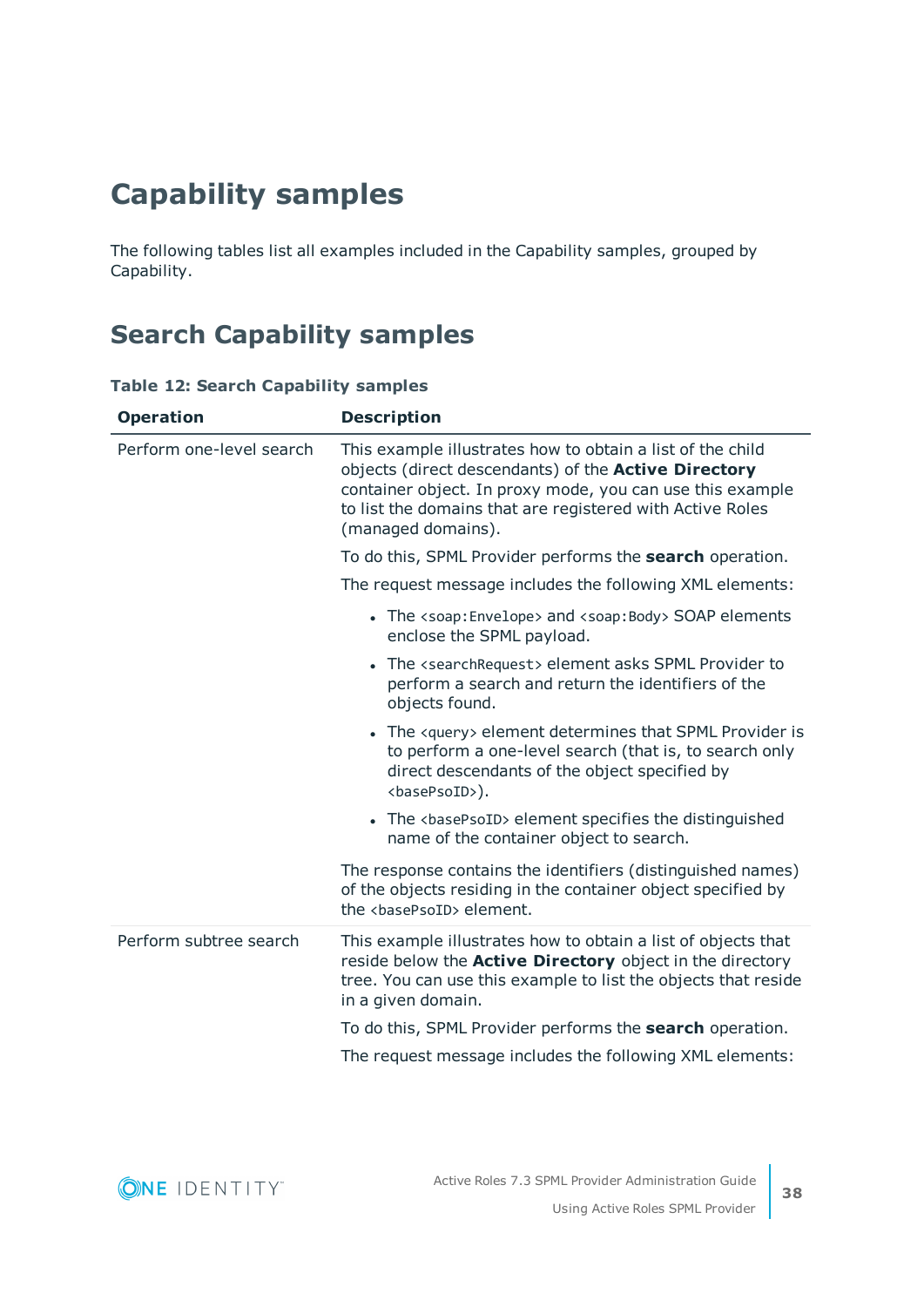| <b>Operation</b>       | <b>Description</b>                                                                                                                                                                                                                          |
|------------------------|---------------------------------------------------------------------------------------------------------------------------------------------------------------------------------------------------------------------------------------------|
|                        | • The <soap: envelope=""> and <soap: body=""> SOAP elements<br/>enclose the SPML payload.</soap:></soap:>                                                                                                                                   |
|                        | • The <searchrequest> element asks SPML Provider to<br/>perform a search and return the identifiers of the<br/>objects found.</searchrequest>                                                                                               |
|                        | • The <query> element determines that SPML Provider is<br/>to perform a subtree search (that is, to search any<br/>direct or indirect descendant of the object specified<br/>by <basepsoid>).</basepsoid></query>                           |
|                        | • The <basepsoid> element specifies the distinguished<br/>name of the container object to search. For instance,<br/>this could be the distinguished name of a domain that<br/>is registered with Active Roles (managed domain).</basepsoid> |
|                        | The response contains the identifiers (distinguished names)<br>of the objects that reside in the directory tree below the<br>container object specified by the <basepsoid> element.</basepsoid>                                             |
| Perform base search    | This example illustrates how to obtain an XML<br>representation of the specific object.                                                                                                                                                     |
|                        | To do this, SPML Provider performs the search operation.                                                                                                                                                                                    |
|                        | The request message includes the following XML elements:                                                                                                                                                                                    |
|                        | • The <soap: envelope=""> and <soap: body=""> SOAP elements<br/>enclose the SPML payload.</soap:></soap:>                                                                                                                                   |
|                        | • The <searchrequest> element asks SPML Provider to<br/>perform a search and return the XML representation<br/>of the object found.</searchrequest>                                                                                         |
|                        | • The <query> element determines that SPML Provider<br/>is to perform a base search (that is, to search only<br/>the object identified by <br/>basePsoID&gt;).</query>                                                                      |
|                        | The<br>basePsoID> element specifies the distinguished<br>name of the object to search. For instance, this could<br>be the distinguished name of a user account.                                                                             |
|                        | The response contains the identifier of the object and the<br>XML representation of the object (as defined in the schema<br>of the target).                                                                                                 |
| Iterate search results | This example illustrates how to obtain the next set of<br>objects from the result set that SPML Provider selected for a<br>search operation.                                                                                                |
|                        | In this case, SPML Provider performs the <i>iterate</i> operation.<br>The request message includes the following XML elements:                                                                                                              |

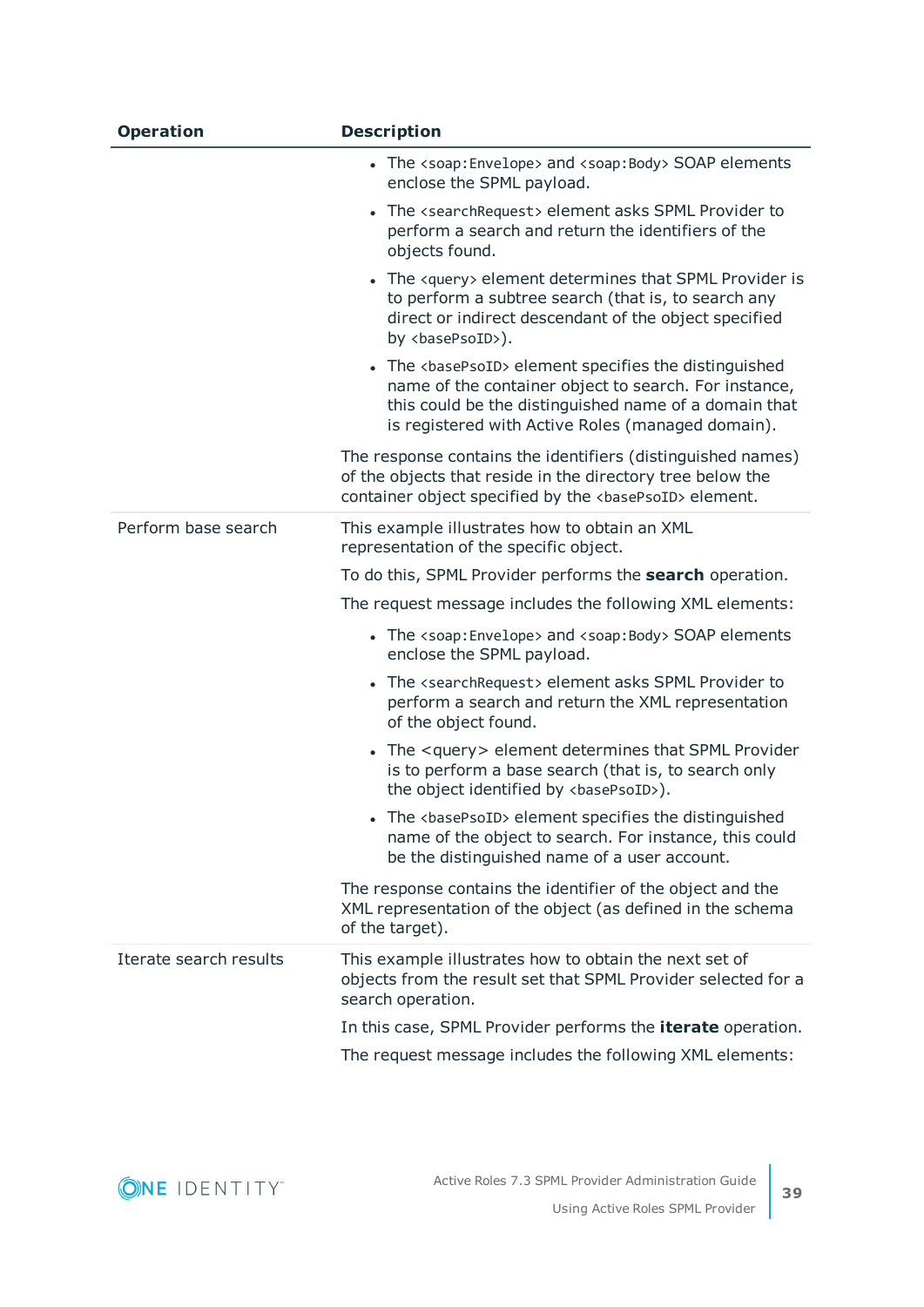| <b>Operation</b>                 | <b>Description</b>                                                                                                                                                                                         |
|----------------------------------|------------------------------------------------------------------------------------------------------------------------------------------------------------------------------------------------------------|
|                                  | • The <soap: envelope=""> and <soap: body=""> SOAP elements<br/>enclose the SPML payload.</soap:></soap:>                                                                                                  |
|                                  | The <iteraterequest> element asks SPML Provider to<br/>return additional objects that matched a previous<br/>search request but that the Provider has not yet<br/>returned to the client.</iteraterequest> |
|                                  | • The <iterator> element supplies the iterator ID found<br/>either in the original search response or in a<br/>subsequent iterate response.</iterator>                                                     |
| Stop iterating search<br>results | This example illustrates how to tell SPML Provider that the<br>client has no further need for the search results that a<br>specific iterator represents.                                                   |
|                                  | In this case, SPML Provider performs the closeIterator<br>operation.                                                                                                                                       |
|                                  | The request message includes the following XML elements:                                                                                                                                                   |
|                                  | • The <soap: envelope=""> and <soap: body=""> SOAP elements<br/>enclose the SPML payload.</soap:></soap:>                                                                                                  |
|                                  | The <closeiteratorrequest> element tells SPML<br/>Provider that the client no longer intends to iterate<br/>search results.</closeiteratorrequest>                                                         |
|                                  | • The <iterator> element specifies the ID of the<br/>iterator to close. This could be the iterator ID found in<br/>the original search response or in a subsequent<br/>iterate response.</iterator>        |
| Find inactive users              | This example illustrates how to get a list of inactive<br>(disabled or deprovisioned) user accounts found within a<br>specified container.                                                                 |
|                                  | To do this, SPML Provider performs the <b>search</b> operation.                                                                                                                                            |
|                                  | The request message includes the following XML elements:                                                                                                                                                   |
|                                  | • The <soap: envelope=""> and <soap: body=""> SOAP elements<br/>enclose the SPML payload.</soap:></soap:>                                                                                                  |
|                                  | • The <searchrequest> element asks SPML Provider to<br/>perform a search and return the identifiers of the<br/>objects found.</searchrequest>                                                              |
|                                  | • The <query> element determines SPML Provider is to<br/>perform a subtree search.</query>                                                                                                                 |
|                                  | • The <basepsoid> element specifies the distinguished<br/>name of the container object to search. For instance,<br/>this could be the distinguished name of a certain</basepsoid>                          |

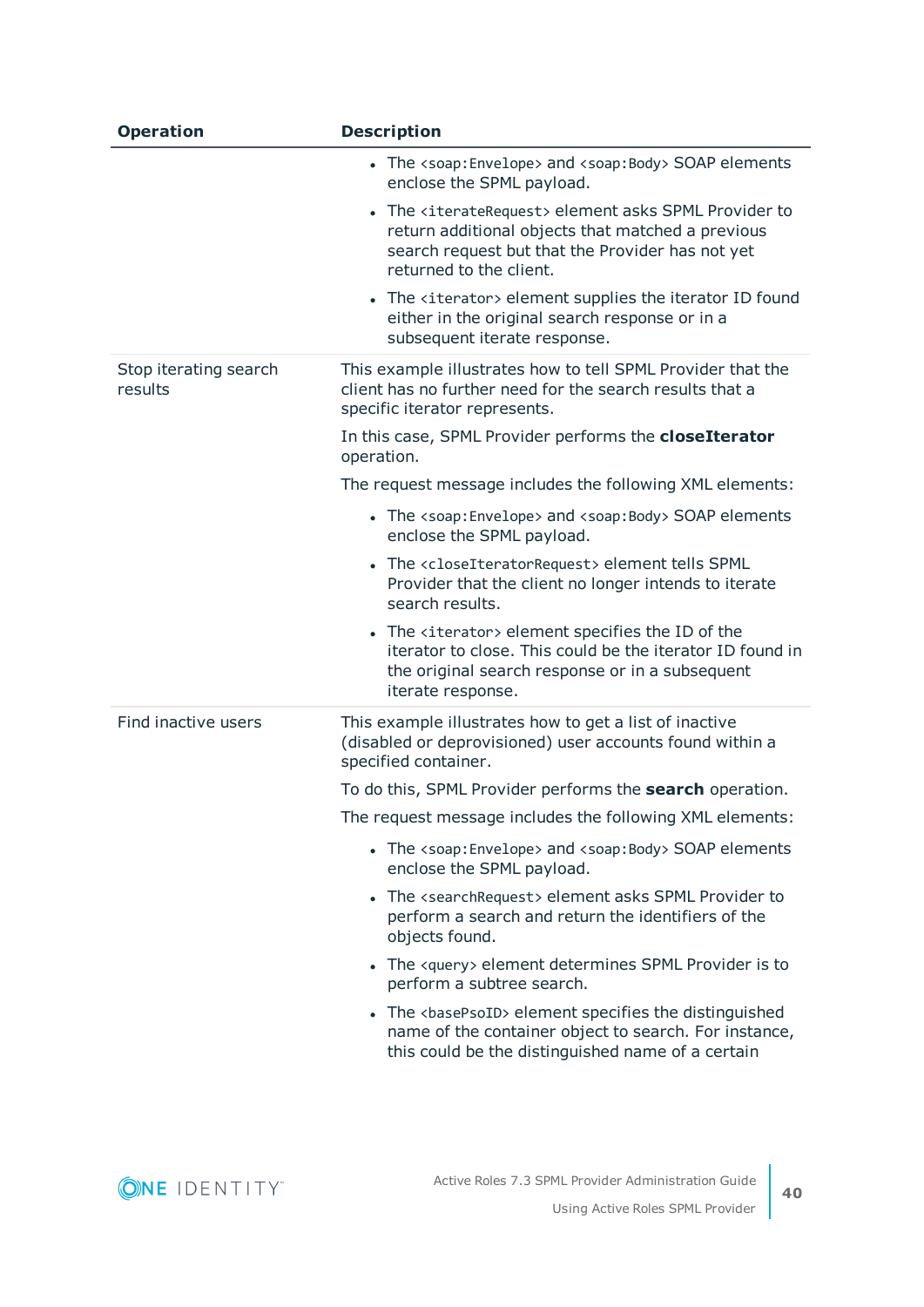| <b>Operation</b>          | <b>Description</b>                                                                                                                                                                                                                                                                                                                                                                                      |
|---------------------------|---------------------------------------------------------------------------------------------------------------------------------------------------------------------------------------------------------------------------------------------------------------------------------------------------------------------------------------------------------------------------------------------------------|
|                           | organizational unit.                                                                                                                                                                                                                                                                                                                                                                                    |
|                           | • The <filter> element encloses the elements that<br/>direct SPML Provider to search for inactive user<br/>accounts. Thus, the <equalitymatch> elements are<br/>configured so as to limit the search to user accounts;<br/>the <isactive> element combined with the <not><br/>element causes SPML Provider to select the user<br/>accounts that are inactive.</not></isactive></equalitymatch></filter> |
|                           | • The response contains the identifiers (distinguished<br>names) of the inactive user accounts that exist in the<br>directory tree below the container object specified by<br>the <basepsoid> element.</basepsoid>                                                                                                                                                                                      |
| Perform complex search    | This example illustrates how to have SPML Provider find all<br>objects that meet certain search criteria and return the<br>values of certain attributes of the objects found.                                                                                                                                                                                                                           |
|                           | In this case, SPML Provider performs the <b>search</b> operation.                                                                                                                                                                                                                                                                                                                                       |
|                           | The request message includes the following XML elements:                                                                                                                                                                                                                                                                                                                                                |
|                           | • The <soap: envelope=""> and <soap: body=""> SOAP elements<br/>enclose the SPML payload.</soap:></soap:>                                                                                                                                                                                                                                                                                               |
|                           | • The <searchrequest> element asks SPML Provider to<br/>perform a search and return the identifiers and<br/>attribute values of the objects found.</searchrequest>                                                                                                                                                                                                                                      |
|                           | • The <query> element determines the scope of the<br/>search.</query>                                                                                                                                                                                                                                                                                                                                   |
|                           | • The <basepsoid> element specifies the distinguished<br/>name of the container object to search. For instance,<br/>this could be the distinguished name of a certain<br/>organizational unit.</basepsoid>                                                                                                                                                                                              |
|                           | • The <filter> element encloses the elements that<br/>specify the search criteria.</filter>                                                                                                                                                                                                                                                                                                             |
|                           | • The <attributes> element specifies the object attrib-<br/>utes to be included in the response.</attributes>                                                                                                                                                                                                                                                                                           |
|                           | The response contains the identifiers (distinguished names)<br>of the objects found and, for each object, the values of the<br>attributes specified by the <attributes> element in the<br/>search request.</attributes>                                                                                                                                                                                 |
| Find only security groups | This example illustrates how to obtain a list of security<br>groups found in a specified container.                                                                                                                                                                                                                                                                                                     |
|                           | In this case, SPML Provider performs the <b>search</b> operation.                                                                                                                                                                                                                                                                                                                                       |

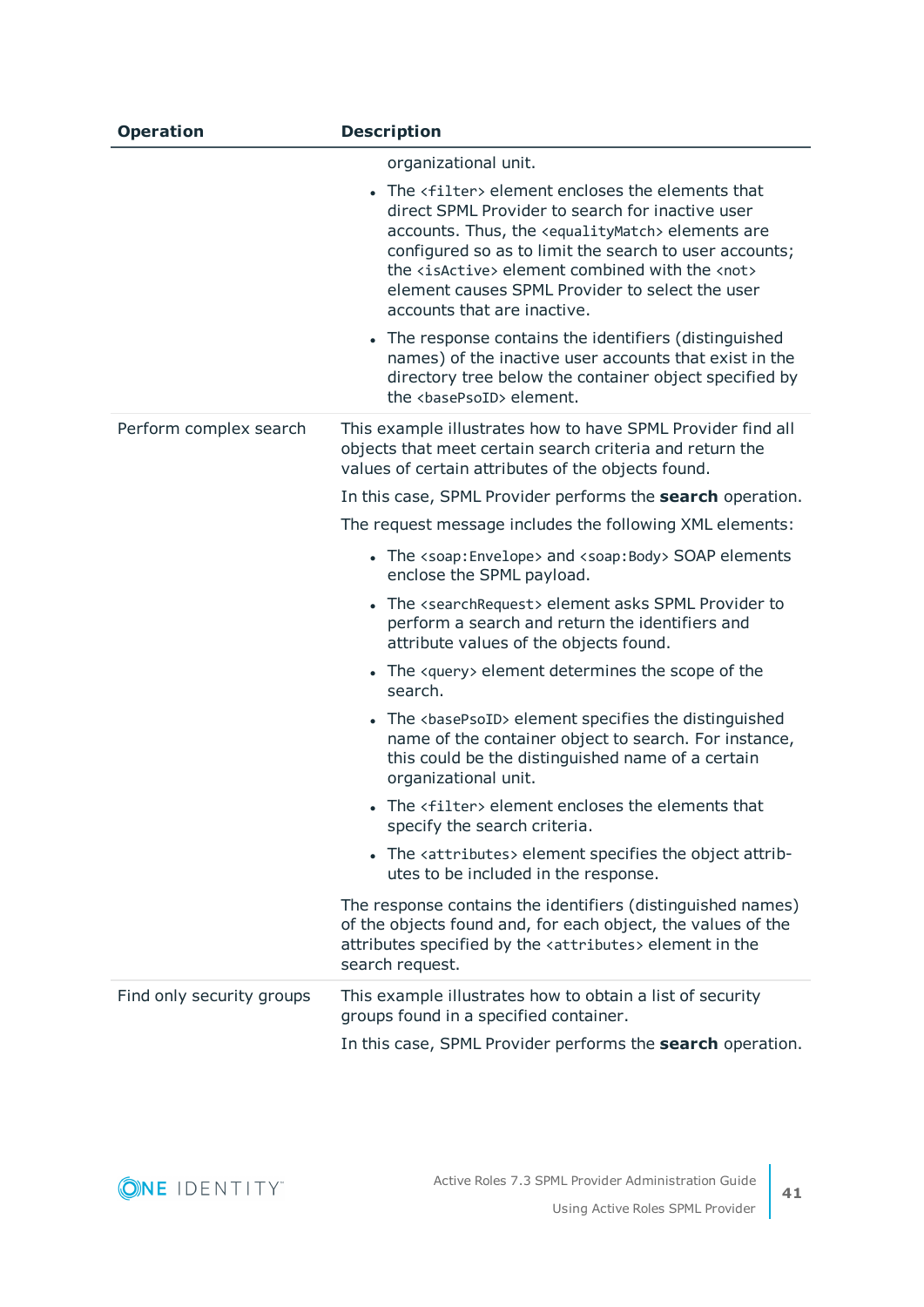| <b>Operation</b> | <b>Description</b>                                                                                                                                                                                                                                                                                                                                                                                                                                                                                                               |
|------------------|----------------------------------------------------------------------------------------------------------------------------------------------------------------------------------------------------------------------------------------------------------------------------------------------------------------------------------------------------------------------------------------------------------------------------------------------------------------------------------------------------------------------------------|
|                  | The request message includes the following XML elements:                                                                                                                                                                                                                                                                                                                                                                                                                                                                         |
|                  | • The <soap: envelope=""> and <soap: body=""> SOAP elements<br/>enclose the SPML payload.</soap:></soap:>                                                                                                                                                                                                                                                                                                                                                                                                                        |
|                  | • The <searchrequest> element asks SPML Provider to<br/>perform a search and return the identifiers of the<br/>objects found.</searchrequest>                                                                                                                                                                                                                                                                                                                                                                                    |
|                  | • The <query> element determines that SPML Provider is<br/>to perform a subtree search.</query>                                                                                                                                                                                                                                                                                                                                                                                                                                  |
|                  | • The <basepsoid> element specifies the distinguished<br/>name of the container object to search. For instance,<br/>this could be the distinguished name of a certain<br/>organizational unit.</basepsoid>                                                                                                                                                                                                                                                                                                                       |
|                  | • The <filter> element encloses the elements that<br/>direct SPML Provider to search for security groups.<br/>Thus, the <equalitymatch> elements are configured so<br/>as to limit the search to group objects; the <extens-<br>ibleMatch&gt; element specifies a matching rule that is<br/>equivalent to the LDAP filter<br/>(groupType:1.2.840.113556.1.4.803:=2147483648)<br/>where 2147483648 is the decimal equivalent of the ADS_<br/>GROUP_TYPE_SECURITY_ENABLED flag (0x80000000).</extens-<br></equalitymatch></filter> |
|                  | The response contains the identifiers (distinguished names)<br>of the security arouns that evist in the directory tree helow                                                                                                                                                                                                                                                                                                                                                                                                     |

of the security groups that exist in the directory tree below the container object specified by the <br/>basePsoID> element.

### <span id="page-41-0"></span>**Password Capability samples**

| <b>Table 13: Password capability samples</b> |  |
|----------------------------------------------|--|
|----------------------------------------------|--|

| <b>Operation</b>  | <b>Description</b>                                                                                                                                                             |
|-------------------|--------------------------------------------------------------------------------------------------------------------------------------------------------------------------------|
| Set user password | This example illustrates how to set a new password for the<br>specific user account.                                                                                           |
|                   | To set a new password, SPML Provider performs the<br>setPassword operation.                                                                                                    |
|                   | The request message includes the following XML elements:                                                                                                                       |
|                   | • The <soap: envelope=""> and <soap: body=""> SOAP elements<br/>enclose the SPML payload.</soap:></soap:>                                                                      |
|                   | • The <setpasswordrequest> element asks SPML<br/>Provider to change to a specified value the password<br/>that is associated with a certain user account.</setpasswordrequest> |

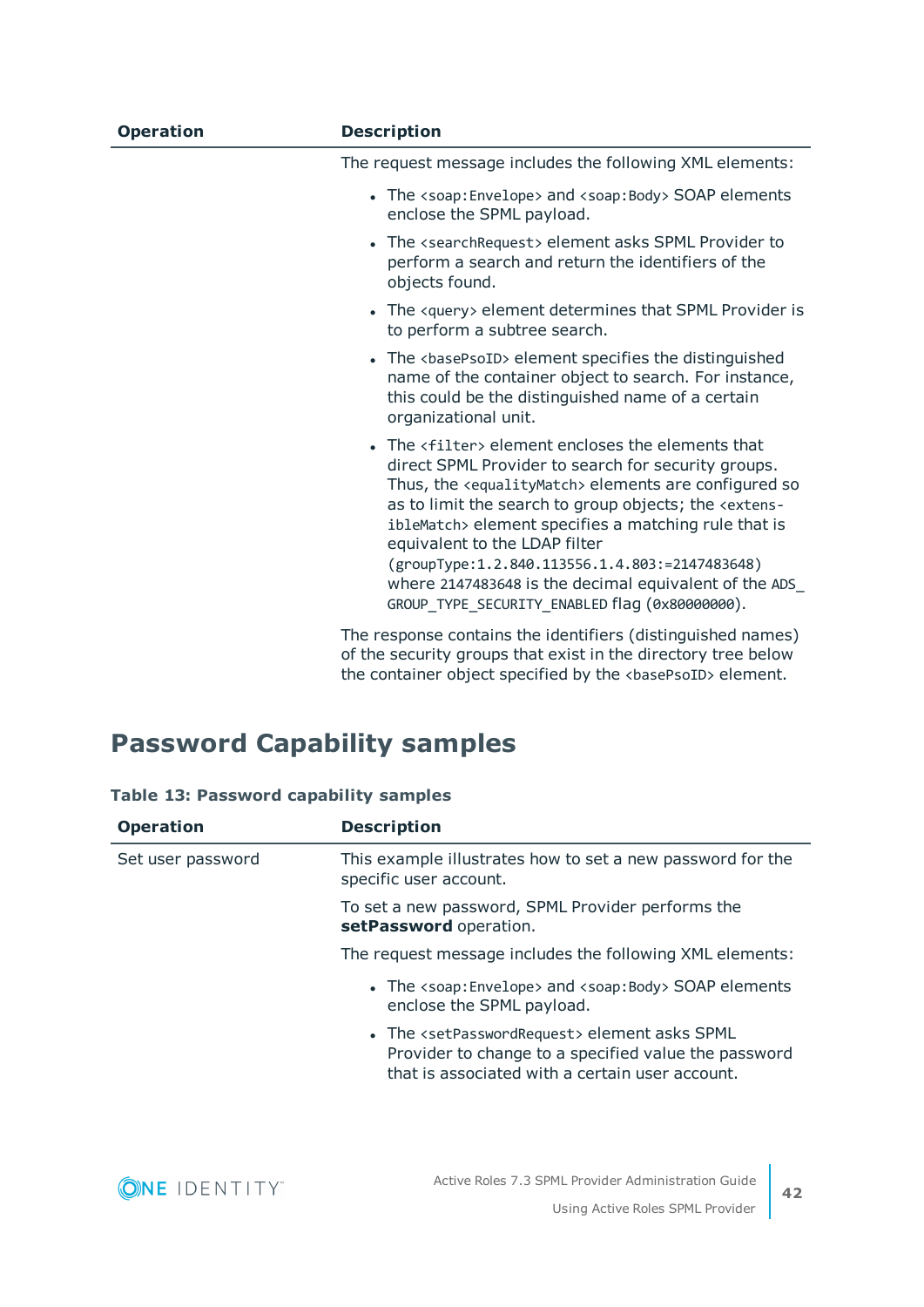| <b>Operation</b>     | <b>Description</b>                                                                                                                                                                                                                                                                                                                                                              |
|----------------------|---------------------------------------------------------------------------------------------------------------------------------------------------------------------------------------------------------------------------------------------------------------------------------------------------------------------------------------------------------------------------------|
|                      | • The <psoid> element specifies the distinguished name<br/>of the user account.</psoid>                                                                                                                                                                                                                                                                                         |
|                      | • The <password> element specifies the new password to<br/>assign to the user account.</password>                                                                                                                                                                                                                                                                               |
| Expire user password | This example illustrates how to force a given user to change<br>the password at next logon.                                                                                                                                                                                                                                                                                     |
|                      | To do this, SPML Provider performs the expirePassword<br>operation.                                                                                                                                                                                                                                                                                                             |
|                      | The request message includes the following XML elements:                                                                                                                                                                                                                                                                                                                        |
|                      | • The <soap: envelope=""> and <soap: body=""> SOAP elements<br/>enclose the SPML payload.</soap:></soap:>                                                                                                                                                                                                                                                                       |
|                      | • The <expirepasswordrequest> element asks SPML<br/>Provider to mark expired the current password that is<br/>associated with a certain user account. The remain-<br/>ingLogins attribute is set to 1 so as to disallow grace<br/>logons once the expirePassword operation is<br/>completed, forcing the user to change the password<br/>at next logon.</expirepasswordrequest> |
|                      | The <psoid> element specifies the distinguished name<br/>of the user account.</psoid>                                                                                                                                                                                                                                                                                           |

### <span id="page-42-0"></span>**Suspend Capability samples**

#### **Table 14: Suspend capability samples**

| <b>Operation</b>     | <b>Description</b>                                                                                                                                                                                                                                                                           |
|----------------------|----------------------------------------------------------------------------------------------------------------------------------------------------------------------------------------------------------------------------------------------------------------------------------------------|
| Suspend user account | This example illustrates how to either disable or deprovision<br>a specified user account, depending on the SPML Provider<br>configuration (see the description of the <suspendaction><br/>element in the "Configuring SPML Provider" section earlier<br/>in this document).</suspendaction> |
|                      | To do this, SPML Provider performs the <b>suspend</b> operation.                                                                                                                                                                                                                             |
|                      | The request message includes the following XML elements:                                                                                                                                                                                                                                     |
|                      | • The <soap: envelope=""> and <soap: body=""> SOAP elements<br/>enclose the SPML payload.</soap:></soap:>                                                                                                                                                                                    |
|                      | • The <suspendrequest> element asks SPML Provider to<br/>perform the suspend action on a certain user account<br/>(either disable or deprovision, depending on the<br/>configuration of SPML Provider).</suspendrequest>                                                                     |

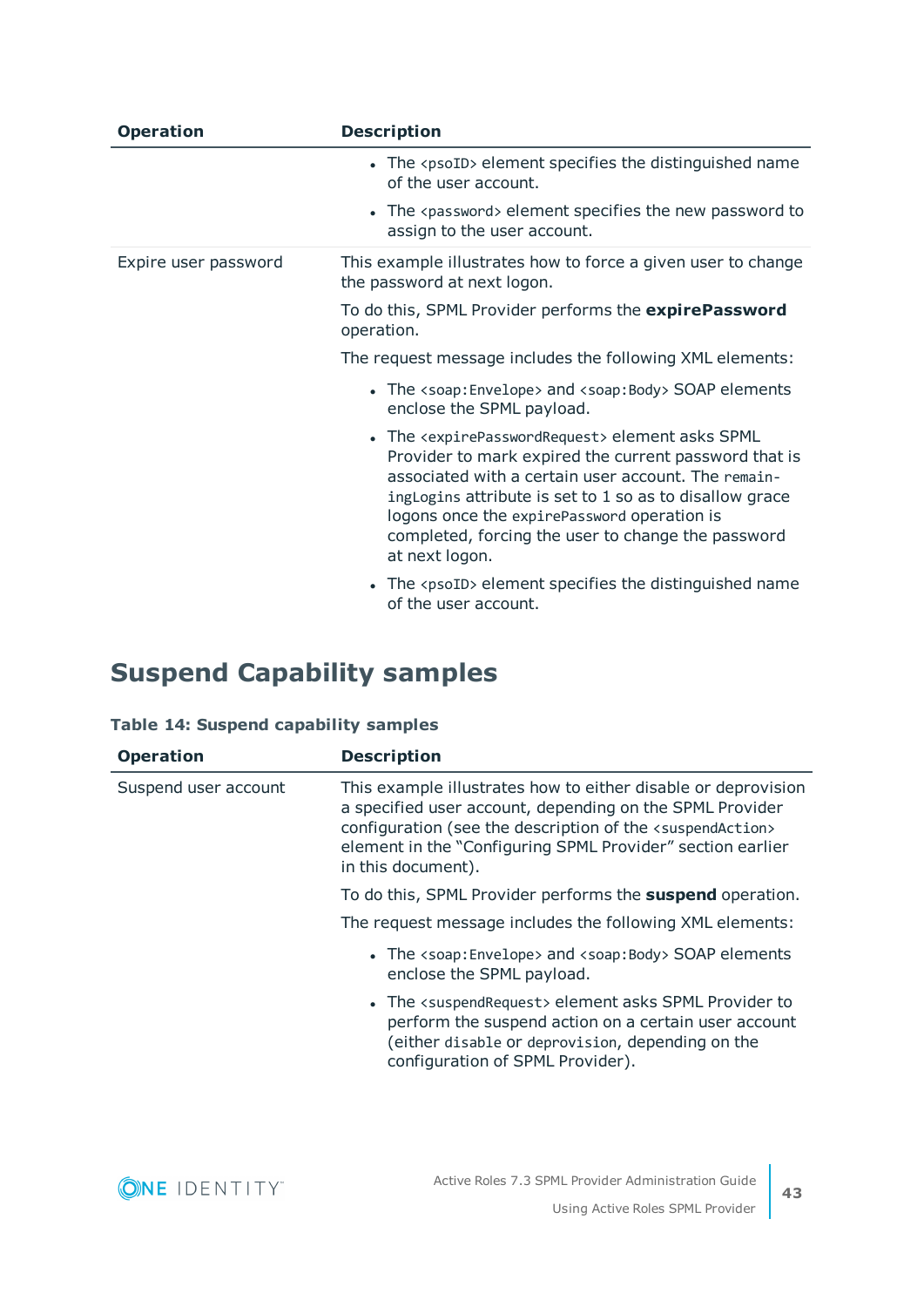| <b>Operation</b>                | <b>Description</b>                                                                                                                                                                                                                                                                                                                                                                                                                                                                                 |
|---------------------------------|----------------------------------------------------------------------------------------------------------------------------------------------------------------------------------------------------------------------------------------------------------------------------------------------------------------------------------------------------------------------------------------------------------------------------------------------------------------------------------------------------|
|                                 | • The <psoid> element specifies the distinguished name<br/>of the user account to suspend.</psoid>                                                                                                                                                                                                                                                                                                                                                                                                 |
| Resume user account             | This example illustrates how to enable a disabled user<br>account. This operation requires that the suspend action be<br>set to disable in the SPML Provider configuration file (see<br>the description of the <suspendaction> element in the<br/>"Configuring SPML Provider" section earlier in this<br/>document).</suspendaction>                                                                                                                                                               |
|                                 | In this case, SPML Provider performs the resume operation<br>in order to enable a disabled user account.                                                                                                                                                                                                                                                                                                                                                                                           |
|                                 | The request message includes the following XML elements:                                                                                                                                                                                                                                                                                                                                                                                                                                           |
|                                 | • The <soap: envelope=""> and <soap: body=""> SOAP elements<br/>enclose the SPML payload.</soap:></soap:>                                                                                                                                                                                                                                                                                                                                                                                          |
|                                 | • The <resumerequest> element asks SPML Provider to<br/>re-enable a user account that has been disabled.</resumerequest>                                                                                                                                                                                                                                                                                                                                                                           |
|                                 | • The <psoid> element specifies the distinguished name<br/>of the user account to re-enable.</psoid>                                                                                                                                                                                                                                                                                                                                                                                               |
| Check whether user is<br>active | This example illustrates how to determine whether a<br>specified user account is active, that is, has not been<br>suspended. A user account is considered to be suspended if<br>the suspend action was performed on that account. The<br>suspend action can be either disable or deprovision,<br>depending on the SPML Provider configuration (see the<br>description of the <suspendaction> element in the<br/>"Configuring SPML Provider" section earlier in this<br/>document).</suspendaction> |
|                                 | The request message includes the following XML elements:                                                                                                                                                                                                                                                                                                                                                                                                                                           |
|                                 | • The <soap: envelope=""> and <soap: body=""> SOAP elements<br/>enclose the SPML payload.</soap:></soap:>                                                                                                                                                                                                                                                                                                                                                                                          |
|                                 | • The <activerequest> element asks SPML Provider to<br/>check whether the suspend action has been<br/>performed on a given user account (either disable or<br/>deprovision, depending on the SPML Provider config-<br/>uration).</activerequest>                                                                                                                                                                                                                                                   |
|                                 | The $<$ psoID> element specifies the distinguished name<br>of the user account to check.                                                                                                                                                                                                                                                                                                                                                                                                           |
|                                 | The <activeresponse> element in the response message has<br/>the active attribute that indicates whether the specified user<br/>account is suspended. If the user account is suspended, the<br/>active attribute is set to false. Otherwise, the active<br/>attribute is set to true.</activeresponse>                                                                                                                                                                                             |

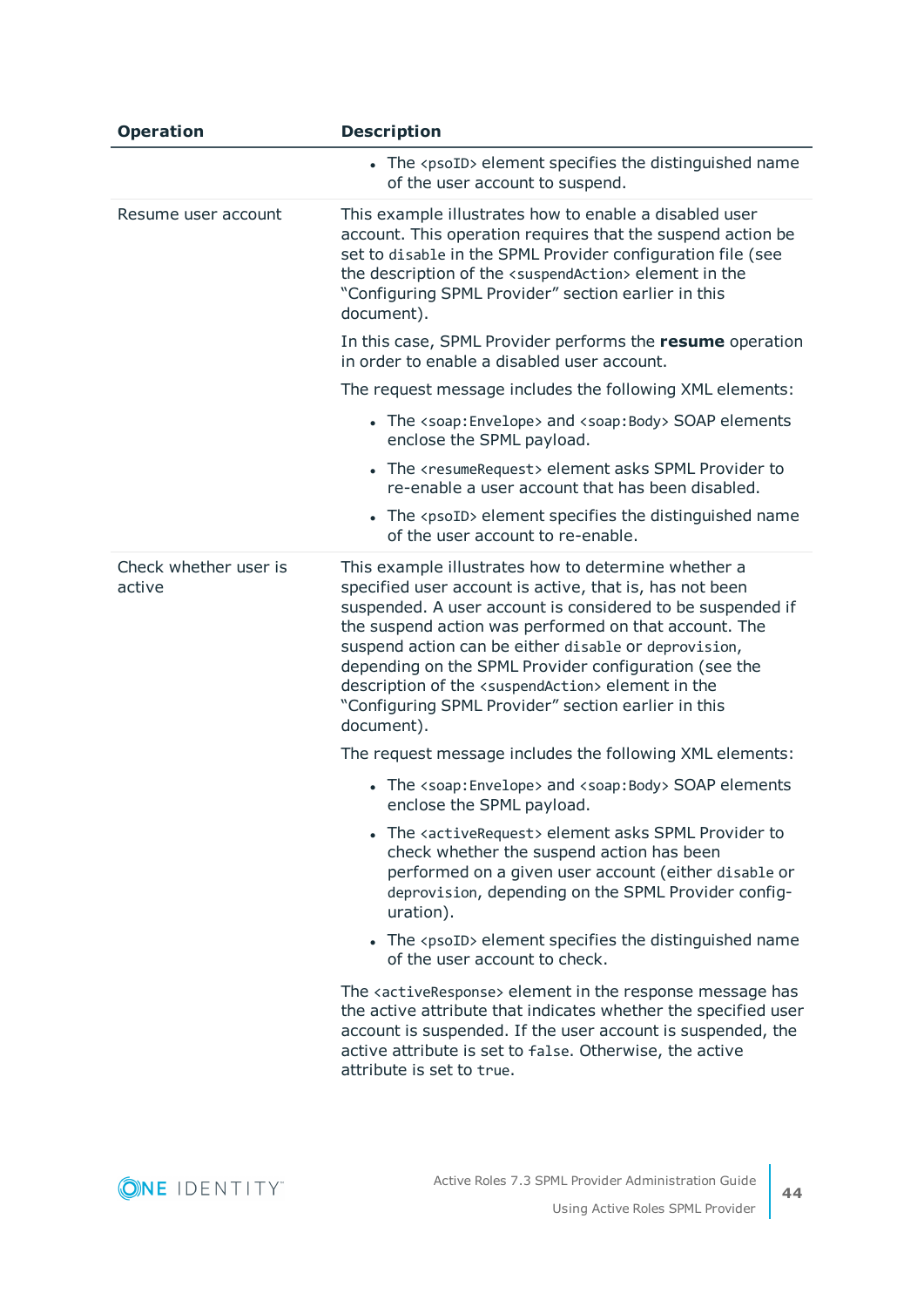# **Active Roles SPML Provider terminology**

#### <span id="page-44-0"></span>**Direct Access Mode**

In this mode, SPML Provider directly connects to the specified domain or AD LDS instance.

### **Capabilities**

A set of optional, functionally related operations defined in SPML v2.

### **Core Operations**

The minimum set of operations that a provider must implement to conform to the official SPML v2 specification.

### **Extensible Markup Language (XML)**

A meta-markup language that provides a format for describing structured data. This facilitates more precise declarations of content and more meaningful search results across multiple platforms. In addition, XML enables a new generation of Web-based data viewing and manipulation applications.

### **Organization for the Advancement of Structured Information Standards (OASIS)**

An international consortium that drives the development, convergence, and adoption of ebusiness and Web service standards.

### **Provider**

See Provisioning Service Provider.

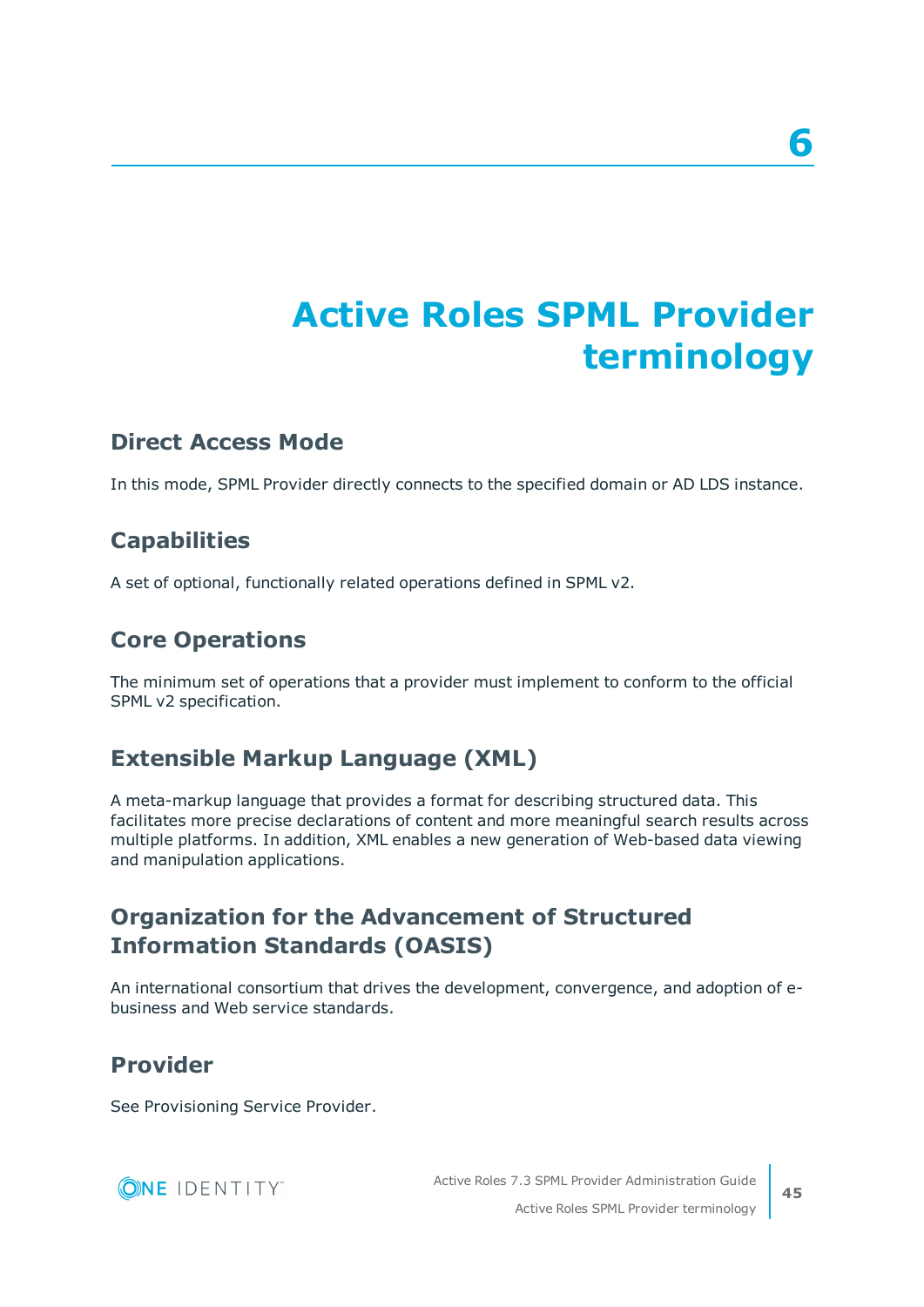### **Provisioning Service Object (PSO)**

Represents a data entity or an information object on a target.

### **Provisioning Service Provider (PSP)**

A software component that listens for, processes, and returns the results for well-formed SPML requests from a known requestor.

### **Provisioning Service Target (PST)**

Represents a destination or endpoint that a provider makes available for provisioning actions.

### **Proxy Mode**

In proxy mode, SPML Provider accesses directory data using the Active Roles proxy service.

### **Requesting Authority (RA)**

A software component that issues well-formed SPML requests to a Provisioning Service Provider.

#### **Requestor**

See Requesting Authority.

### **Simple Object Access Protocol (SOAP)**

An XML/HTTP-based protocol for platform-independent access to objects and services on the Web. SOAP defines a message format in XML that travels over the Internet using HyperText Transfer Protocol (HTTP). By using existing Web protocols (HTTP) and languages (XML), SOAP runs over the existing Internet infrastructure without being tied to any operating system, language, or object model.

#### **SPML**

An XML-based framework for exchanging user, resource, and service provisioning information between cooperating organizations.



**46**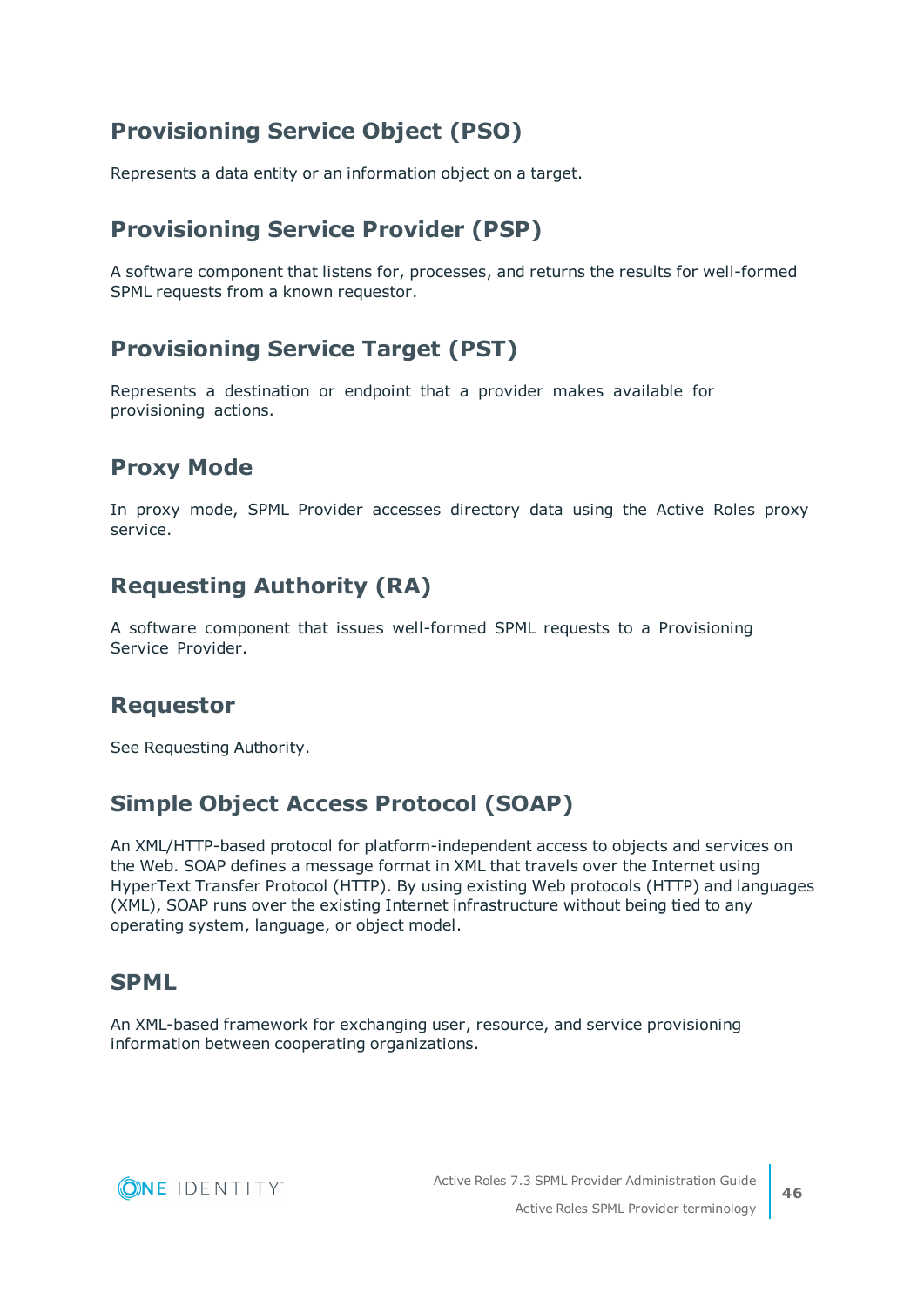#### **SPML v2**

An OASIS standard that provides a means of representing provisioning requests and responses as SPML documents.

### **Target**

See Provisioning Service Target.

### **Target Schema**

Defines the XML structure of the objects (PSO) that the target may contain.

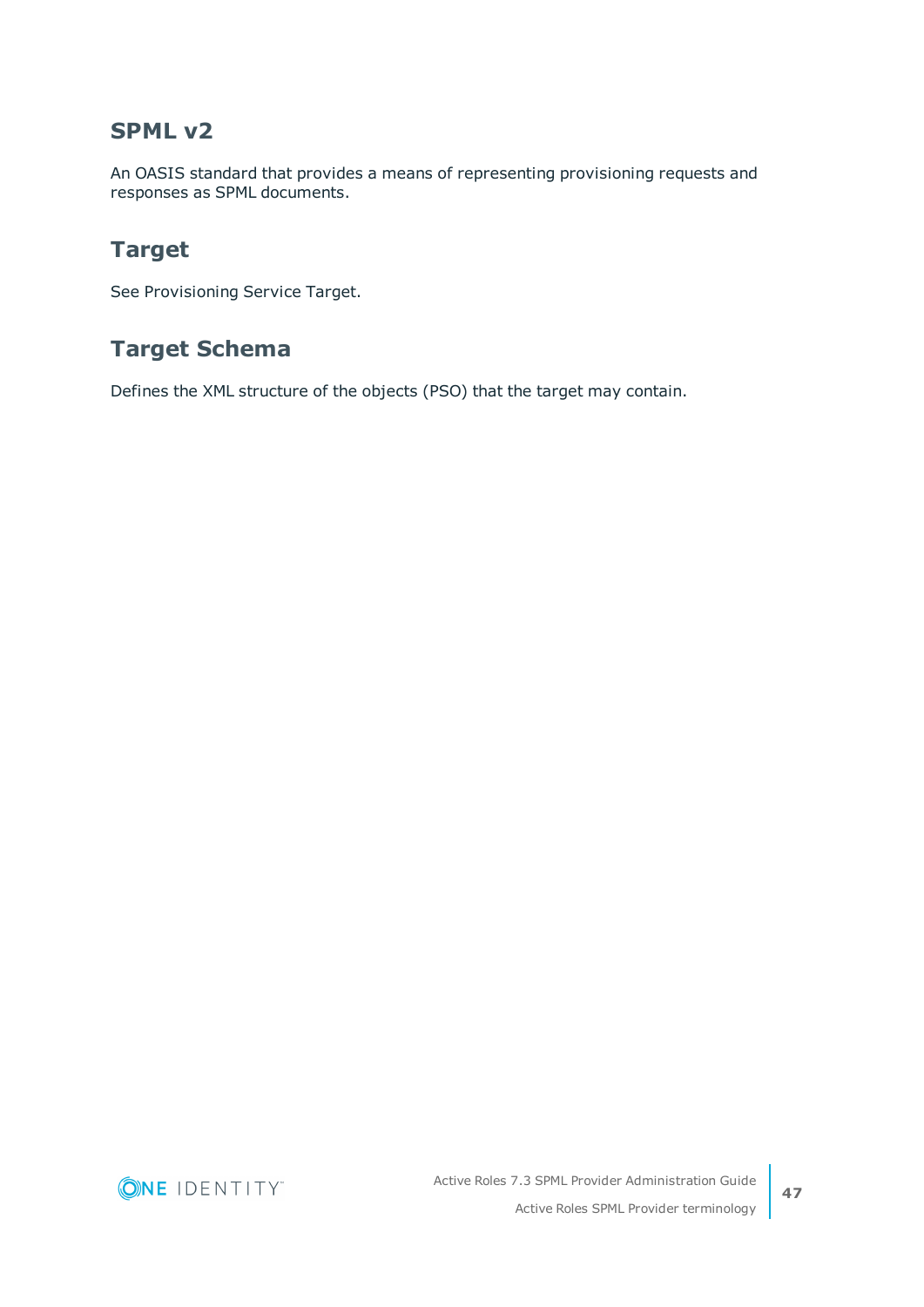# <span id="page-47-0"></span>**Troubleshooting SPML Provider**

This section briefly discusses some error statements that you may encounter when using SPML Provider.

## <span id="page-47-1"></span>**Cannot remove the specified item because it was not found in the specified Collection**

When sending a request to remove a user from a group (see the example below), the requested operation fails with the error statement "Cannot remove the specified item because it was not found in the specified Collection."

## <span id="page-47-2"></span>**Resolution**

This error has one of the following causes:

- The <value> element of the <attr> element specifies a user account that is not a member of the group.
- The Distinguished Name fields, such as CN or OU, used in the distinguished name of the user account to be removed, have invalid spelling or case. The Distinguished Name fields must be in upper case. So the use of cn=Robert Smith instead of CN=Robert Smith generates this error.

Verify that the <value> element specifies the distinguished name of the user that is the group member. Make sure that the Distinguished Name fields are in upper case.

The following example illustrates how to create a request to remove user **Robert Smith** from the **Sales** group.

<?xml version="1.0"?>

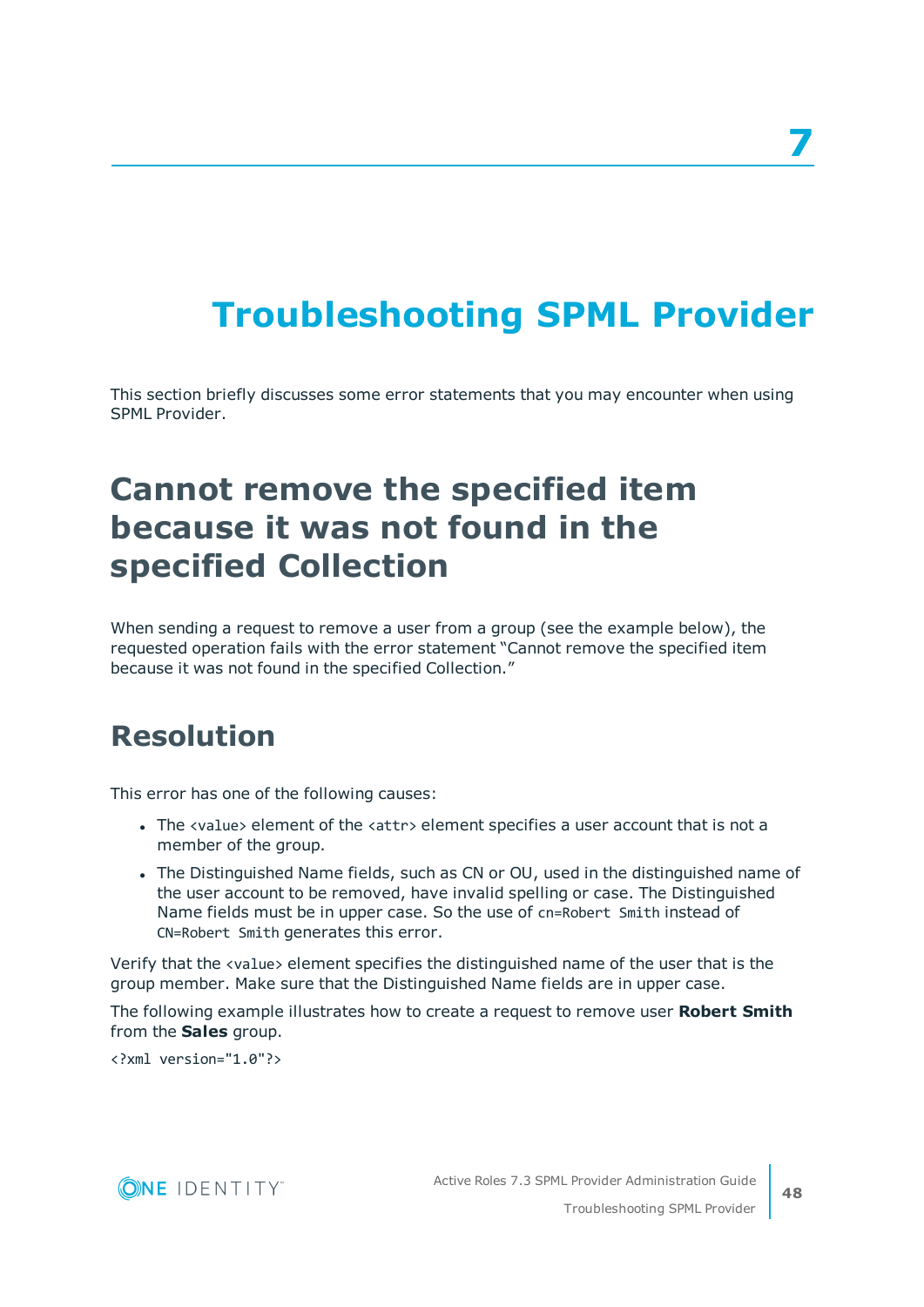```
<soap:Envelope xmlns:xsi="http://www.w3.org/2001/XMLSchema-instance"
xmlns:xsd="http://www.w3.org/2001/XMLSchema"
xmlns:soap="http://schemas.xmlsoap.org/soap/envelope/">
<soap:Body>
<modifyRequest xmlns="urn:oasis:names:tc:SPML:2:0" returnData="everything">
<psoID ID="CN=Sales,OU=SPML2,DC=Mycompany,DC=com"/>
<modification modificationMode="delete">
<data>
<attr name="member" xmlns="urn:oasis:names:tc:DSML:2:0:core">
<value>CN=Robert Smith,OU=Staff,DC=MyCompany,DC=com</value>
</attr>
</data>
</modification>
</modifyRequest>
</soap:Body>
</soap:Envelope>
```
## <span id="page-48-0"></span>**Some of the specified attributes for the '<object class name>' object class are not defined in the schema**

When sending a request to change values of an object virtual attribute, the requested operation fails with the error statement "Some of the specified attributes for the '*<object class name>*' object class are not defined in the schema."

## <span id="page-48-1"></span>**Resolution**

This error has one of the following causes:

- The spmlschema.config configuration file has changed since you started SPML Provider.
- The Default Application Pool idle timeout period has ended.

To resolve this issue, recycle the Default Application Pool or change its settings using Internet Information Services (IIS) Manager.

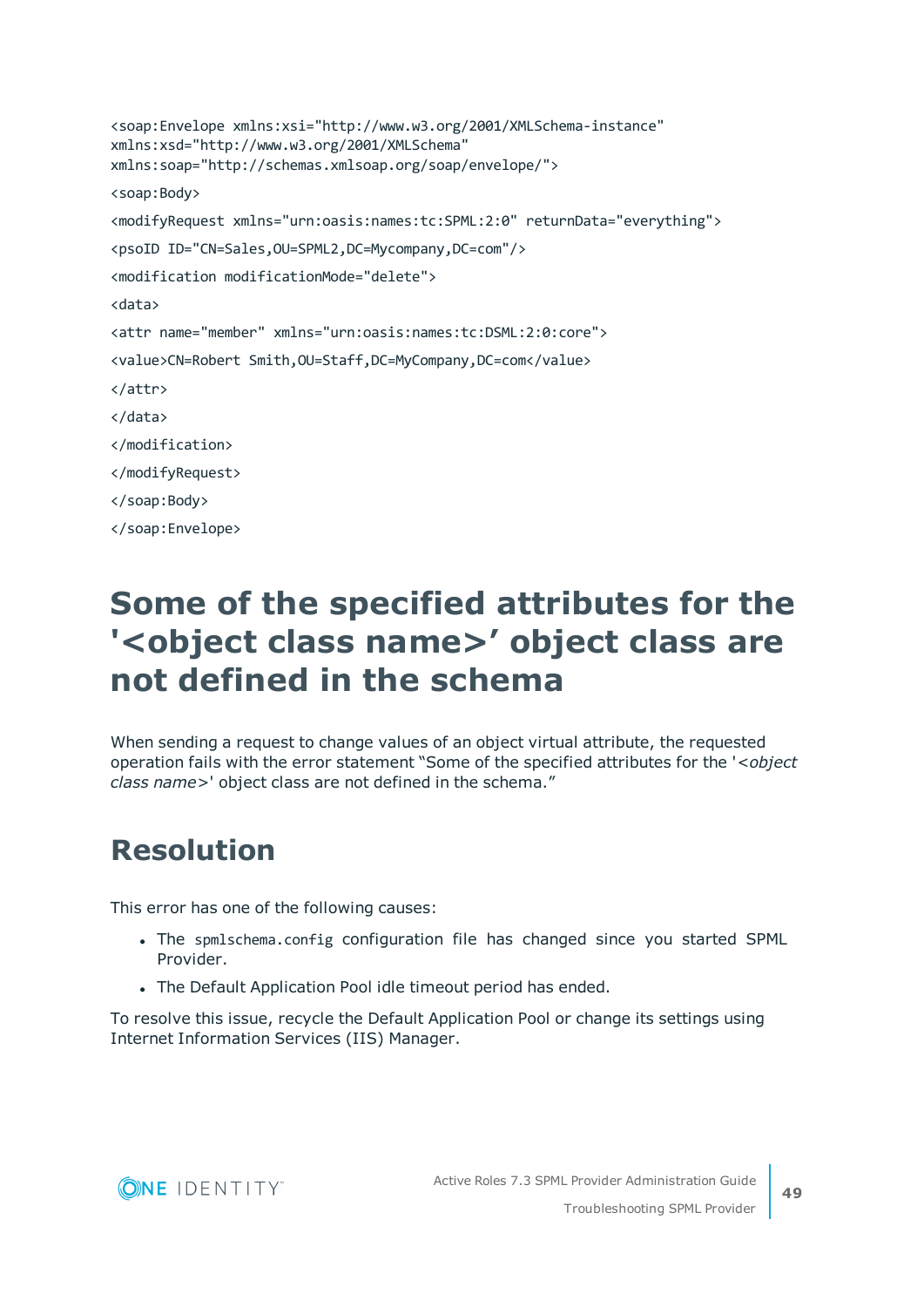## **What's new**

**8**

<span id="page-49-0"></span>This version of Active Roles SPML Provider has the same features and functions as the previous version, 1.4.0. The new version adds support for:

- Active Roles 7.3, allowing you to use the latest version of the Active Roles Administration Service.
- Adding users, groups, and contacts in Azure AD.

This version of Active Roles SPML Provider requires a 64-bit (x64) operating system, and cannot be installed on a 32-bit (x86) system (see System [requirements](#page-9-0) earlier in this document).



**50**